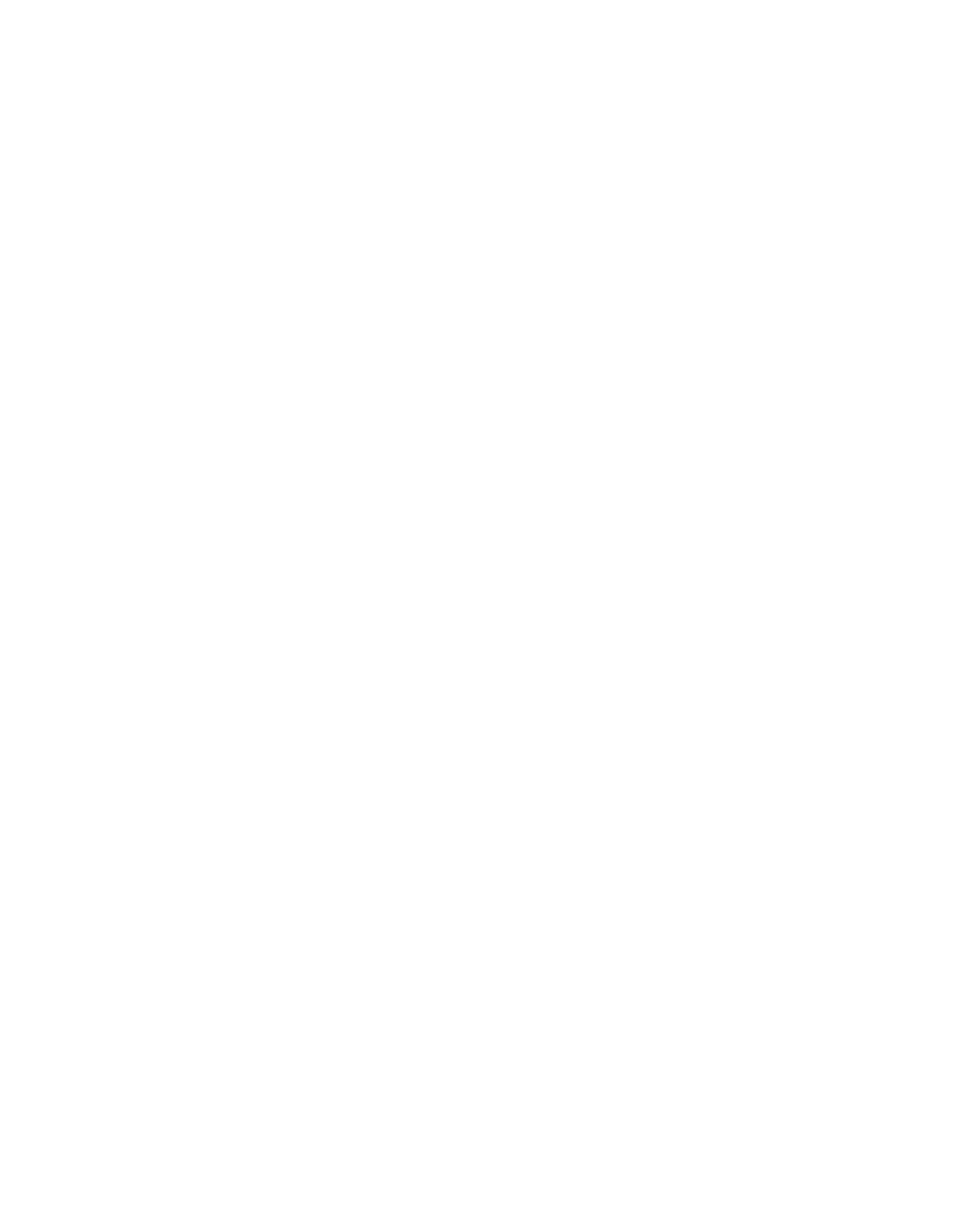## San Francisco Film Office

# San Francisco Film Cluster Economic Analysis

**April, 2007** 

#### **Prepared for**

San Francisco Film Office City Hall 448 Carlton B. Goodlett Drive. San Francisco, California

#### **Prepared by:**

ICF International 394 Pacific Ave. San Francisco, CA 94111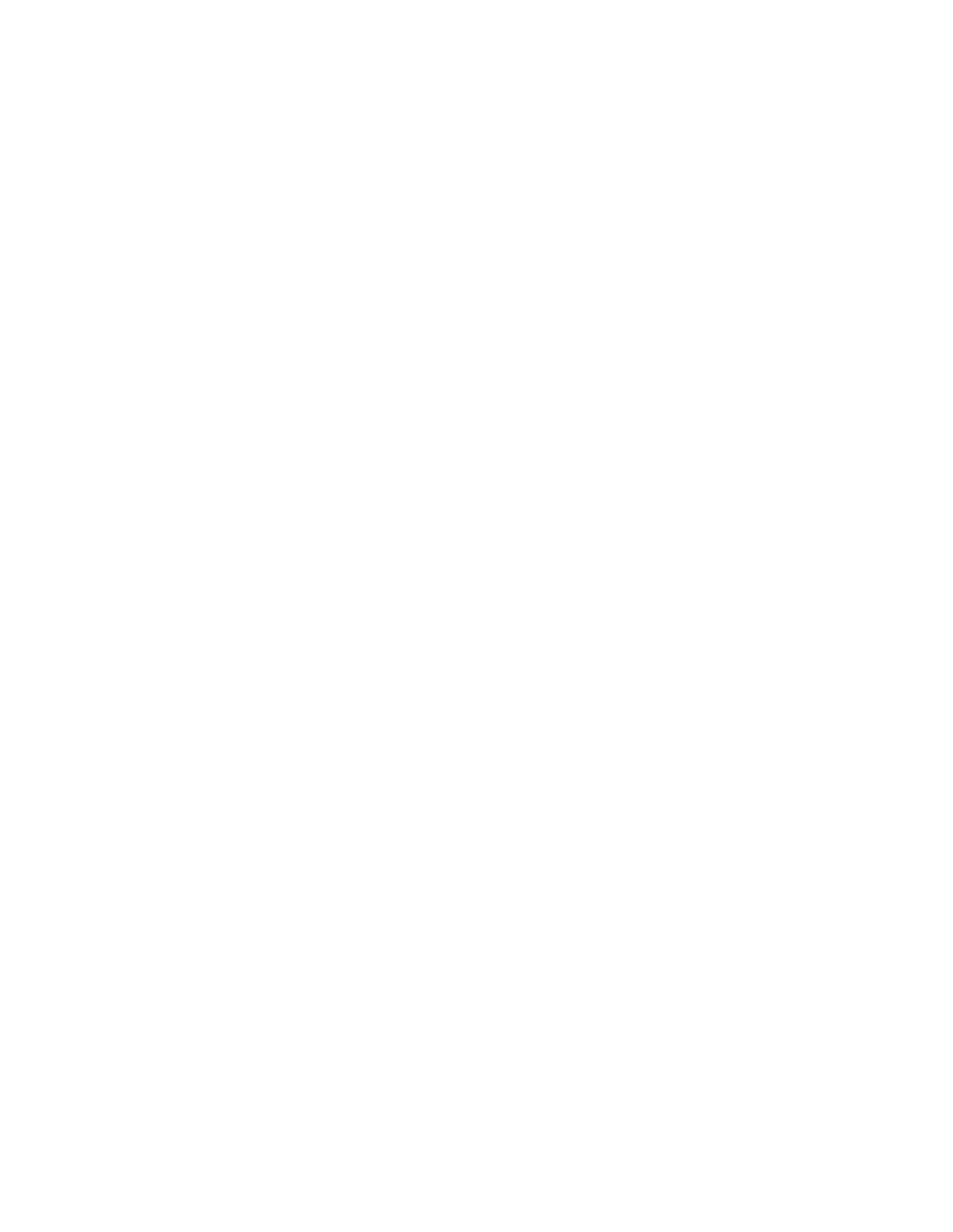# **Table of Contents**

| Spending, Employment, and Fiscal Impact of the Decline in the Film Industry12 |  |
|-------------------------------------------------------------------------------|--|
|                                                                               |  |
|                                                                               |  |
|                                                                               |  |
|                                                                               |  |
|                                                                               |  |
|                                                                               |  |
|                                                                               |  |
|                                                                               |  |
|                                                                               |  |
|                                                                               |  |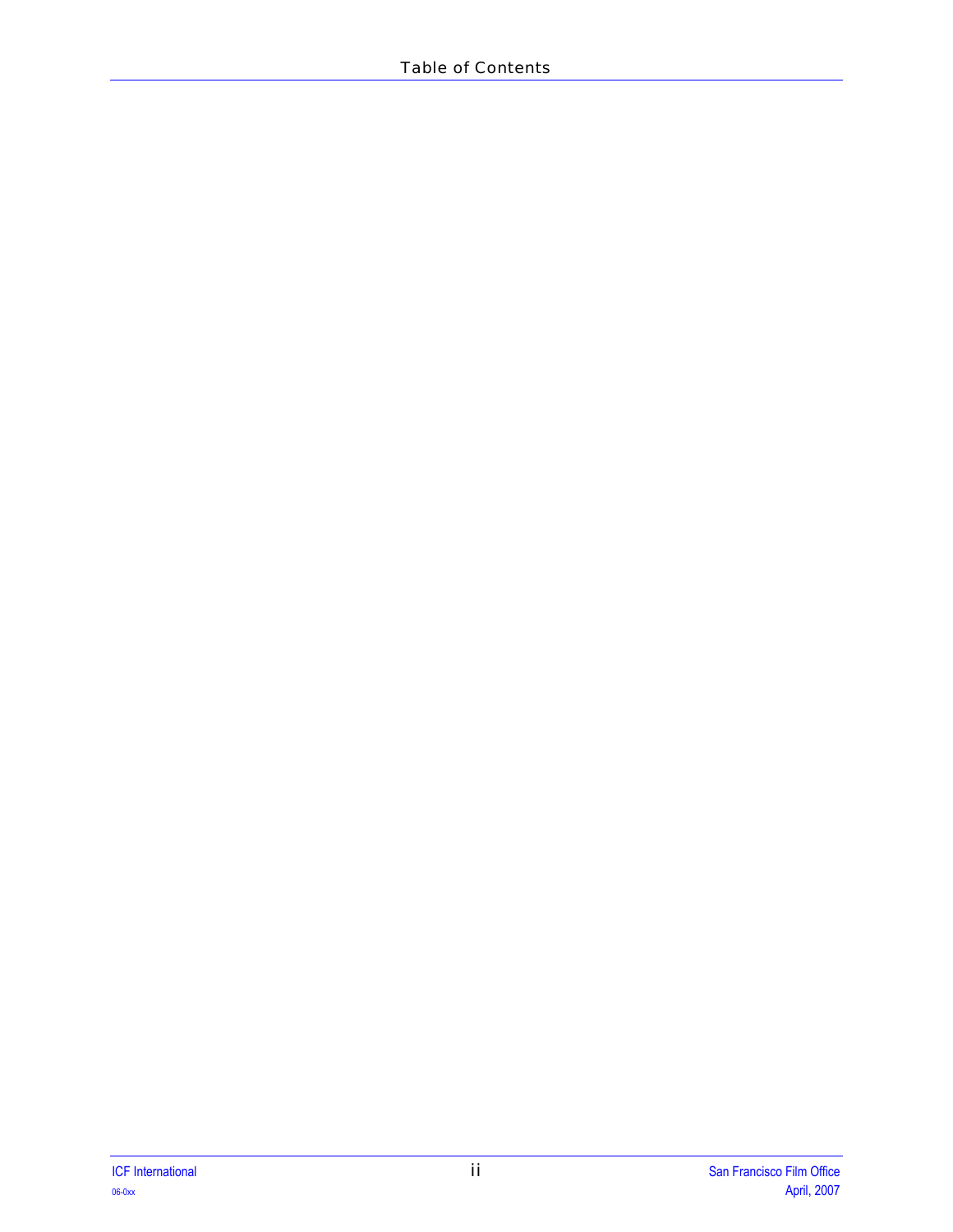# <span id="page-6-0"></span>**About This Report**

San Francisco's film industry has a long history of producing critically-acclaimed and financially successful motion pictures and television programs. Many of the motion picture industry's top directors, producers, and actors make their home in San Francisco or the Bay Area. While these facts may stake San Francisco's credentials in Hollywood, they are not sufficient in gauging the current, or potential, importance of film production to San Francisco's economy, or its impact on other sectors. The film industry, and the broader film cluster, has been severely challenged by significant new trends in the industry, and the emergence of aggressive new competition from cities across North America and the world.

To gauge San Francisco's opportunity in this changing environment, we need a solid understanding of the technological, market, and geographical trends in the industry. The San Francisco Film Office commissioned this report to guide future City policy for the industry.

This report has five chapters:

- Chapter 1 reviews official government statistics to examine the recent decline in San Francisco's film industry, the role and performance of other industries in the broader film cluster, and the economic impact of a declining film industry on San Francisco.
- Chapter 2 reviews recent trends in the media industry, focusing on growth markets, geographic patterns of growth, and technological changes in the industry.
- Chapter 3 reports on the results of a survey of filmmakers and other industry employers and employees in San Francisco, focusing on their educational background, market focus, perceptions of the local business climate, and recommended policy areas.
- Chapter 4 presents a detailed review of film industry development strategies in other jurisdictions in the U.S., and around the world.
- Chapter 5 offers goals and recommended actions to advance the development of the film cluster in San Francisco and the Bay Area.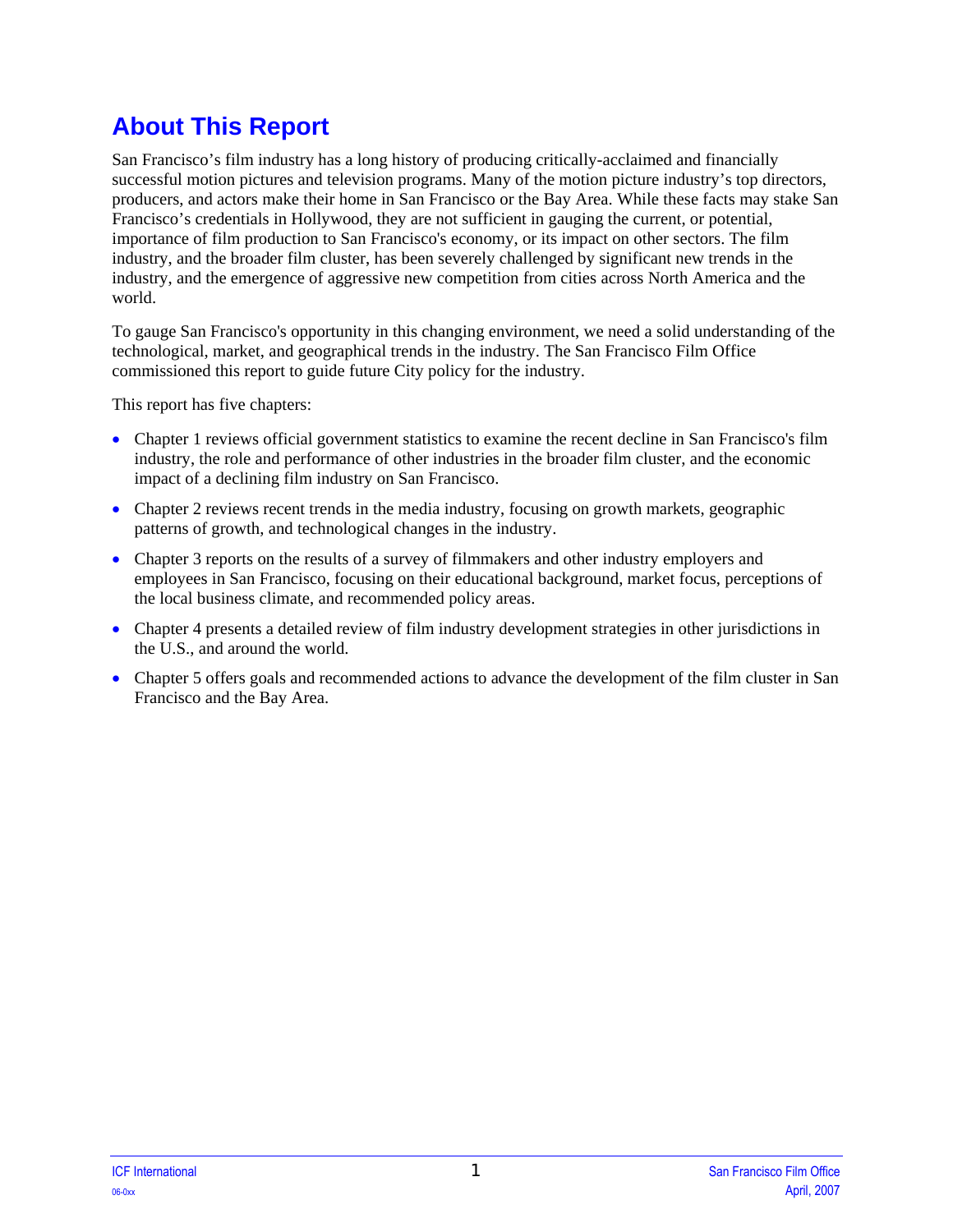## <span id="page-7-0"></span>**Chapter 1: Economic Impact of the San Francisco Film Cluster**

This chapter profiles and reviews the economic impact of the film industry and broader film cluster in San Francisco. Although the past few years have been difficult ones for the film industry in San Francisco, the City possesses many advantages and is well-suited to capitalize on significant trends affecting film, the broader media landscape, and the Internet. These advantages, and the challenges that remain to be solved in order to fully capitalize upon them, will be discussed in full in later reports.

One important aim of this report is to establish valid and objective estimates of the size and characteristics of the film industry in San Francisco, using official government statistics. Three such data sources are used in this report:

The *Quarterly Census of Employed Workers* (CEW), produced by the Bureau of Labor Statistics, which reports establishment, employment, and payroll data by industry for counties in the United States. This information is built from unemployment insurance forms submitted by companies, and includes only employees who are covered by unemployment insurance (called "salaried" employment in this report).

*Non-Employer Statistics*, released by the Census Bureau, which reports the number of non-employer establishments (essentially, self-employed individuals) by industry for counties in the United States. It also includes the total gross receipts for non-employers in the industry and county. This data is by the Census from IRS income tax returns.

The Canadian *Labour Force Survey* is an equivalent Canadian survey to the U.S. Census of Employed Workers. It reports full- and part-time employment by industries for Canadian provinces.

### **Structure of the Film Industry Today**

### **Employment by Segment**

The federal government reports industry statistics through the use of North American Industrial Classification System (NAICS) codes, which organize companies into sectors and detailed industries such as manufacturing, services, information, and trade. NAICS codes range from 2 to 6 digits, with more industry detail available with more digits.

Most companies and independent operators in the film industry are classified under NAICS 5121, "Motion Picture and Video Production". Within this four-digit industry, there are five six-digit NAICS codes for which data on establishments, salaried employees, and averages wages are available for San Francisco and other areas in the United States. The segments are:

- *Motion Picture and Video Production* (512110), consisting of "establishments primarily engaged in producing, or producing and distributing motion pictures, videos, television programs, or television commercials."
- *Motion Picture and Video Distribution* (512120), consisting of "establishments primarily engaged in acquiring distribution rights and distributing film and video productions to motion picture theaters, television networks and stations, and exhibitors".
- *Motion Picture and Video Exhibition* (512130), consisting of "establishments primarily engaged in operating motion picture theaters and/or exhibiting motion pictures or videos at film festivals". This segment has little to do with the level of production and distribution employment in a city, so it will not be extensively considered in this report.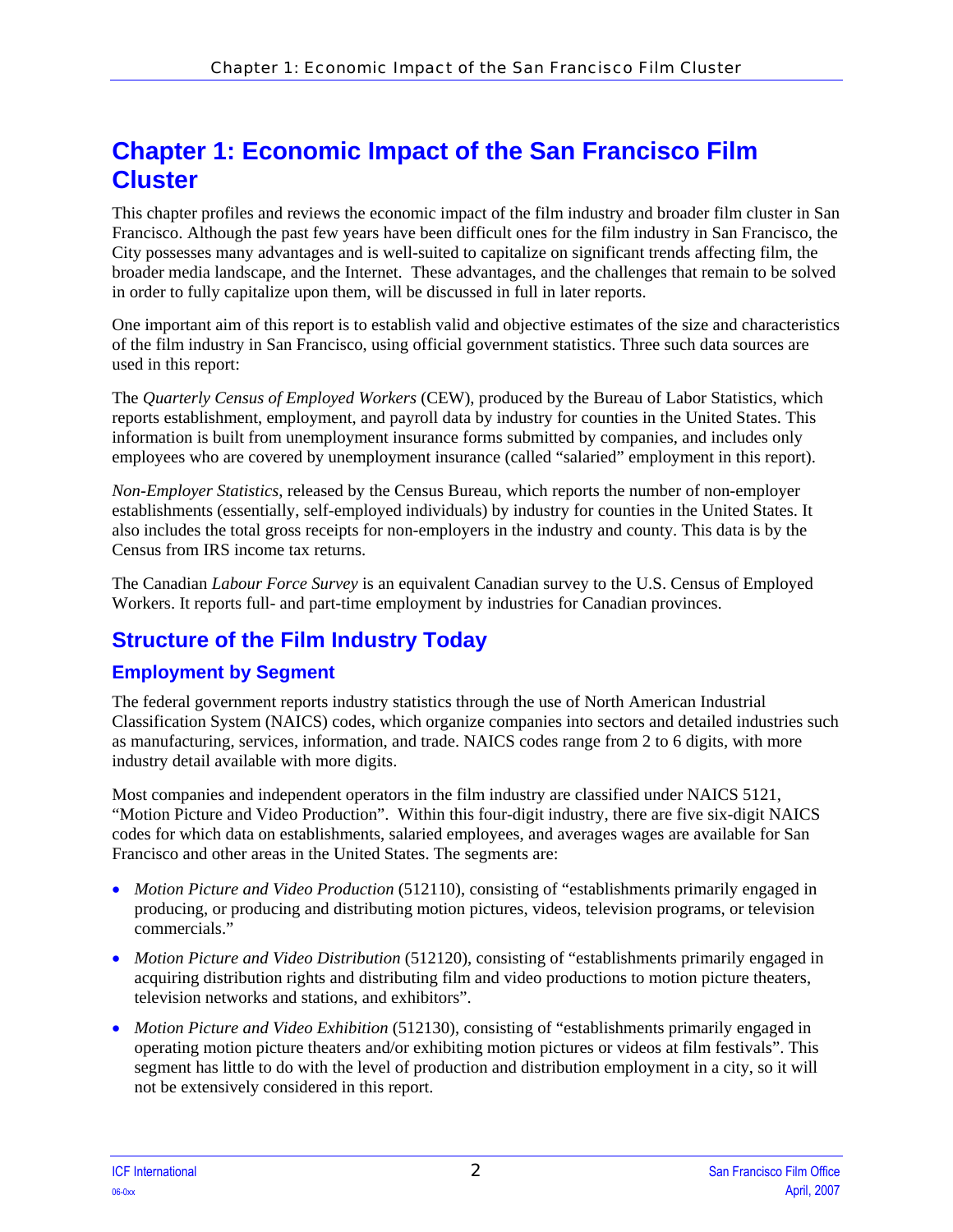- *Post-production Services* (512191), consisting of "establishments primarily engaged in providing specialized motion picture or video postproduction services, such as editing, film/tape transfers, subtitling, credits, closed captioning, and animation and special effects."
- *Other Motion Pictures Industries* (512199) consisting of uncategorized supporting film services, including film libraries, film laboratories, booking agencies, and reproduction services. There is no way to get government information on these sub-industries individually.

2004 is the most recent year for which annual industry data is available for San Francisco. In that year, the full film industry (NAICS 5121) directly provided 1,389 salaried jobs in San Francisco. Figure 1 below provides the employment totals for each six-digit segment of the industry.



### **Figure 1**

**Employment Composition of San Francisco Motion Picture and Video Industry, 2004**

Source: Bureau of Labor Statistics, Census of Employed Workers, 2004

The bulk of San Francisco's employment is in the core production industry, which surpasses even its employment in the exhibition (movie theatres) segment of the industry. Distribution is a very small share of the industry in San Francisco; however post-Production is relatively large, accounting for over 100 employees.

One way to understand how San Francisco's film industry is different from those in other cities in the United States is through the use of location quotients. Location quotients are indicators of industry concentration: they tell us how much employment San Francisco has, relative to a typical U.S. city of the same size. Numerically, a location quotient of 1.0 indicates that a city has exactly the level of employment as a typical U.S. city of its size. Location quotients higher than 1.0 indicate a higher-thanaverage number of jobs, and those below 1.0 indicate a relatively low number of jobs. Figure 2 shows the location quotient of the major film industry segments in San Francisco, in 2004.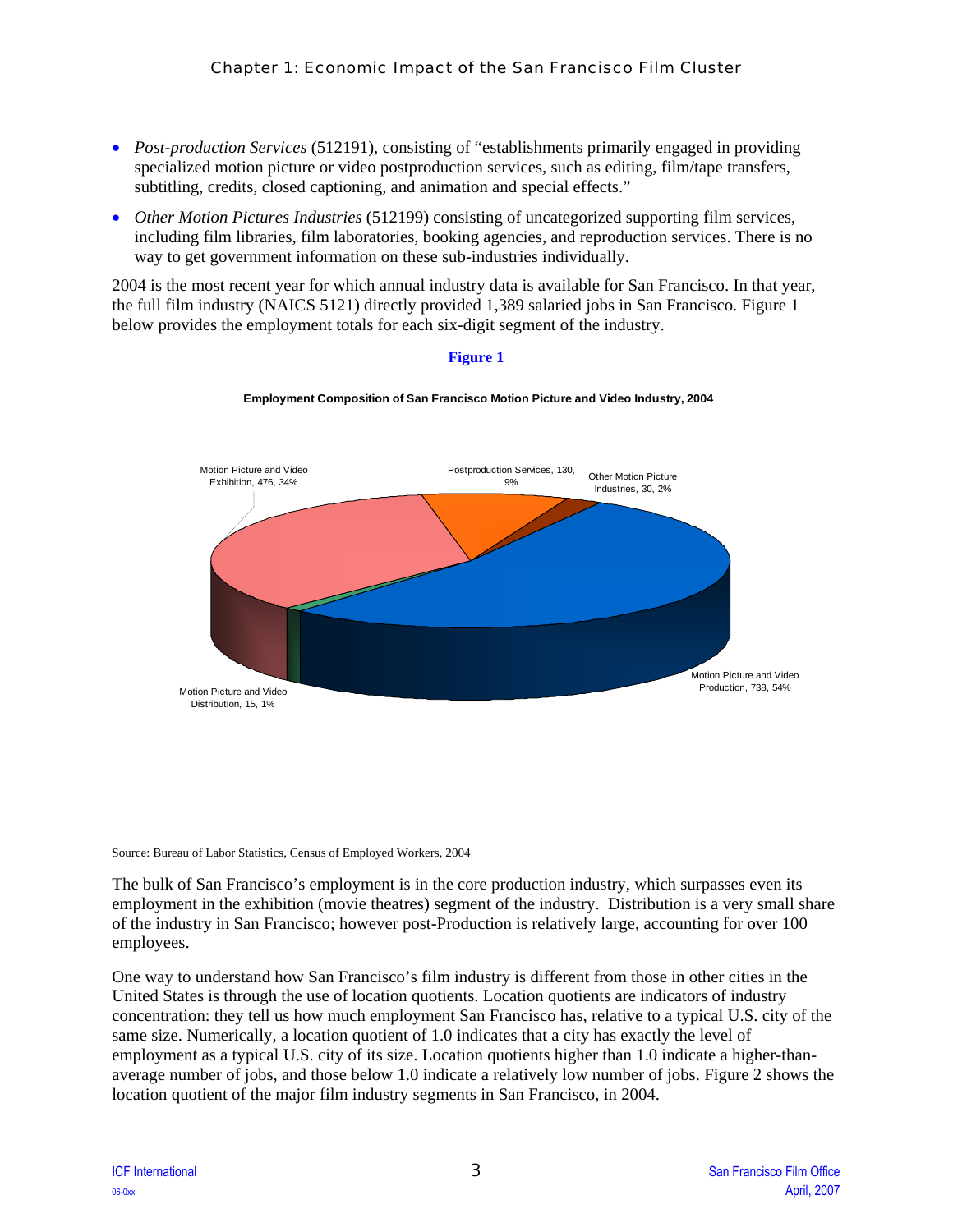



Source: Bureau of Labor Statistics, Census of Employed Workers, 2004

Location quotients are important indicators in cluster strategic planning because they indicate local sources of competitive advantage and disadvantage. When a city has a high location in a particular activity, it suggests there is some local factor that is attracting investment in that activity, encouraging the development of new firms, or fostering the survival and growth of firms that already exist. Conversely, low location quotients indicate sources of disadvantage that repel investment, inhibit start-ups, and prevent firm growth and survival.

It is striking that San Francisco now has a location quotient below 1.0 in the core segment of motion picture and video production. *This means that San Francisco, despite its legacy of film production and its array of natural advantages, actually has less film employment that the typical U.S. city of its size. Far from being a film production center, San Francisco is now below the U.S. average.*

The one bright spot, relatively speaking, is post-production services. Despite being a small segment that employs only 130 people, San Francisco has twice the national average level of employment in this industry. The reasons why San Francisco has strength in post-production but weakness in production will be explored in later analysis.

Another important dimension of the film industry is the wages it pays. As Figure 3 below indicates, wages paid in the film industry are significantly above the City average.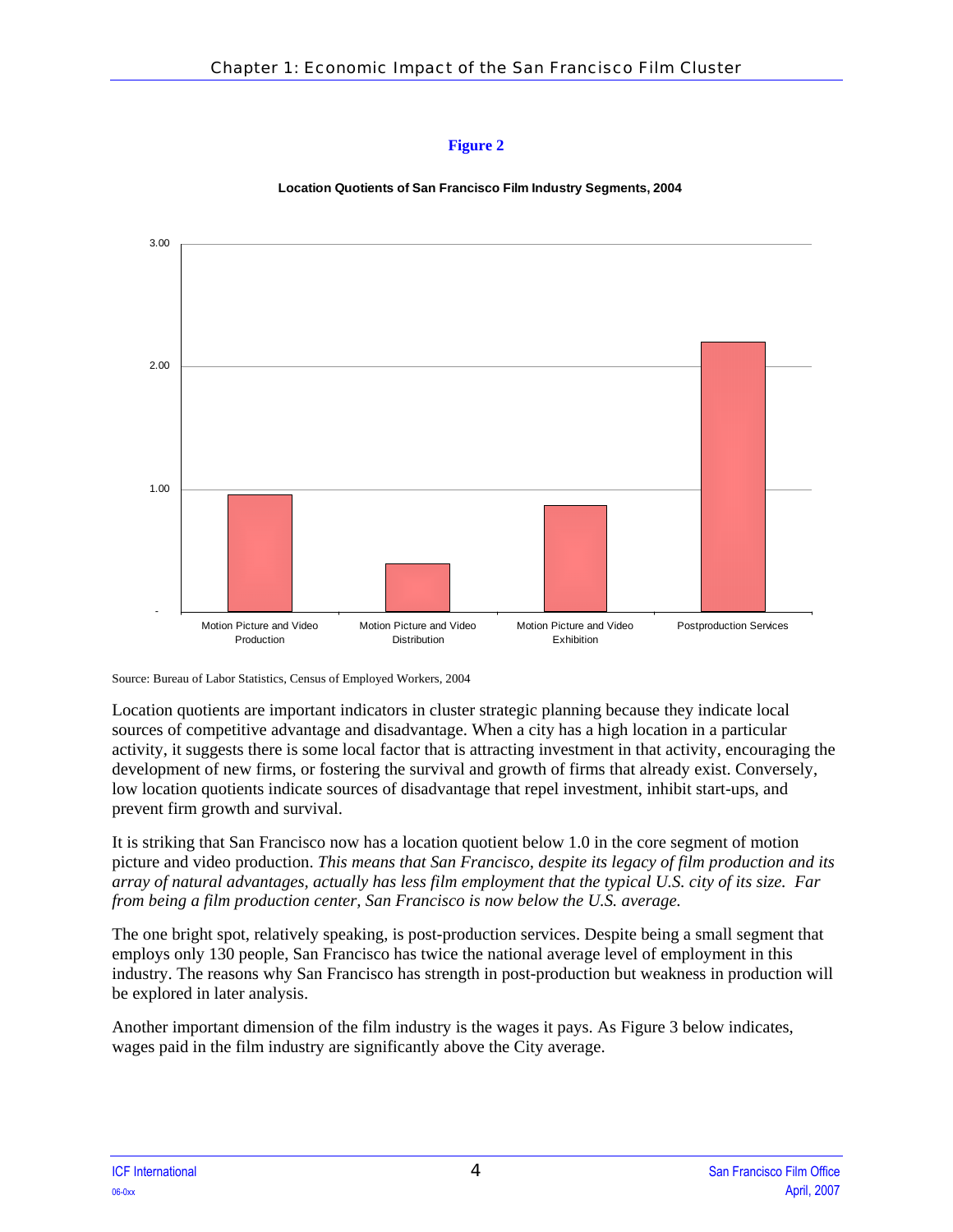



Source: Bureau of Labor Statistics, Census of Employed Workers, 2004

The largest segment in the industry, production companies, pays on average \$74,000 a year. This is about \$13,000 a year more than the average salaried job across all industries in the City. The average salary for the much-smaller post-production services is slightly less than the city average, at \$61,577 in 2004.

Another important aspect of the film industry in San Francisco is the importance of small firms. Many firms in the industry are partnerships or small teams that have come together for a single project. The number of large production companies in San Francisco is quite small.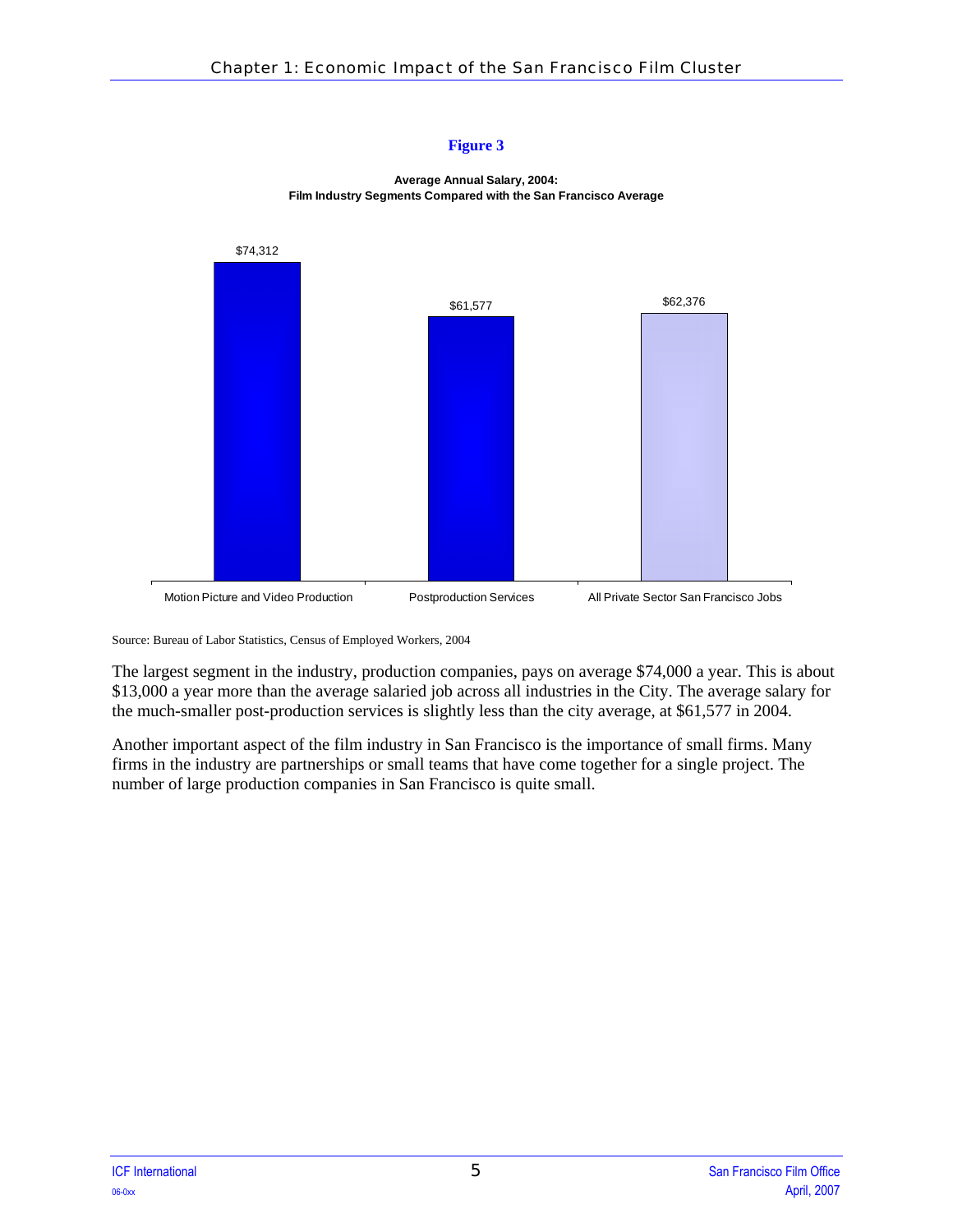**Average Establishment Size of San Francisco Film Industry Segments, 2004**



Source: Bureau of Labor Statistics, Census of Employed Workers, 2004

The San Francisco economy as a whole is heavily reliant on small firms: the average establishment in San Francisco has only 10 employees. In the film industry, however, the size is much smaller still. The average film production company has only six employees in San Francisco, and the average postproduction company has between seven and eight. As the next section will make clear, these firms size numbers have declined significantly over the past decade, as very small film production teams have become more viable.

Non-employer establishments (essentially, self-employed individuals) are even smaller establishments, with zero employees. They are another significant source of employment in the industry, which have not been included in the preceding analysis. According to the Census Bureau's Non-Employer statistics, in 2003 San Francisco had 545 non-employing establishments in the film industry<sup>[1](#page-11-0)</sup> in  $2003$ , earning gross receipts of \$22.7 million.

Combining the salaried employment and self-employed leads to a total employment of almost 2,000 people in the film industry. The self-employed component of the workforce is nearly 30% of the total—a relatively percentage, that emphasizes the importance of short-term work, contingent labor, and personal networks in organizing the San Francisco film industry.

1

<span id="page-11-0"></span><sup>1</sup> NAICS 5121, which includes all of the segments discussed in this section.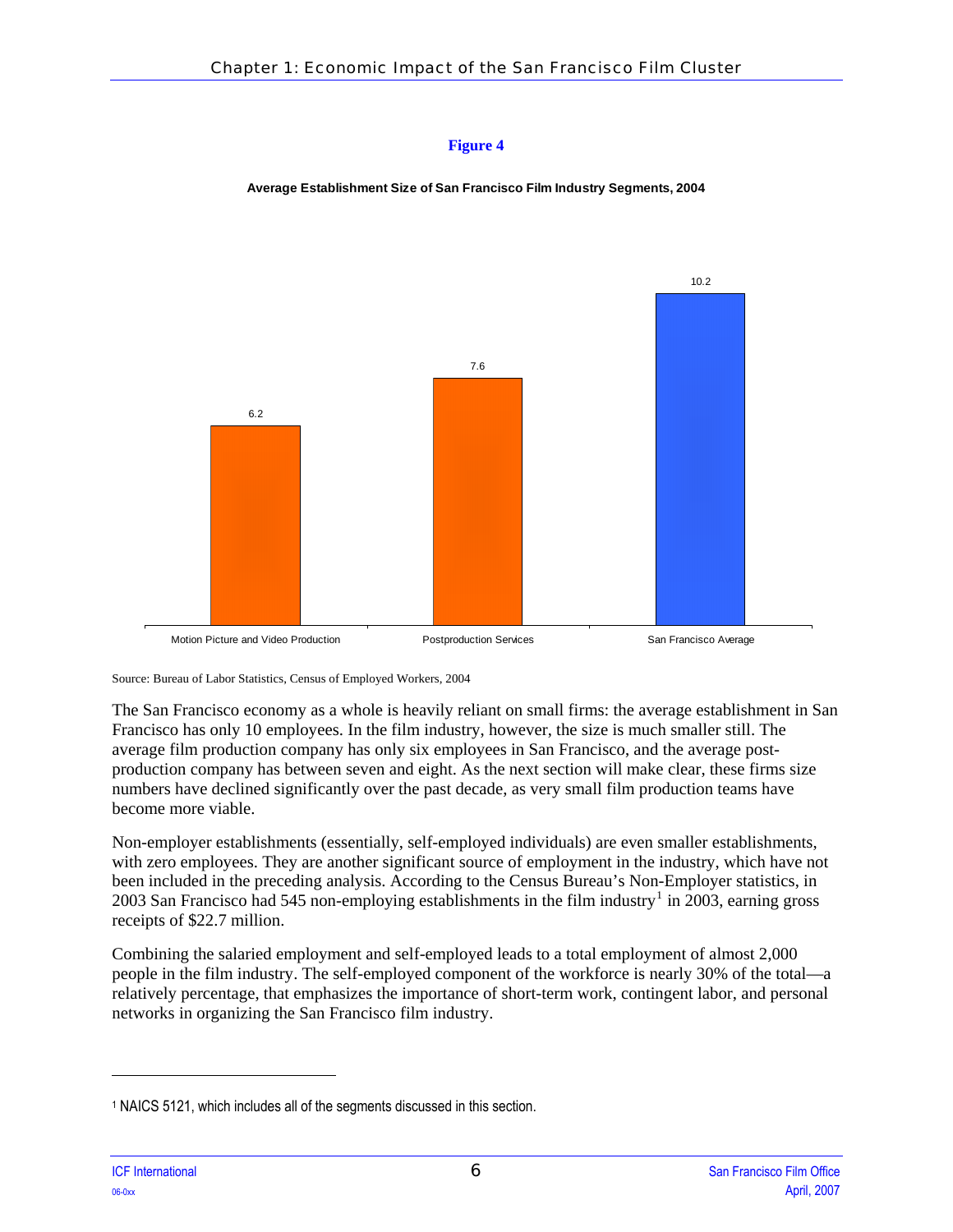<span id="page-12-0"></span>Unfortunately, government statistics cannot provide us any more detail about the activities of these selfemployed film industry workers, or their relationship to formal establishments. These questions will be addressed through interviews and surveys later in the project.

### **The Film Industry and the Film Cluster**

The core film industry described in the previous section is part of a nexus of inter-related industries that share key inputs, labor force skills, and suppliers. Economists call these agglomerations industry clusters, and they have become an important frame of reference for economic development policy in recent years.

Clusters are important to economic development because they refer to export-oriented industries that comprise the economic base of a city and drive economic growth, but also include the local suppliers and supporting institutions that can be critical for competitiveness.

For example, production companies produce films that are "exported", i.e. seen and earn income from around the world. Many of their service providers do not generally export, such as specialized photographers. These suppliers nonetheless enable their clients to produce a wider variety of films for export, thus strengthening the "top-tier" film production companies.

Clusters also include other complementary industries that share critical suppliers and infrastructure with the film. Growth in these complementary industries is also synergistic with the film industry—as they grow, they attract skilled workers, develop infrastructure, and build industry knowledge and contacts that can spill over to and benefit the film industry.

The NAICS codes do an adequate job of capturing many complementary industries in the film industry; they do a poorer job for suppliers, many of which are simply recorded in the film industry itself. In San Francisco, key complementary industries include:

- Internet publishing and broadcasting (NAICS 516)—this industry includes establishments companies that produce digital multimedia content exclusively for the internet. There are significant skill overlaps between this industry and the film industry, particularly post-production activities.
- Software publishers (NAICS 5112) —this very diverse industry includes companies that develop and publish software "products" for multiple consumers, within San Francisco and beyond. Of particular interest to the film cluster are:
	- Video game makers, which increasingly use film techniques (if not the film medium itself) to incorporate live-action elements into their content. Video game developers and publishers are counted as software publishers in the government statistics.
	- Animation and digital effect tool companies: San Francisco and the Bay Area have a tradition of innovation in software that allows users to create and manipulate digital content. These technologies have become increasingly important to the film industry as it has increasingly moved to a digital medium, at least for some parts of the process.

These two industries are local suppliers to the film industry in San Francisco and elsewhere, but are also top-tier exporters in their own right. Unfortunately, it is not possible to separate out video-game producers and tool companies from every other company in San Francisco that produces software products or "packages" (as opposed to providing systems integration services or custom programming).

• Sound Recording Industries (NAICS 5122)—This industry comprises companies and individuals who produce musical recordings, which is an obvious input into the film industry as well as being a top-tier industry in its own right.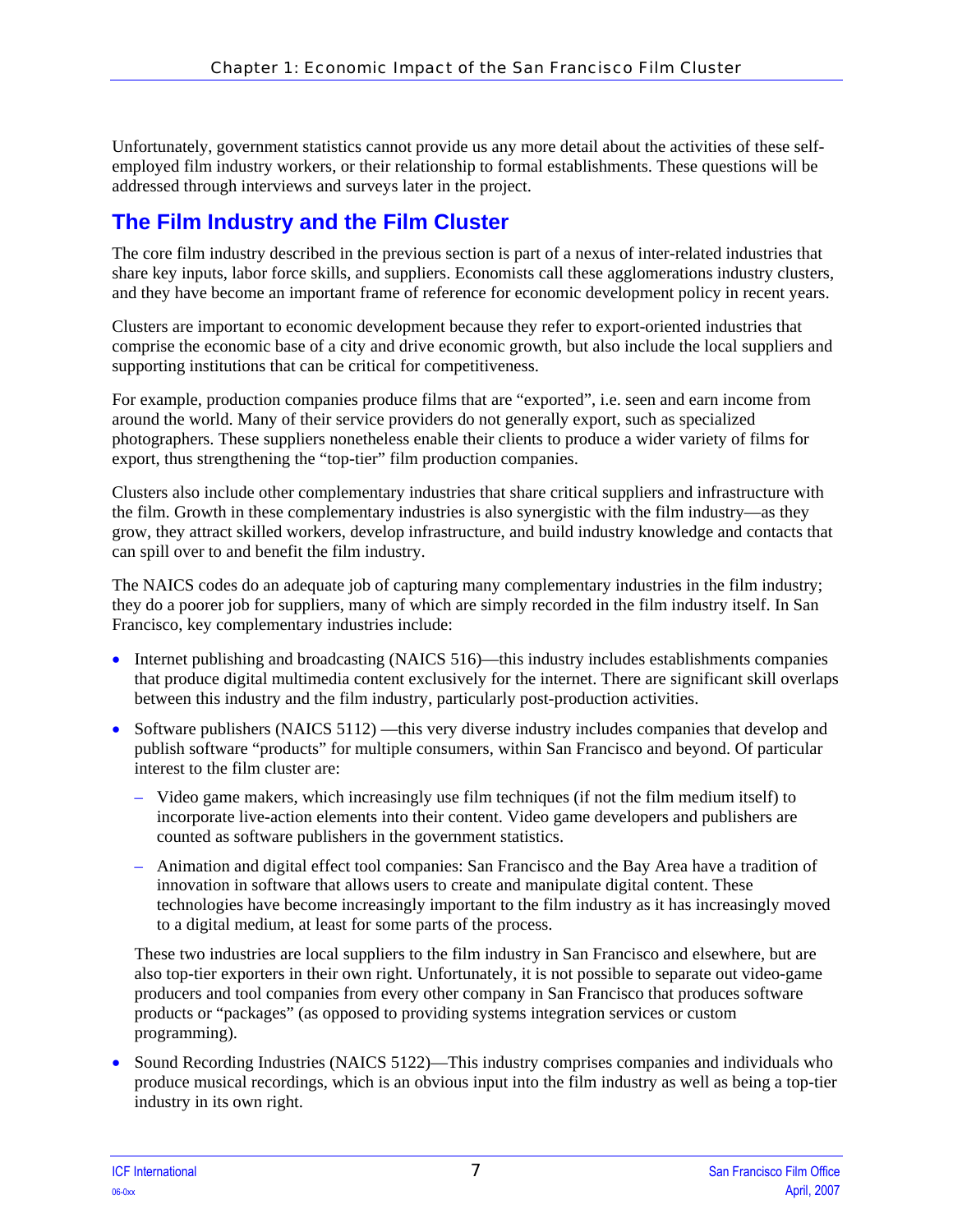- Broadcasting, except internet (NAICS 515)—this industry comprises radio and television broadcasters, including cable television. This industry includes the creation of local programming content, but only for broadcast, not for taped distribution. There are significant overlaps in the skill needs of these industries to the film industry.
- Performing Arts companies (NAICS 7111)—this industry includes theaters, which have several areas of overlapping skill needs with the film industry, in both creative and production areas. It also includes musical and dance groups, and freelance musicians.
- Independent Artists, Writers, and Performers (NAICS 7115)—this industry includes independent (freelance) artists, writers, and entertainers, who are an important source of talent for the film industry.

Companies in these industries could be considered the top-level of the film cluster, because they produce products that are consumed outside of San Francisco. Performing Arts falls into that category because it is part of San Francisco's tourism product.

Many suppliers to the film industry and the other top-level industries in the film cluster are actually counted within the film industry itself, particularly if their work is so specialized that effectively all of their business comes from the film industry. Therefore the best way to estimate the suppliers of the film industry and cluster is by looking at their indirect economic impacts (throughout their supply chain in every industry) and representing that in occupational rather than industry terms. This analysis is found in the concluding section.

In San Francisco, the complementary industries in the film cluster, as a group, employ more people than the film industry itself. This is not uncommon for most cities, since film production nationally is highly concentrated in the Los Angeles and New York areas.

As Figure 5 indicates, the core film industry, which was reviewed in the last section, is only about 12% of the total cluster jobs of 15,876. There are well over 5,000 independent artists, writers, and performers in San Francisco, as well as over 3,000 people in Broadcasting and over 2,000 in performing arts companies.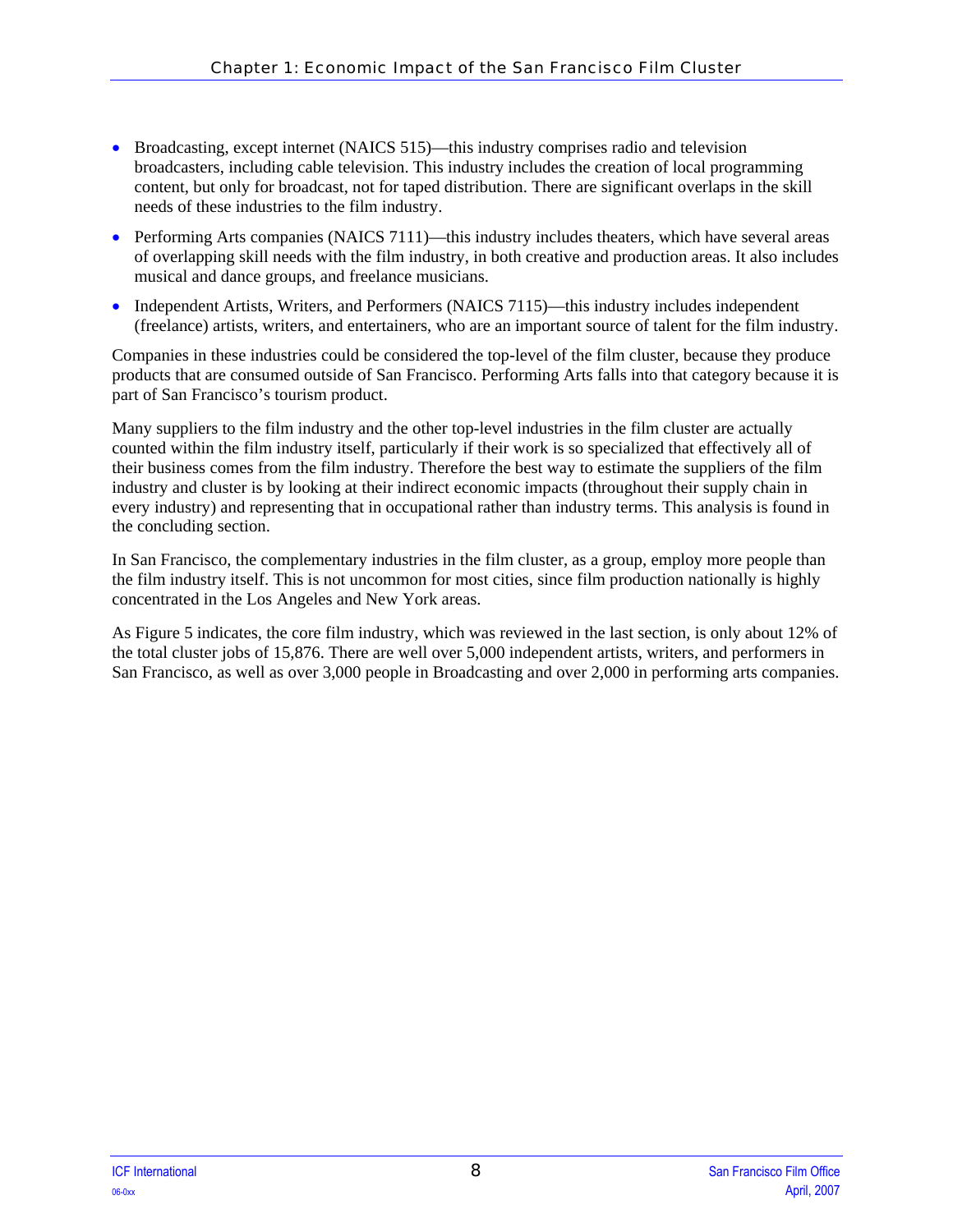



### **Jobs in Complementary Industries of the Film Cluster, 2004\*: Salaried and Self-Employed**

\* Self-employment data is for 2003.

Source: Bureau of Labor Statistics, Census of Employed Workers, 2004; U.S. Census Bureau, Non-Employer Statistics

### **Trends in Employments and Establishments**

Over time, different segments of the cluster in San Francisco have grown at different rates. Several industries in the cluster, including film, have declined in San Francisco since 1990. In the case of the film and sound recording industries, this decline has been especially pronounced after 1999, when employment peaked. However, film, sound recording, and performing arts all had fewer employees in 2004 than they did in 1990.

Figure 6 below illustrates the employment trends (excluding self-employment) in the film, sound recording, and performing arts industries in San Francisco. While film and sound recording did experience slight growth during the 1990s, their decline after 1999 more than took it away. There is a clear connection between the two industries and it is highly likely that their joint decline after 1999 is due to the loss of film production in the City beginning at that time.

Performing arts has been on a pronounced decline since 1990 at least. Its 2004 employment is less than half the jobs it offered in San Francisco in 1990. While the decline of performing arts in the City is probably not directly tied to the loss of film production, since it predates it by several years, it is of concern to the long-run competitiveness of the entire cluster. Many production and talent roles in the theatrical, music, and dance fields are readily transferable to film, and the loss of these jobs undermines the skill base available to film.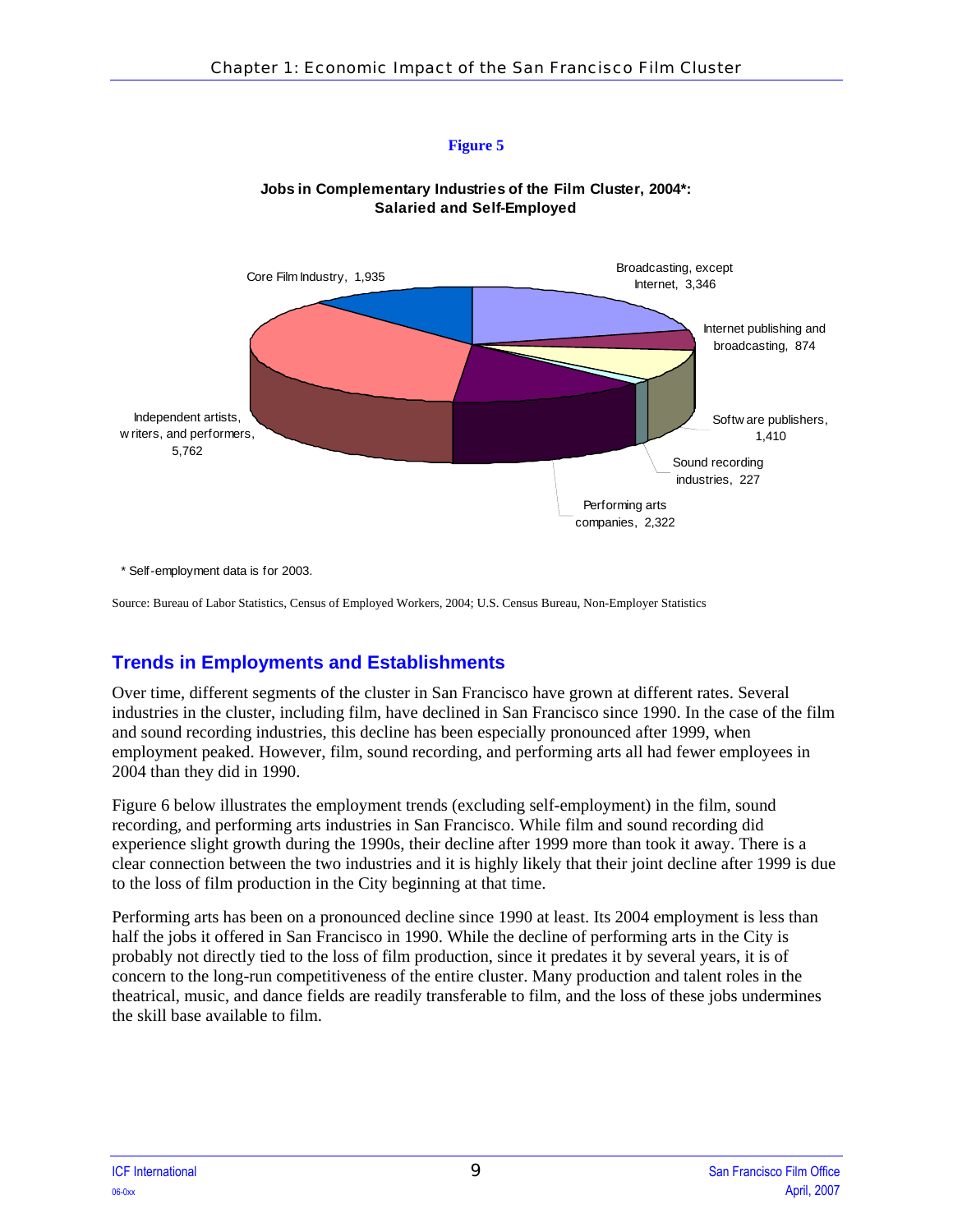



**Employment in San Francisco's Film, Sound Recording, and Performing Arts Industries**

Source: Bureau of Labor Statistics, Census of Employed Workers, 1990-2004

However, there are segments of the film cluster that have been growing in San Francisco over the past fifteen years. Figure 7 below indicates the (salaried) employment in the Internet publishing, software, and broadcasting industries in the City, and also the number of independent artists, writers, and performers.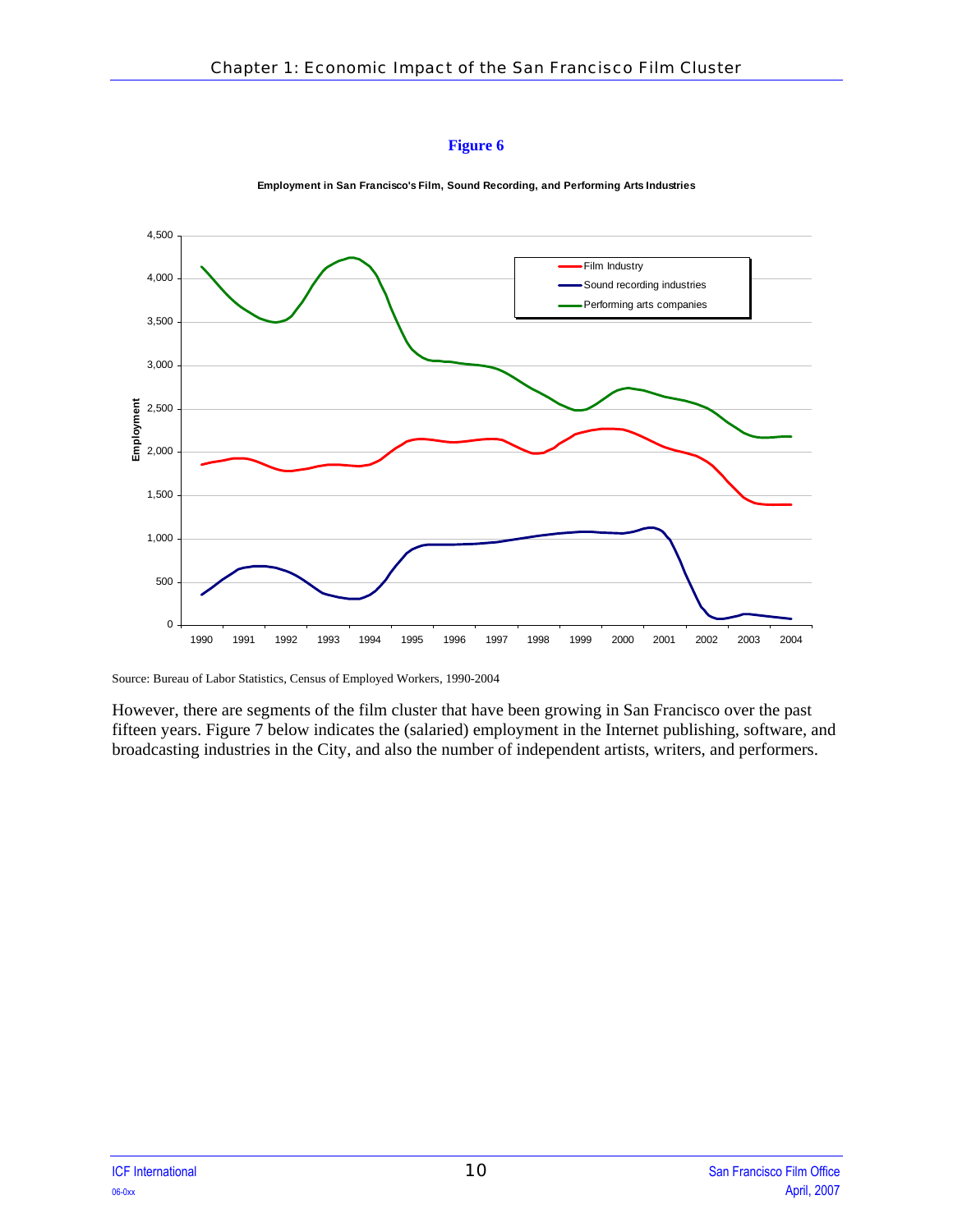



Source: Bureau of Labor Statistics, Census of Employed Workers, 1990-2004

The software and Internet publishing industries grew significantly during the late 1990s. Despite both industries suffering a significant decline from a peak 2000, by 2004 their employment had fallen only to its 1999 levels. Thus, both of the information technology-based segments of the film industry have grown significantly in the City over fifteen year periods.

Another industry that has grown, albeit more moderately, is radio and television broadcasting. It is impossible to determine from the government statistics if this growth (nearly 25% from 1990 to 2004) is due to an increase in local programming, or simply an increase in outlets broadcasting programming from elsewhere.

Finally, the number of independent artists, writers, and performers in San Francisco has more than doubled since 1990. This is an interesting trend for several reasons. There has been a common perception in the City that the number of artists has declined, particularly during the late 1990s with the run up in commercial real estate prices. The decline in performing arts employment is likely connected to that, for example. Yet independent freelance artists have defied that trend.

One thing that film and performing arts have in common is a need for a specialized, affordable, infrastructure in which to work, such as theaters, soundstages, recording studios, etc. This is not something that the software or (most) Internet companies need; they use ordinary commercial space with high speed telecommunications capacity. Many freelance artists, such as writers, can work alone without a need for specialized infrastructure.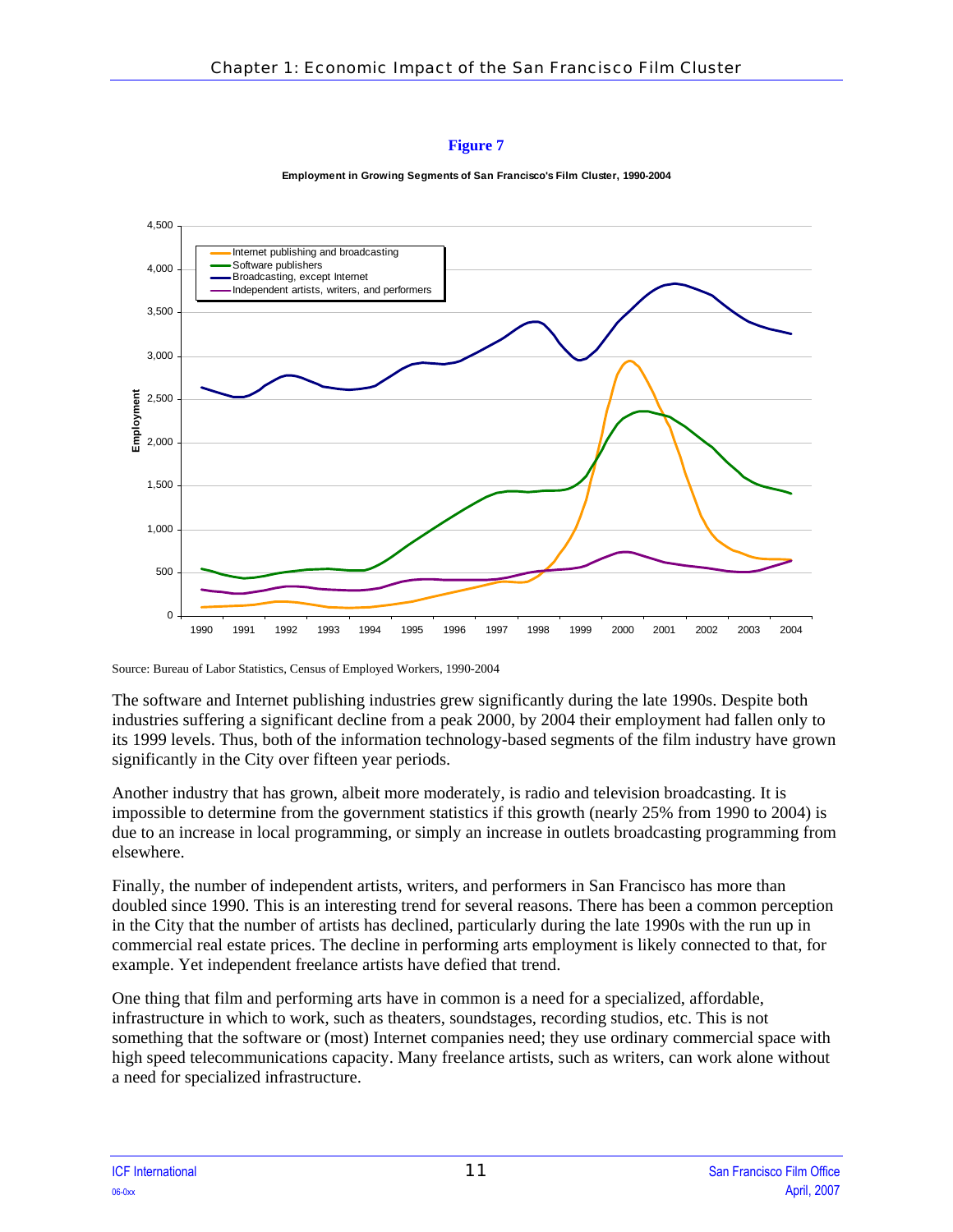<span id="page-17-0"></span>This suggests a possible explanation for why some segments of the cluster are growing while others are declining. San Francisco has developed an international reputation as a highly attractive place for creative talent to live, such as independent artists and writers, for example. However, it has not expanded—and in fact it has contracted the amount of specialized space that *some* of segments of the cluster need to produce and grow. Hence the price of production has risen, making San Francisco uncompetitive in competing for film production, forcing a contraction in the local performing arts, and driving down employment in both industries.

If this is true, then it suggests that the fundamentals for film cluster development in San Francisco are positive, but severe challenges in infrastructure are limiting and distorting its growth. If this trend continues, San Francisco can expect a continuing decline in middle-income, "below-the-line" production jobs that essentially build, operate and manage this specialized infrastructure. It remains to be seen—and is a critical question for this study—as to whether or not this weakness harms the entire cluster and undermines, over the long run, even the ability for independent workers in creative and technical fields to succeed in San Francisco.

The fact that this nexus of inter-related industries can grow at such different rates is evidence that the relationship between them is complex. As complementary top-level industries in the cluster, industries like software, Internet publishing, and (to some extent) broadcasting serve distinct markets to film, and hence can thrive in the short term as film declines. Nevertheless, these industries are interdependent and their growth can support one another, though not in lieu of the necessary infrastructure or other critical success factors.

### **Spending, Employment, and Fiscal Impact of the Decline in the Film Industry**

As discussed above, San Francisco's wage and salary employment peaked in the year 2000. After a period of relatively healthy growth during the 1990s, employment has declined consistently since then. This job loss is one benchmark which can be used to estimate, in dollar and employment terms, the overall negative economic impact San Francisco has suffered from the decline of its film industry.

Job losses in film, like any other export-oriented industry which draws income from outside the region, generates multiplier effects that create jobs throughout the supply chain. Both runaway and local productions create jobs in transportation, catering, accommodations, professional services, and a host of other local and neighboring-serving businesses. The direct wages paid to these workers generate further rounds of economic impacts, called multiplier effects.

It is possible to measure, using specialized economic impact software called IMPLAN, what the gains to the San Francisco economy would have been if the film industry had remained at its 2000 levels over the next six years, through 2006. As the next chapter will discuss, San Francisco is not alone in suffering declines in film employment, but nevertheless it is an illuminating picture of what could have been important economic growth during a major downturn facing other industries in San Francisco.

According to IMPLAN calculations, every job lost in the film industry has a net spending impact of about \$112,000 in the San Francisco economy. This breaks down to:

- \$56,000 of lost direct salary on average (based on 2001 numbers)
- \$37,000 in lost indirect spending (by film production companies, on a per employee basis)
- \$18,000 in lost induced spending, the multiplier effects of the lost direct salary that are spent within San Francisco.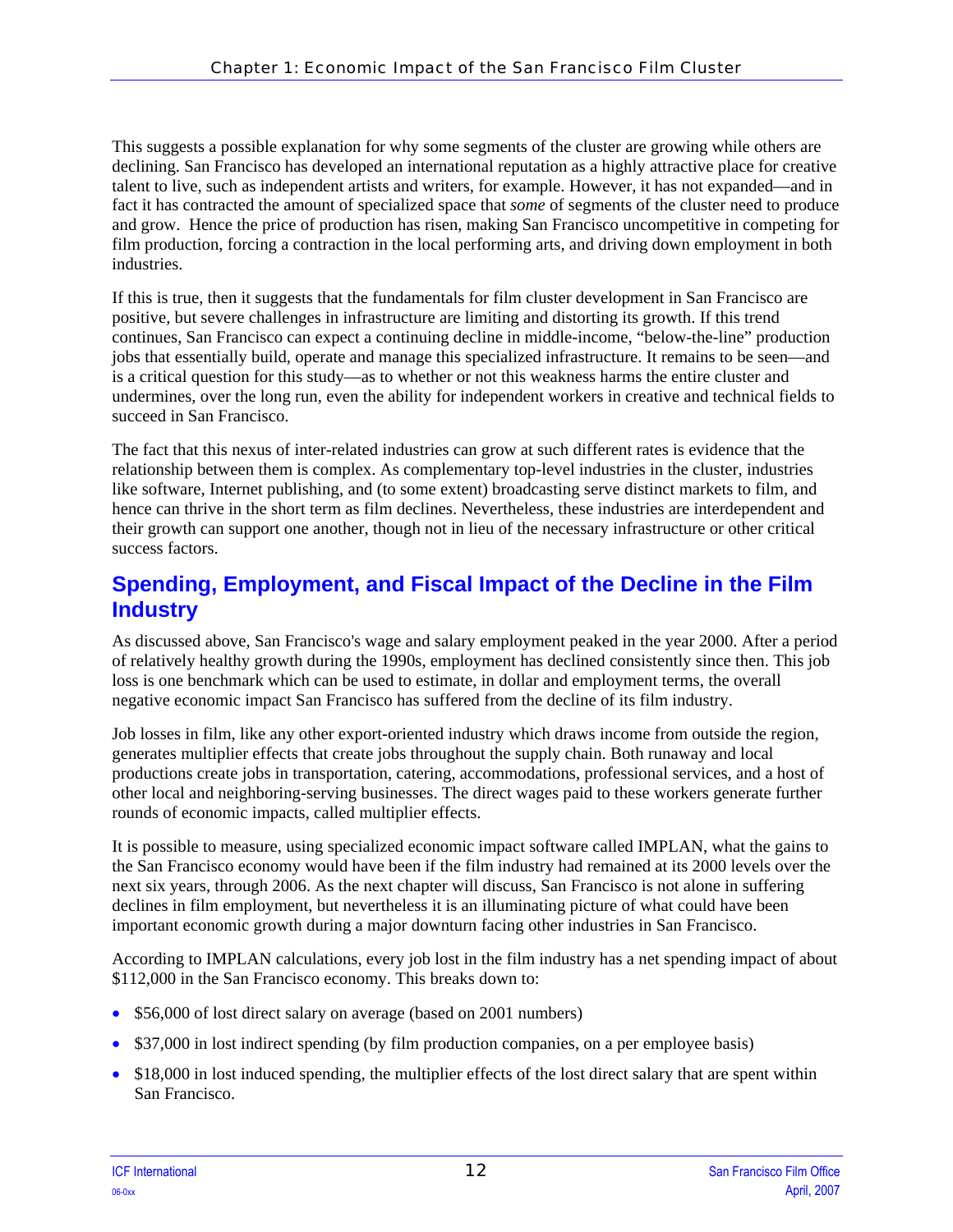This loss of spending translates into additional job losses as well. Every job lost in the film industry translates into 1.76 total jobs lost, considering the indirect and induced effects just discussed. In addition, this lost economic activity has a fiscal impact on the city and the state, which IMPLAN can measure<sup>[2](#page-18-0)</sup>. Every job lost in the film industry translates into a tax loss of approximately \$7,650.

With these multipliers, the total economic impact of recent job decline in San Francisco's film industry can be quantified. The table below indicates that the loss of 1,099 film industry jobs by 2006 has led to the loss of over \$123 million in spending from San Francisco, the total loss of 1,936 jobs, and the loss of over \$8.4 million in tax revenue to the state and local governments.

|                | Actual<br>Employment | 2000 Level | <b>Difference</b> | Total<br>Spending<br>Impact | Total Jobs<br>Impact | <b>Total Fiscal Impact</b> |
|----------------|----------------------|------------|-------------------|-----------------------------|----------------------|----------------------------|
| 2001           | 2,056                | 2,263      | 207               | \$23,243,669                | 365                  | \$1,585,469                |
| 2002           | 1,894                | 2,263      | 369               | \$41,434,366                | 650                  | \$2,826,270                |
| 2003           | 1,438                | 2,263      | 825               | \$92,637,810                | 1,453                | \$6,318,897                |
| 2004           | 1,390                | 2,263      | 873               | \$98,027,646                | 1,538                | \$6,686,542                |
| 2005           | 1,272                | 2,263      | 991               | \$111,277,660               | 1,746                | \$7,590,336                |
| 2006<br>(est.) | 1,164                | 2,263      | 1,099             | \$123,402,852               | 1,936                | \$8,417,404                |

**Table 1** 

While 1,936 jobs may seem like a small amount in a city with about 540,000 total jobs, it should be kept in mind that the *total* loss in private sector employment between the end of 2000 and mid-2006 was less than 60,000 jobs.

Despite the magnitude of these impacts, it is quite likely that the true economic impact of the declining film industry is quite a bit larger than these numbers indicate. This is because IMPLAN cannot calculate the strategic value of the film industry as a source of marketing, and a source of funding, for San Francisco's experience economy. Tourism is one of the major drivers of the San Francisco economy, and tourism marketing officials in San Francisco and elsewhere consistently stress the value of media visibility in differentiating a tourism destination. In San Francisco's case, there is reason to think that the special character of the tourism product—the urban experience of San Francisco, is uniquely communicated through a visual, narrative medium like a film. Television and print advertising, in other words, has a hard time communicating what is worth experiencing in San Francisco in the same way that a film set here can.

Secondly, film and the other industries in the broader cluster are at the heart of San Francisco's creative industries, which are rapidly affecting other knowledge-based and experience-based industries throughout

l

<span id="page-18-0"></span><sup>2</sup> Unfortunately, IMPLAN does not distinguish between state and local tax impacts.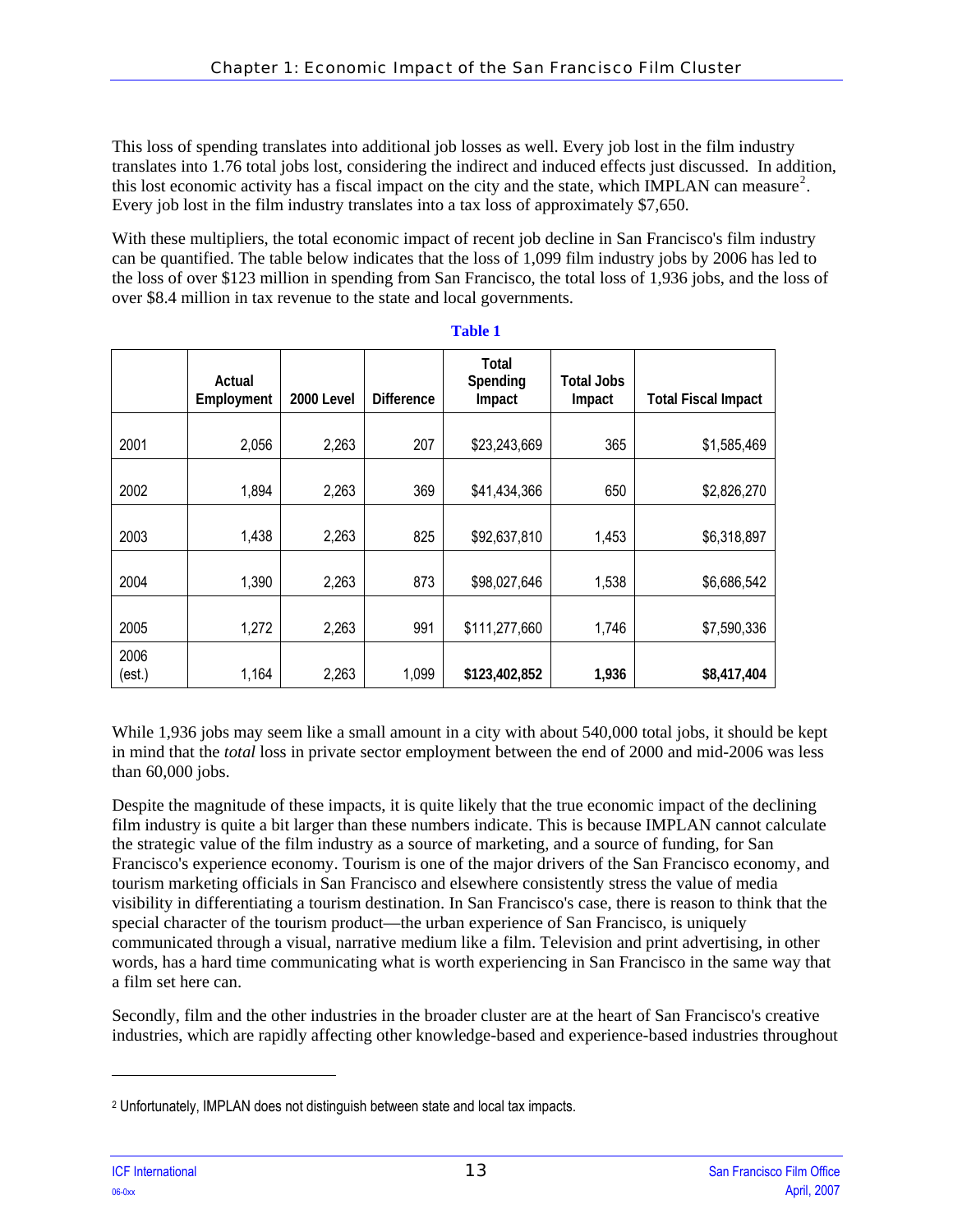the City's economic base. Film, media, arts, and design industries all share common institutions, skills, networks, and communities, and the capacity to improve the way companies, in any industry, communicate and design is increasingly vital to their competitive advantage. A sustainable film industry is a critical element of a healthy economy based on experience and knowledge.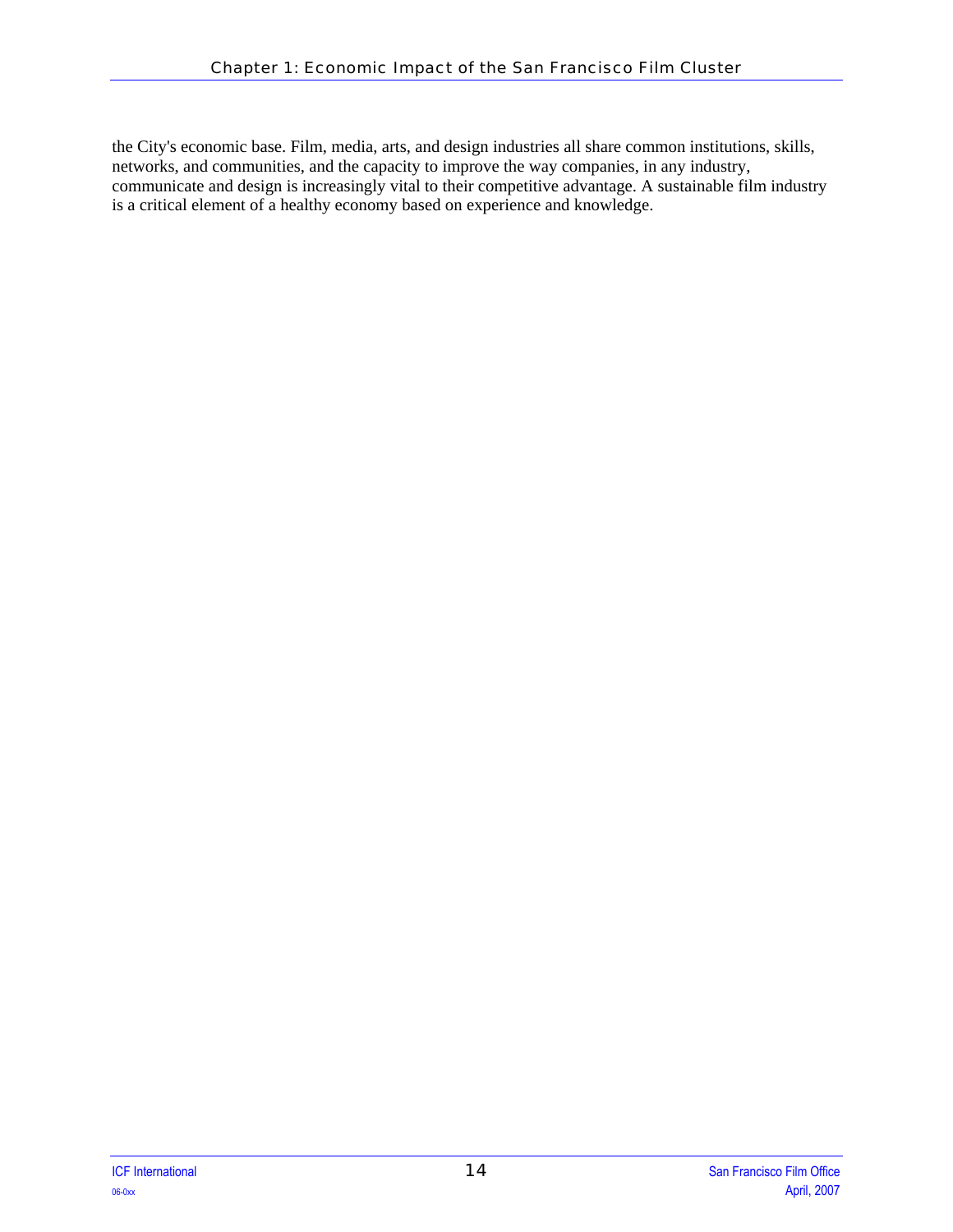## <span id="page-20-0"></span>**Chapter 2: Change in the Film Industry: Markets, Technologies, Regions**

One of the major reasons why an industry cluster perspective to film industry strategy is crucial at the moment is the pace and character of change in film and related media industries. On the market side, the past 20 years have seen a large increase in the film business, but a fragmentation of markets and significantly greater growth for independent films. Television has always been an important complementary industry to film, and the explosion of cable, digital, and satellite options have greatly expanded the range of content in the market and the distribution options available. Video games are another rapidly-growing market for many of the same skill sets used in film, as is, to some extent, content for web and wireless networks.

New technologies of motion picture production and distribution have the potential to radically transform the industry in the upcoming decades, with the shift to digital media and web-based distribution leading to dramatically reduced costs and barriers to entry.

These changes will challenge established film clusters, including San Francisco's, which is still the fourth largest in the United States in employment terms. San Francisco has traditionally competed on the basis of its very high-quality locations, and its high-quality skill set—two competitive advantages that persist to this day, as the survey discussed in the next chapter will indicate. Technological changes and the growth of new markets impact the demand for these skills, and to some extent restrict or limit the demand for the high-budget, high-ticket projects which have funded the local industry in the past.

The evidence suggests that we are moving into a media world of many smaller projects, covering a wider expanse of distribution options, tailored at ever more specifically-defined (or self-defined) demographics. The big budget project that requires high-grade skills is not going away, however, and there is significant reason to suspect the places that attract that investment will be the ones that will be most successful at shaping the future technological direction of the industry.

### **The New Media Landscape**

The past five years have witnessed dramatic changes in how U.S. consumers allocate their media consumption time and budget. [Figure 8](#page-21-0) below illustrates how the time the average U.S. consumer spends viewing different media options has changed during this decade.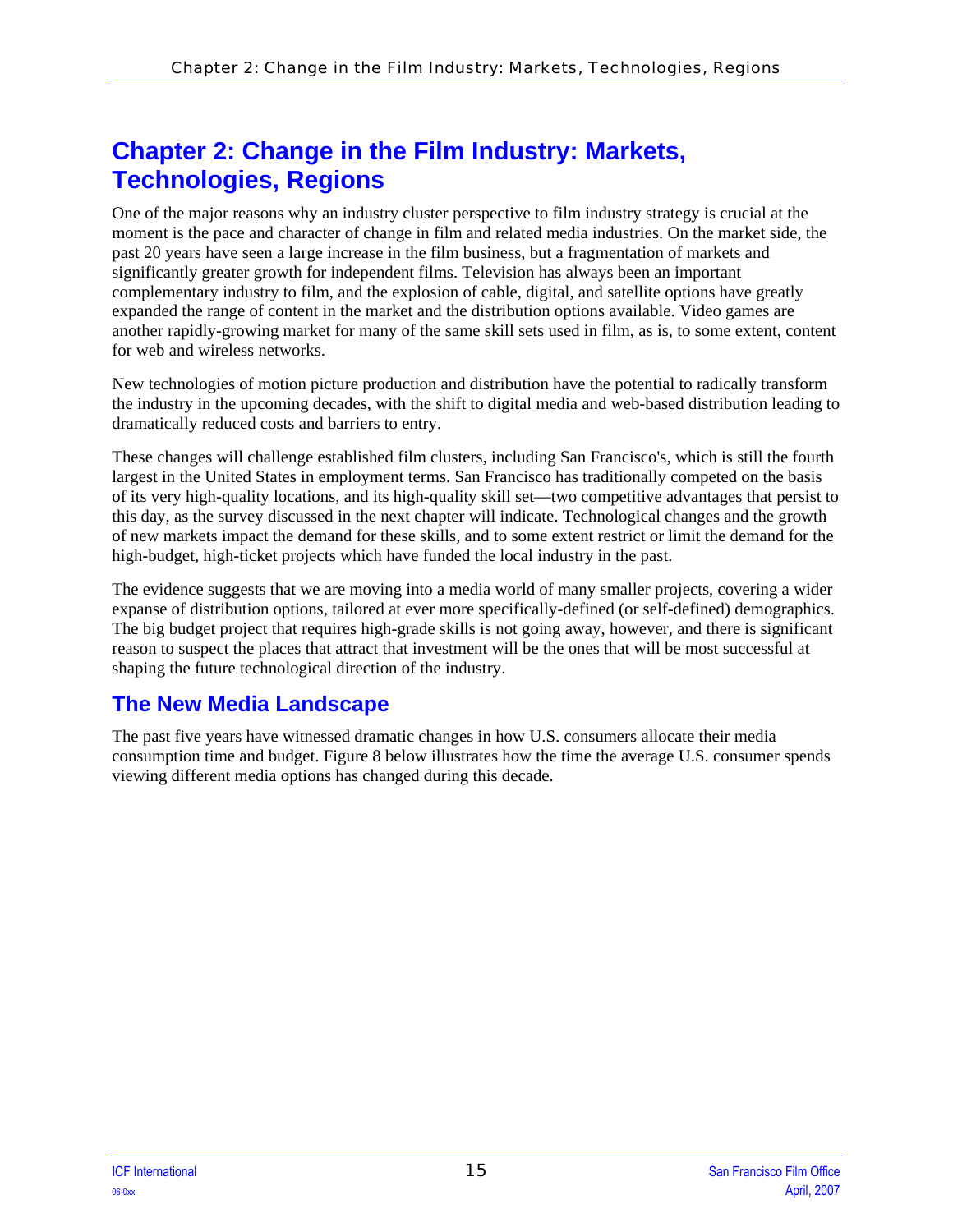<span id="page-21-0"></span>

**Annual Percent Change in Hours of Media Consumption per Person per Year, by Medium, United States, 2001-2005**

"Old media", such as newspapers, magazines, broadcast television—and films in theatrical release—have declined as entertainment options of Americans. In its place has emerged a variety of new media, from the Internet and wireless content, to cable and satellite broadcasting, to home video and video games.

What these new media have in common is a much broader base of content options that provides expanded choice for audiences. The expansion of cable and satellite television has created many new channels and viewing options that have stimulated viewership. There are, of course, thousands of commercial internet sites. The content possibility opened up by virtually unlimited distribution options is a much more differentiated marketplace, serving increasingly distinctive market niches and communities.

Other growing media – like video games and home video– are fundamentally tied to new information and communications innovations, which have expanded the quality and value these entertainment options offer to the audience. The growth of consumer media sites on the Internet is due to both reasons—a radically expanded set of options and progressive increases in the quality of the content itself.

Older and more traditional media, such as magazines, newspapers, broadcast television, and film have declined in terms of per capita audience hours (though they continue to benefit from a growing population). Although traditional box office cinema has declined in terms of audience attention, most of the expanding areas of the new media universe relate to film and video production and are part of the broader cluster. Of course, these two trends are related, and can be interpreted as new media's displacement of old media, as the number of households with broadband internet, satellite television and radio, and home theater systems began to grow after 2000.

The decline in the amount of time (per capita) spent viewing box office films has not translated into a decline in the market in value terms, although revenue growth has slowed. [Figure 9](#page-22-0) provides an indicator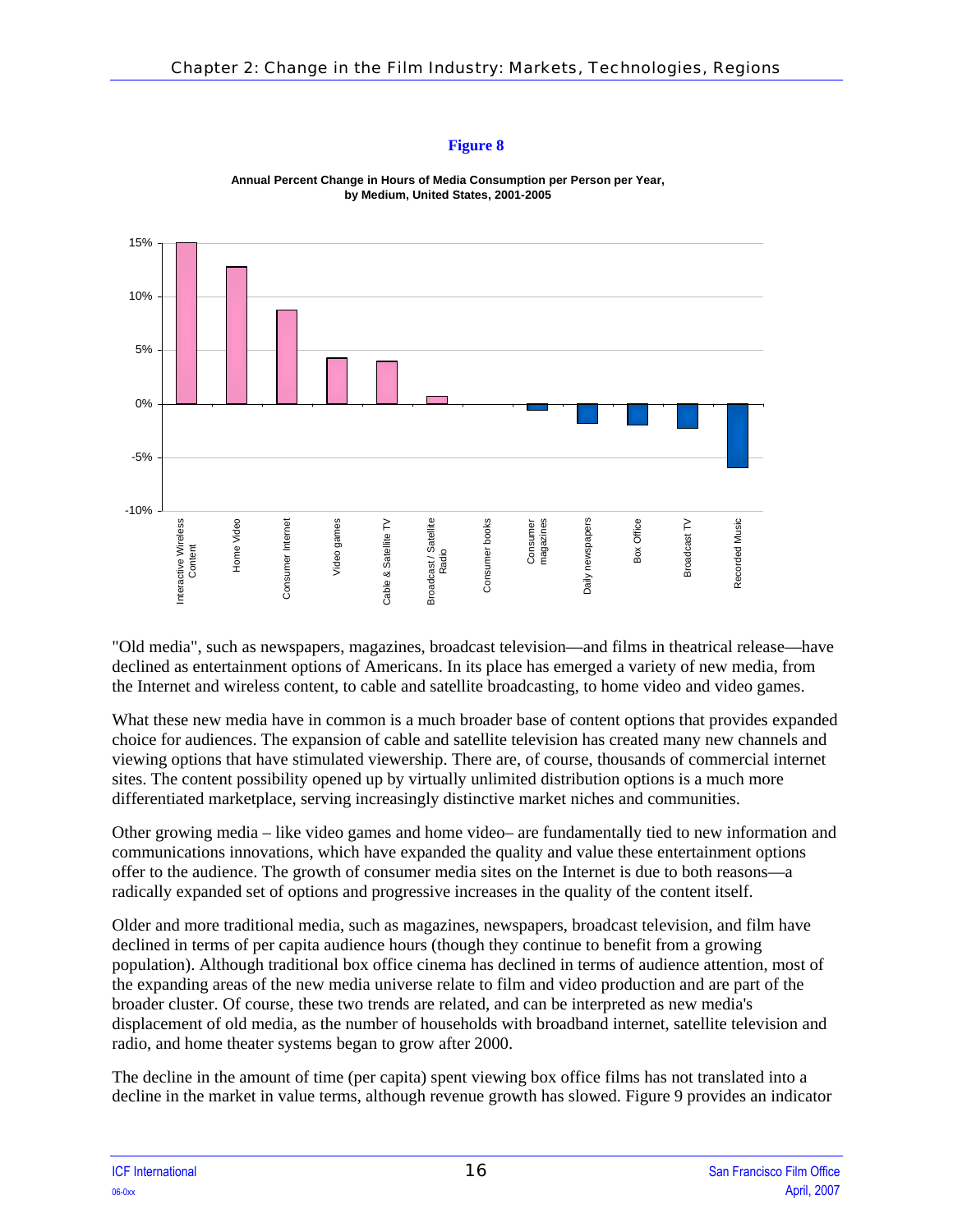<span id="page-22-0"></span>of that: a steady number of theatrical screens in the U.S. after 1999. Interestingly, 1999 was the peak year for employment in San Francisco's film industry, and in fact was the high water mark in job terms for the entire U.S. industry as well.

#### **Figure 9**



#### **Number of Theatrical Screens in the United States, 1987-2004**

The number of theatrical screens in the U.S. grew significantly during the 1980s and 1990s, corresponding to a large increase in overall box office gross during that period. In 1987, 22,000 screens drew \$7.3 billion in box office (in today's dollars). By 1999, over 37,000 screens had drawn over \$8.7 million in today's dollars.

As stated above, the number of screens peaked in 1999, and has not yet recovered to that level. However—and this is critical—box office has continued to rise. [Figure 10](#page-23-0) indicates that the inflationadjusted increase from 1999 to 2004 was \$1.1 billion – greater than the gain from the previous ten years from 1989 to 1999, despite the decline in the number of screens.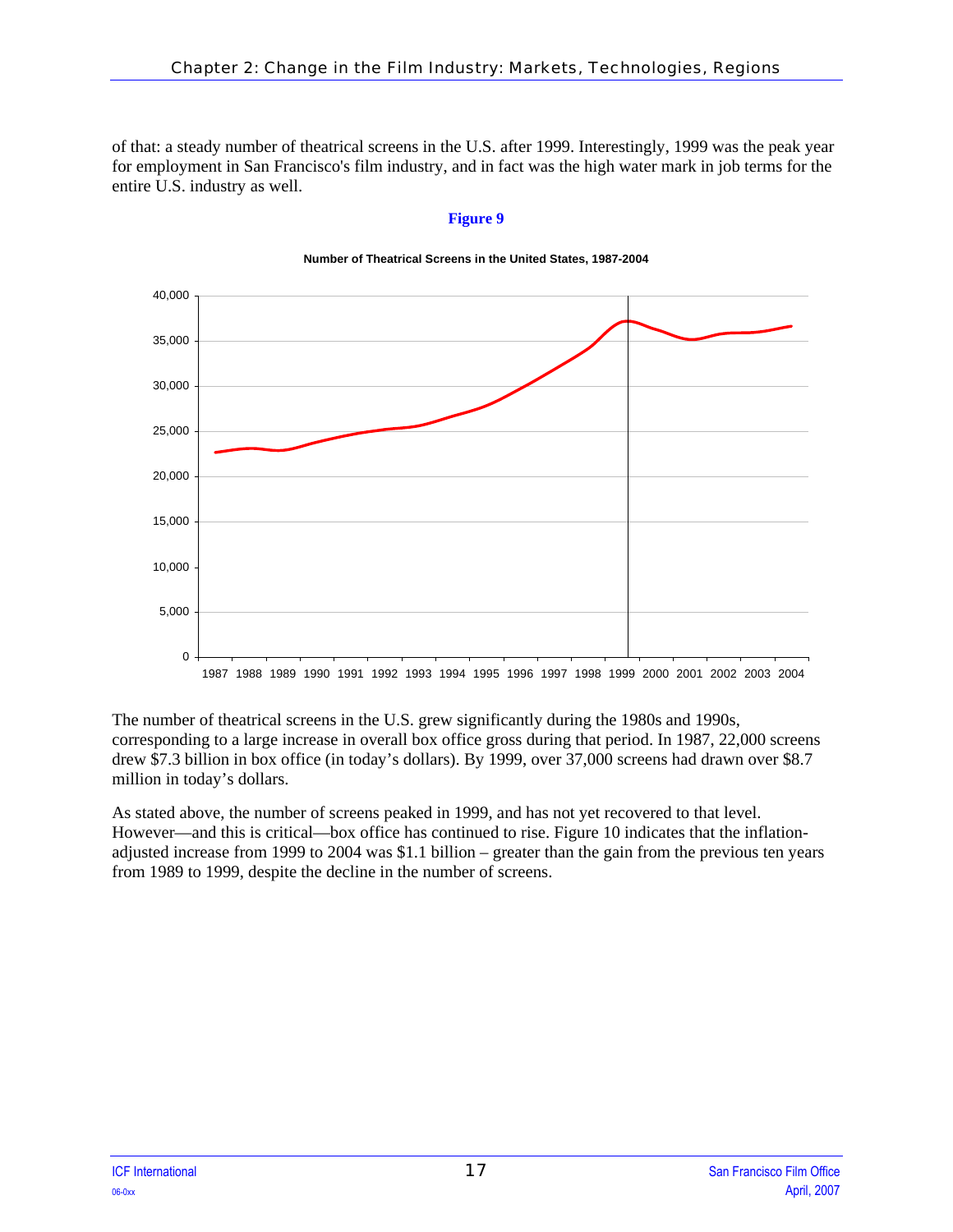<span id="page-23-0"></span>

**Real Value of Box Office at U.S. Theatrical Screens, 1987-2004 (in millions of 2005 \$)**

Greater box office per screen comes from three factors: higher ticket prices, larger average theater size, and higher average occupancy in the theater. The first factor, in particular, requires the film industry to tilt against the trend in the broader media industry and offer a higher quality product, to offset and justify higher prices.

Increasingly, the film marketplace is composed of productions distributed outside of the traditional major MPAA studios. These trends—illustrated by [Figure 11](#page-24-0)—suggest that the increasing diversification of media distribution opportunities is taking place in the film industry, as well as outside of it.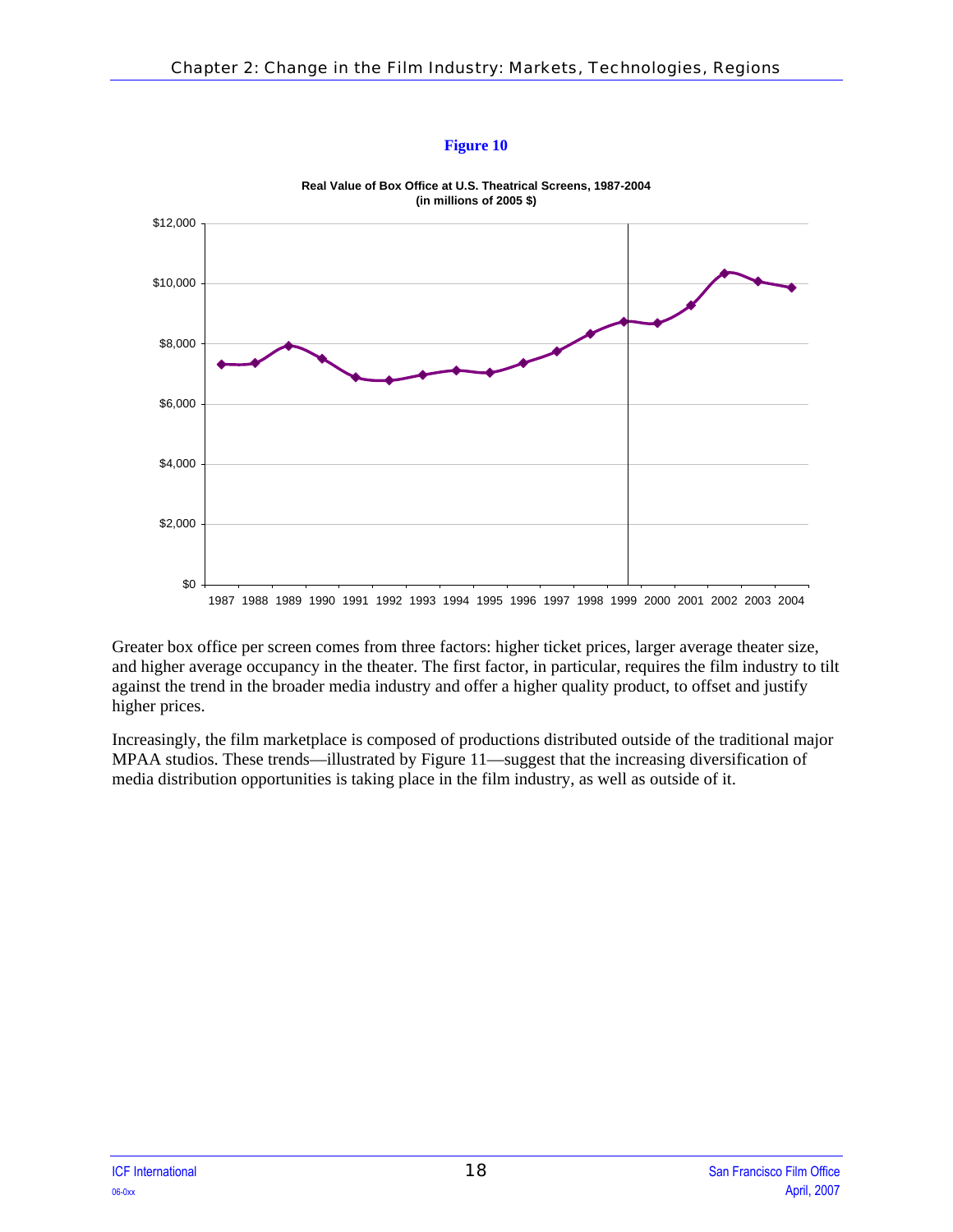<span id="page-24-0"></span>

**Number of U.S. Theatrical Releases, 2001-2005**

However, the MPAA-distributed pictures continue to have, on average, a significantly larger average box office than the independents – over twice the average box office in 2005, for example. [Figure 12](#page-25-1) shows the average box office of MPAA and non-MPAA features from 2001-2005. These larger box office pictures tend to have larger production and marketing budgets as well, indicating a more significant economic impact for the regions that are able to attract them and add value to the production process.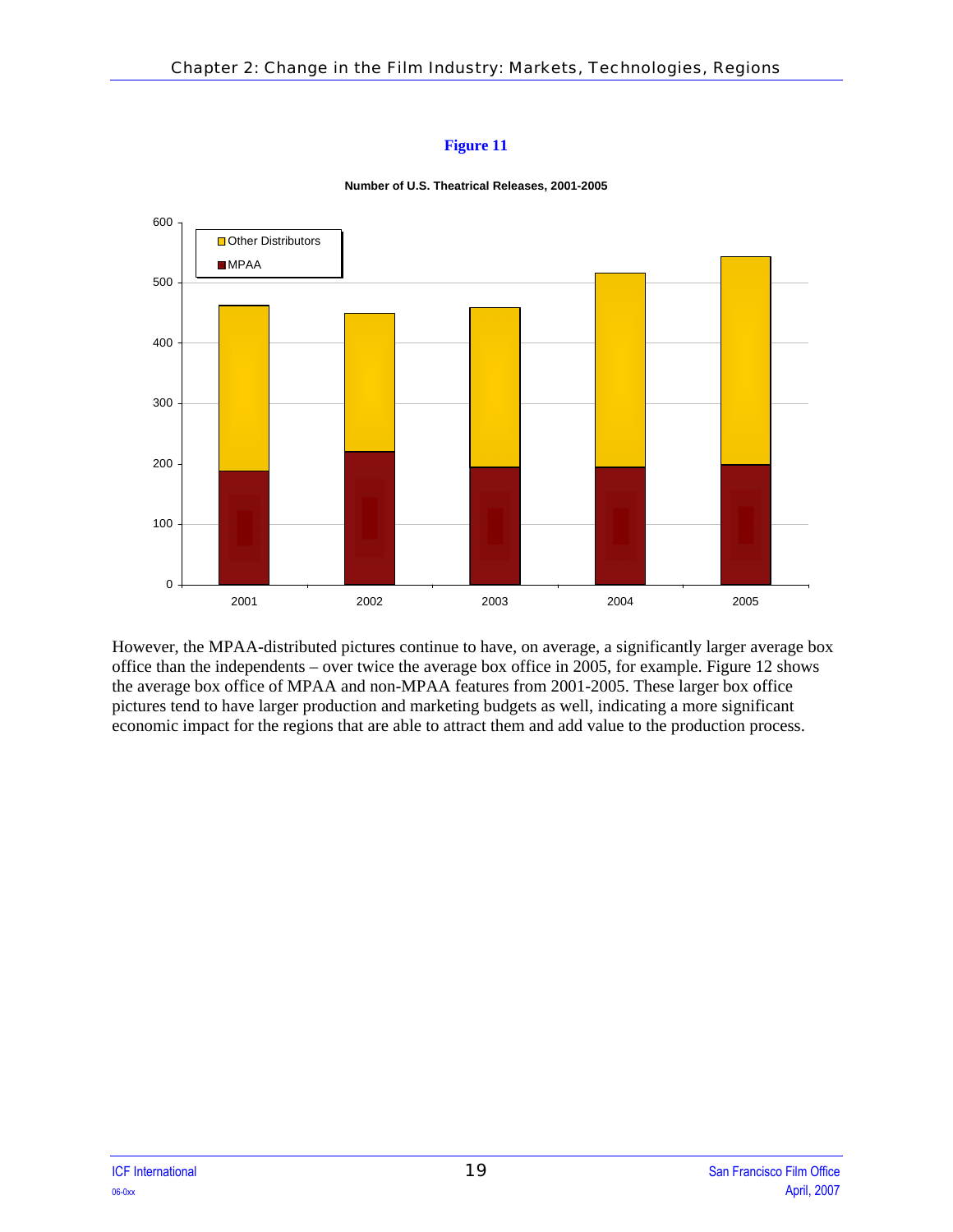

<span id="page-25-1"></span><span id="page-25-0"></span>

**Average Box Office for Theatrical Releases, MPAA vs. Other Distributors, 2001-2005 (millions of dollars)**

### **The Regional Distribution of Film Industry Employment**

The San Francisco Bay Area has been one of the major U.S. film production centers for several decades. Indeed, many technical innovations and artistic achievements in the history of film occurred here, including Eadweard Muybridge's first famous motion picture, made for Leland Stanford, showing a horse in motion. Fremont was the home to Essanay Film Manufacturing Studios in the 1910s, one of the leading production companies in the country, and the California Motion Picture Company was based in San Rafael. San Francisco of course has been an iconic location for U.S. cinema for decades, and much of the production in the City has always been drawn by its setting. As recently as 2004, industry analysts were asserting that the Bay Area was the third largest film production center in North America, behind Los Angeles and New York, but ahead of Vancouver and Toronto<sup>[3](#page-25-2)</sup>.

However, the recent statistics tell another story. The previous section detailed the falling film employment in San Francisco, while the industry continued to grow in California and across North America. [Figure 13](#page-26-0) illustrates how wage and salaried employment in the film industry has changed in San Francisco, California, and the United States since 1990. Film industry employment in each of the three jurisdictions (San Francisco, California, and the U.S.) was indexed at its 1990 level to facilitate a comparison of how each subsequently changed.

l

<span id="page-25-2"></span><sup>3</sup> Lubinkeal, C. 1998. "Reel-to-Real Urban Geographies: The Top Five Cinematic Cities in North America." *California Geographer* 38: 64-78.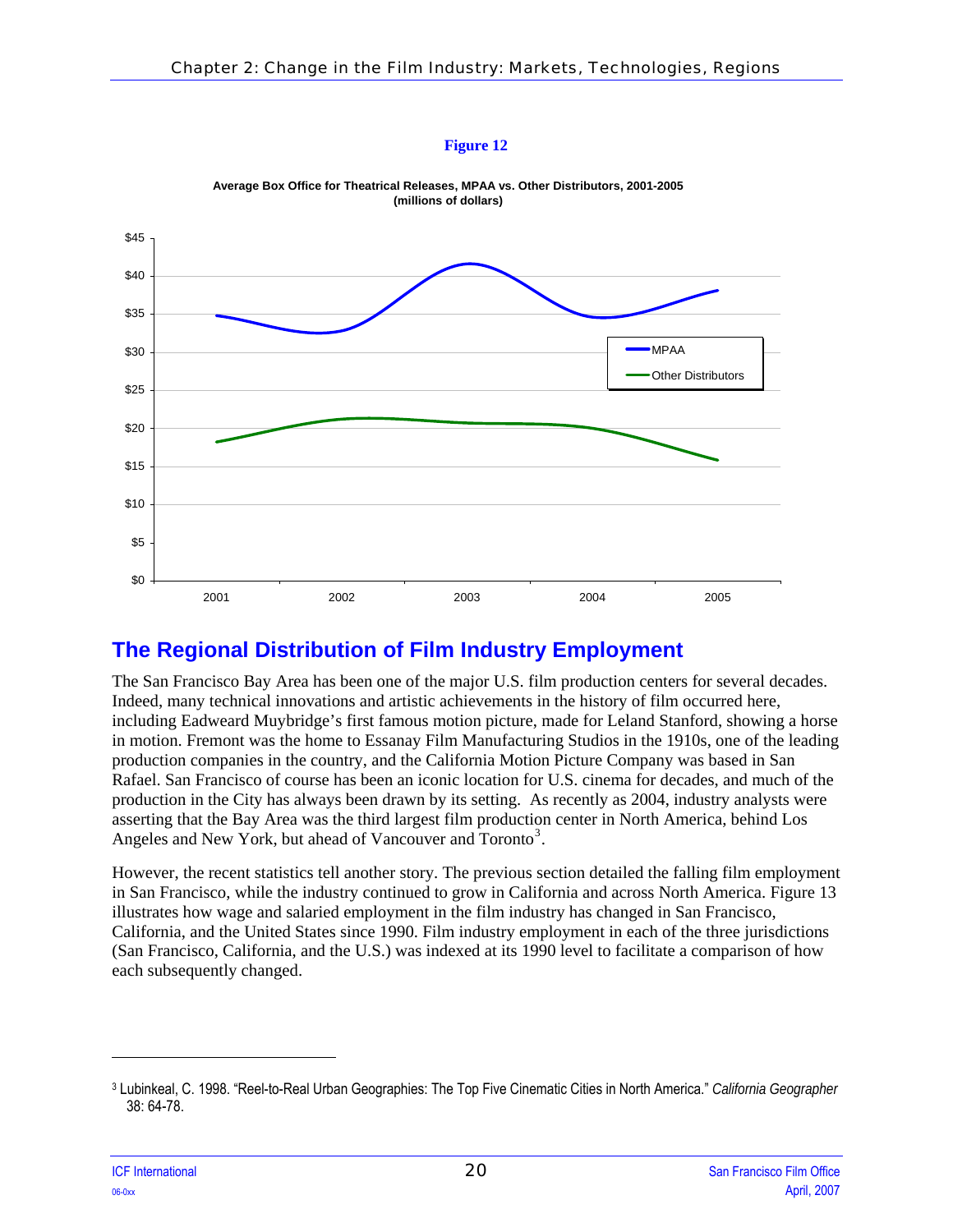<span id="page-26-0"></span>

**Employment Trends in the Motion Picture and Video Production Industry, 1990-2004: San Francisco, California, and the U.S.**

Source: Bureau of Labor Statistics, Census of Employed Workers, 1990-2004

Led by Los Angeles, of course, the state of California is a significant share of the U.S. total, and for that reason California's employment has tracked closely to that of the U.S. for most of the past fifteen years. By 2004, California had over 50% more employment in the film production industry than it did in 1990, and the U.S. had increased by over 40%. Beginning in 1997, film production in California and the U.S. began to drop, and drop dramatically in California. However, after 2001, the industry bounced back in the state and nationally and approached all-time high levels of employment in 2004.

San Francisco, by contrast, had 20% less employment in film production in 1990 with an especially severe drop between 2001 and 2004, which was precisely the time the industry was recovering across the state. San Francisco's peak film industry employment occurred in 2000, and the City experienced a decline of over one-third in only three years subsequent to that.

However, San Francisco is not alone across the U.S. in losing film industry employment after the national industry peaked in 1999. [Table 2](#page-27-0) below indicates how film industry employment has changed, since 2000, for the top ten leading film centers in the U.S. (as of 2005). The data clearly shows the overwhelming power of the Los Angeles area. Aside from the fact that it employs almost four times as many people in the industry as the next largest area (New York), it was the *only* major center to gain jobs during the 2000s. The amount of jobs gained by Los Angeles is over three times the total employment base of the entire Bay Area.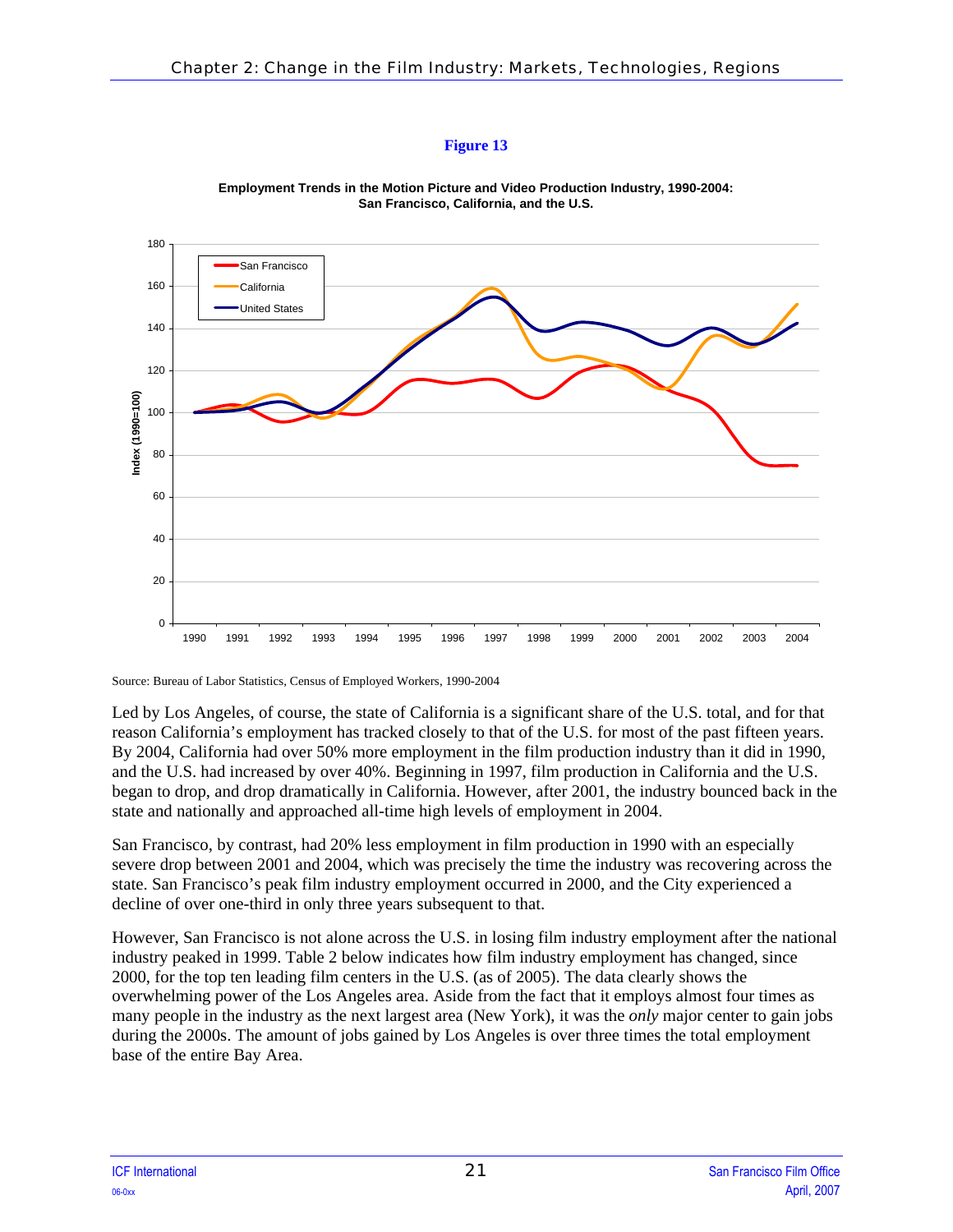<span id="page-27-0"></span>

| Area Title                                                 | 2005 Employment in<br>the Film Industry | 2000 Employment in<br>the Film Industry | Change, 2000-2005 |
|------------------------------------------------------------|-----------------------------------------|-----------------------------------------|-------------------|
| Los Angeles-Long Beach-Santa Ana, CA MSA                   | 127,671                                 | 103,494                                 | 24,177            |
| New York-Northern New Jersey-Long Island, NY-NJ-<br>PA MSA | 32,118                                  | 41,938                                  | $-9,820$          |
| Chicago-Naperville-Joliet, IL-IN-WI MSA                    | 7,121                                   | 7,969                                   | -848              |
| San Francisco-Oakland-Fremont, CA MSA                      | 6,782                                   | 7,059                                   | $-277$            |
| Dallas-Fort Worth-Arlington, TX MSA                        | 6,182                                   | 6,576                                   | $-394$            |
| Miami-Fort Lauderdale-Miami Beach, FL MSA                  | 5,576                                   | 5,813                                   | $-237$            |
| Washington-Arlington-Alexandria, DC-VA-MD-WV<br><b>MSA</b> | 4,579                                   | 4,738                                   | $-159$            |
| Philadelphia-Camden-Wilmington, PA-NJ-DE-MD<br><b>MSA</b>  | 3,837                                   | N/A                                     | N/A               |
| Atlanta-Sandy Springs-Marietta, GA MSA                     | 3,630                                   | 4,049                                   | $-419$            |
| Nashville-Davidson--Murfreesboro, TN MSA                   | 3,461                                   | 4,303                                   | -842              |

**Table 2** 

Two major areas in Canada, however, have successfully bucked the trend of increasing employment concentration in Los Angeles, and the manner in which they did it is instructive. Canadian provinces have been particularly aggressive at attracting runaway production from California, and supporting the domestic film industry through tax policies, local content requirements, and direct subsidy. As [Figure 14](#page-28-0) indicates, the two leading Canadian Provinces, Ontario and British Columbia, have each more than doubled their film industry employment over the same period that San Francisco's has declined significantly. The decline in the Canadian dollar in the late 1990s accelerated this trend, but it has not abated despite the subsequent rise in the value of the Canadian dollar since 2000.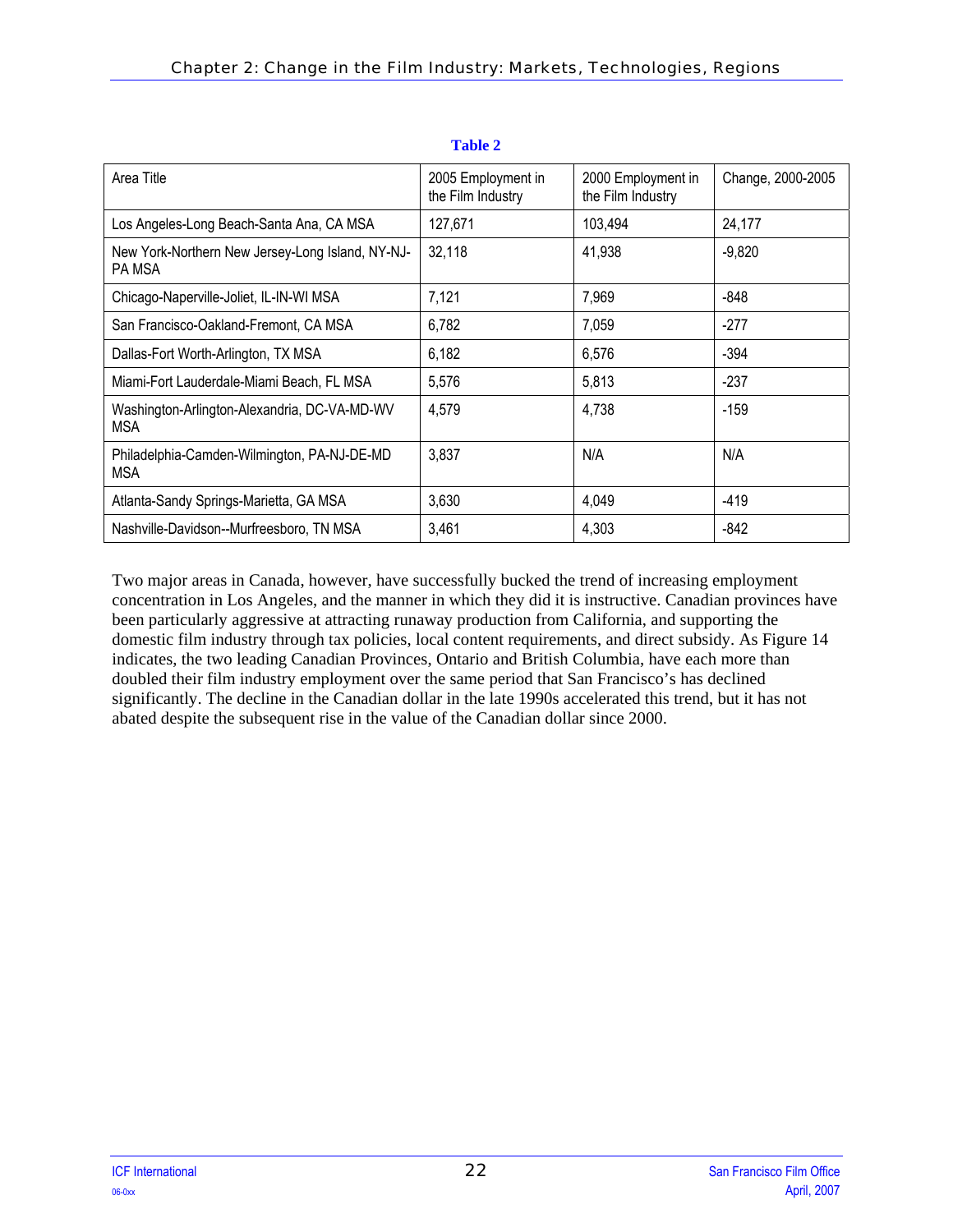<span id="page-28-0"></span>

**Full- and Part-time Employment in the Motion Picture and Video Production Industry (NAICS 5112) in Two Canadian Provinces, 1990-2003 (thousands)**

Source: Statistics Canada, Labour Force Survey, various years.

What is more important is what has happened to these film clusters since their initial successes at attracting runaway productions. Toronto—long the home to the Canadian Broadcasting Corporation and feature production exclusively for the Canadian market, has began to produce more content for the North American market. The Toronto Film Festival has become one of the world's "A List" events, and has led to an increasing amount of products originating out of Canada. Both Vancouver and Toronto have thriving new media, post-production, and digital media clusters, which in Vancouver's case has evolved to include one of the world's most dynamic video game clusters.

In other words, both Vancouver and Toronto have been successful at leveraging runaway production into the building of a durable competitive advantage that has translated into continuing growth, even when much of their original cost advantage has evaporated.

San Francisco's declining employment, in an industry that is rapidly growing nationally, points to a serious—and sudden—deterioration in its competitive position relative to these centers. Statistics alone cannot highlight the reason for that deterioration, but anecdotal evidence and widespread perception point to two factors, which will be further considered during this study.

First, production costs have reportedly seriously risen in the City in recent years, in line with the acceleration in housing costs, wages, and other good and services used in production. Secondly, the City has reportedly not kept pace with the many jurisdictions, in North America and around the world, which have recognized the strategic value of film and other creative industries and aggressively targeted the industry with marketing efforts, tax cuts, and other incentives.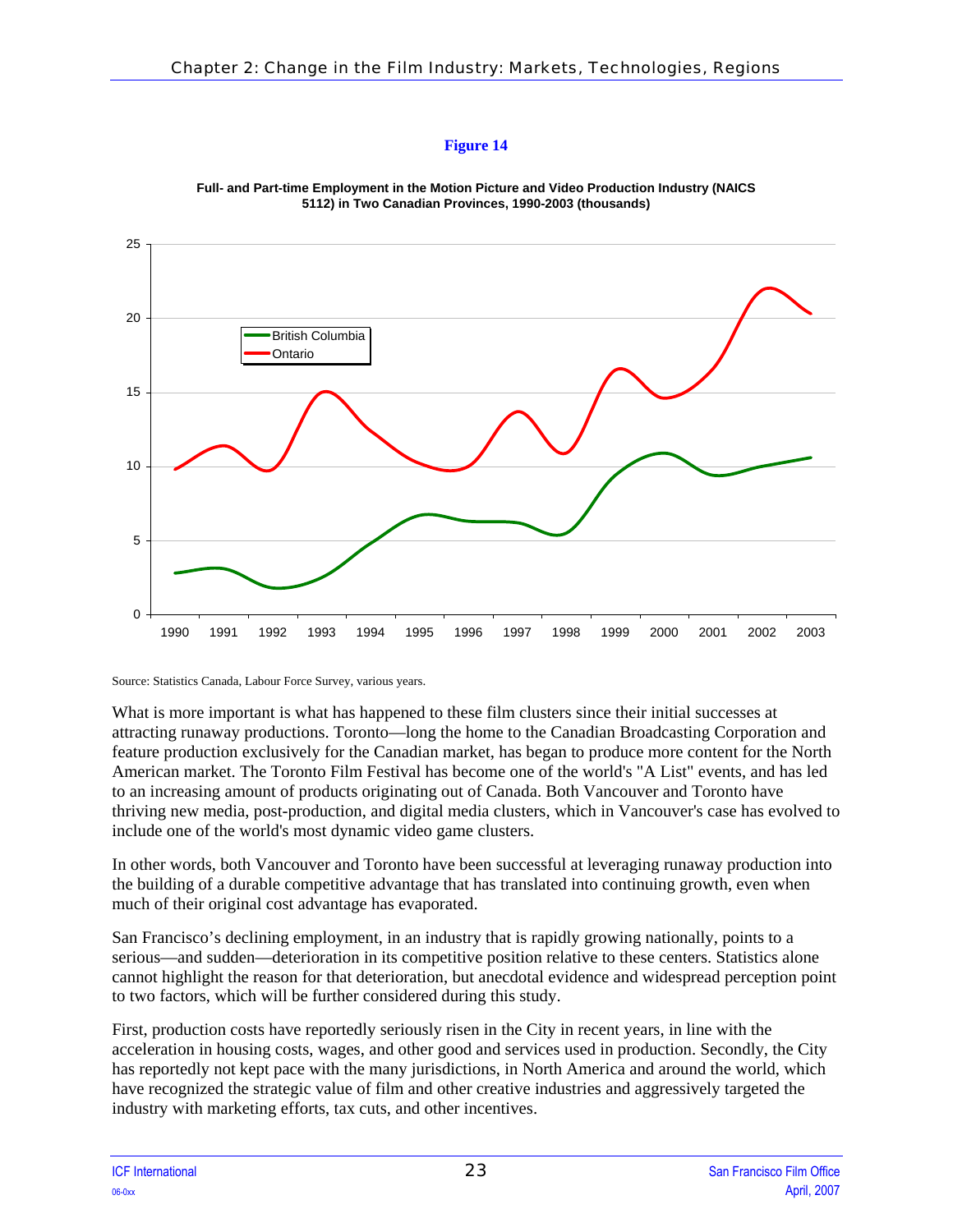Much of San Francisco's historic strength in film production comes from the iconic status of the City as a film location. While the City has always been a high-cost production location, it is increasingly easy for other regions to reap the economic benefits of productions nominally "set" in the City, with only a few establishing shots requiring an actual presence in San Francisco.

The increasing digitization of the film production process also has implications—potentially both positive and negative—for San Francisco's future in the industry. On one hand, the move to digitization radically transforms the production/development process and supply chain, lessening if not eliminating many of the advantages of an established labor pool skilled in working with the film medium. Productions set in San Francisco can now leverage an archive of digitized footage of San Francisco and computerized editing technology gives directors a powerful set of tools to embed San Francisco in their work without ever even visiting the City.

At the same time, however, the trend towards digitization undoubtedly plays to many of the strengths of San Francisco and the Bay Area. Digital production is significantly cheaper than film, and the shift to digital effectively lowers the cost of production and barriers to entry into the industry. For San Francisco, this means its high production costs become less important, in aggregate, than how attractive film-makers perceive it as a living and working environment. To the extent that the digitization of film content is connected with the fragmentation of media markets, the rise of the Internet as a distribution channel, and the growth of independent productions, San Francisco may thrive in the future with a swarm of small independent producers.

Furthermore, the fact that many of technological milestones, and key technologies, in digital media were invented in the Bay Area gives San Francisco a profound advantage over other competitors. It is significant, we believe, that San Francisco today has a greater strength in post-production than it does in production. This is likely testament to our cutting-edge skills in digital post-production that have the potential to develop into a top-tier, export-oriented segment of the cluster in its own right. As the ability to manipulate digital images becomes an increasingly large share of the "value" of a film, a competitive advantage in this segment of the industry could have decisive effects on San Francisco's overall competitiveness in the cluster.

Clearly a range of cost and revenue factors, in a changing technological environment, tend to both encourage and discourage film production in San Francisco and the growth of the broader film cluster. What vitally needs to be understood is the linkages among the different segments in the cluster and how these changes have impacted them. It may be the case that San Francisco can ride the wave of a new media revolution and re-invent itself as a center of independent production. On the other hand, it may be the case that the infrastructure, skills, and networks that *any* film cluster requires can only be sustained, renewed, and extended by restoring San Francisco's competitiveness for attracting runaway productions. Answering this question will be the key challenge for this strategic plan.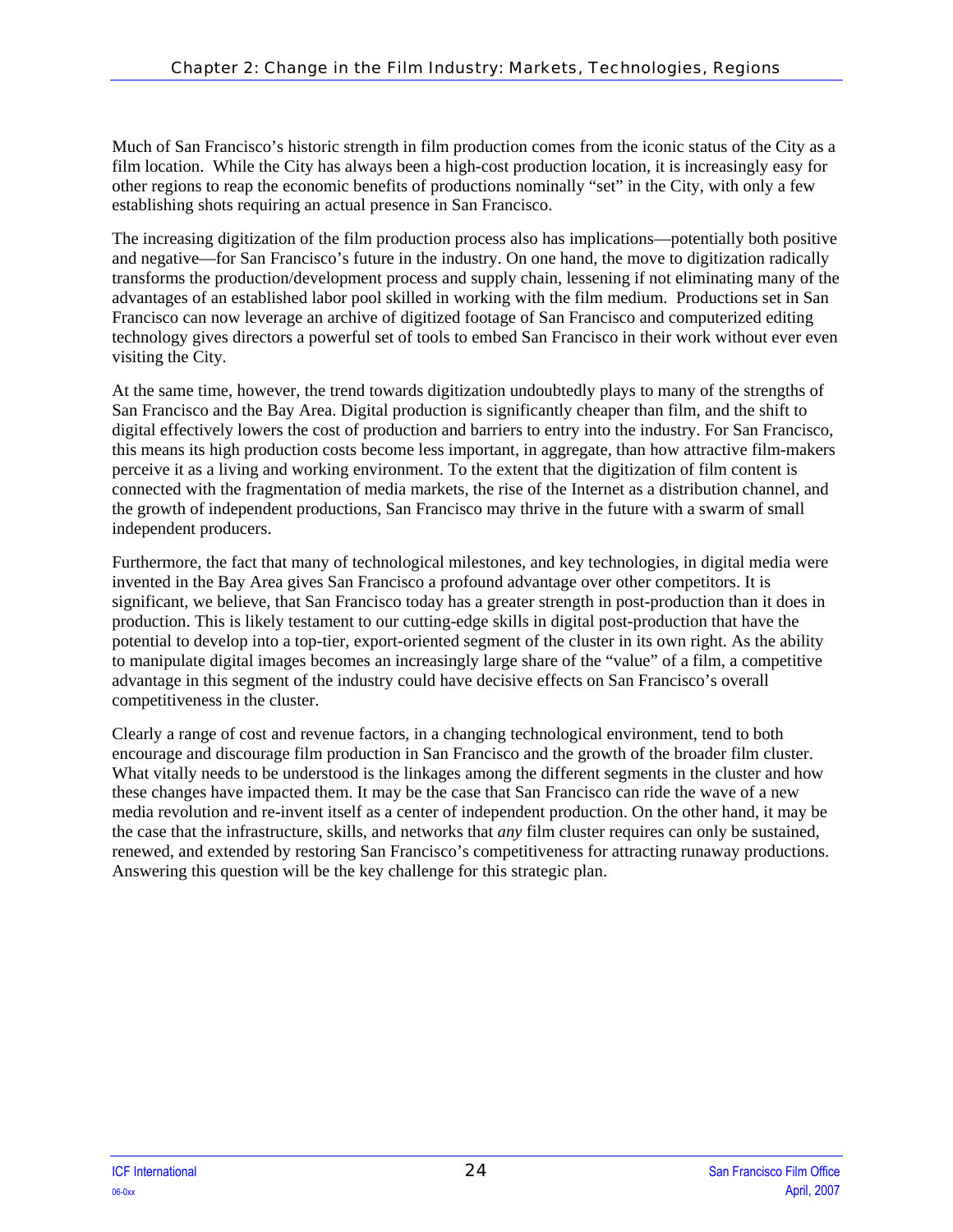# <span id="page-30-0"></span>**Chapter 3: A Profile of the San Francisco Film Industry Introduction**

Important issues for the film cluster were initially explored through a series of over twenty one-to-one interviews with industry leaders. These individuals ranged from producers, to production managers, union officials, stages and studios, camera operators, film/equipment rental companies, expendables, writers, and supporting service providers, among many others. These interviews were designed to explore the individual's (or their company's) role in the industry, how the trends discussed in the previous chapter were affecting them, and what they believed San Francisco could do to reverse the negative trends in the industry.

After this initial set of interviews, it was decided that a far wider range of input could be gathered by condensing interview questions into a online survey format. This survey was created and distributed to hundreds of industry insiders, with the assistance of the Reel Directory, the region's leading industry directory. The survey was placed online from October until the end of December, 2006, and was taken by over 530 people. This very high response rate, given the size of the industry, allowed an in-depth analysis of the results, which are contained in this chapter.

The results of this survey offer valuable insight into how the San Francisco film industry works, and what is holding it back. The survey results, when combined with the best practices review that is discussed in the next chapter, will directly inform the policy recommendations contained in the report's conclusion.

### **Occupation and Educational Attainment**

Survey respondents were asked to describe their occupation in the film industry (or the focus of their firm, if they were an employee or owner/operator). The distribution of respondents is shown in [Figure 15](#page-31-0). The largest group of respondents were in the directors and producers, a group that includes producers, production managers, directors and assistant directors, casting directors, location scouts, and other managers.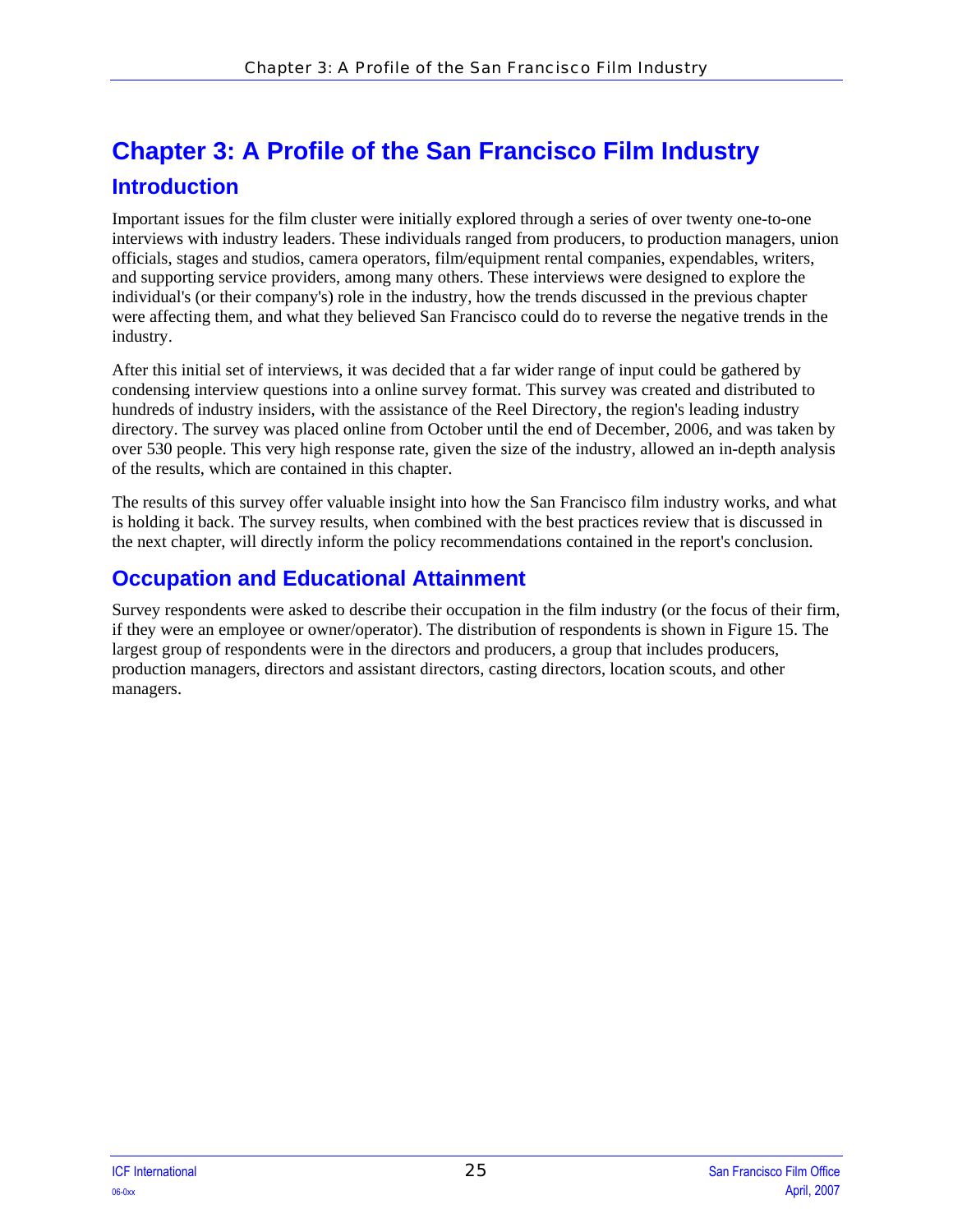<span id="page-31-0"></span>

**Count of Survey Responses by Broad Film Occupation (Out of 530 Responses indicating Occupation)**

Other occupations are defined as follows:

- Crew occupations include most of the "blue collar" film jobs, including electricians, gaffers, grips, steadicam operators, and stage and studio managers.
- Sets, costume, and make-up occupations are creative supporting occupations related to set and costume design, make-up, hair-styling, and dialog, vocal, and drama coaches.
- Support occupations include people not directly engaged in film-making but supporting the process, including caterers, accommodations, distributors, duplication and packaging, finance, equipment rental, insurance, legal services, and transportation.
- Post-production occupations include digital and visual effects, audio post-production, music, and film and video post-production, including editing.
- Creative services includes writers and other creative independent professionals, including script doctors, storyboard specialists, graphic artists, and photographers.
- The "other" category included open-ended descriptions that did not fit into the above categories.

While [Figure 15](#page-31-0) indicates the distribution of occupations among survey respondents, but should not be necessarily interpreted as representative of the distribution of occupations within the film industry in San Francisco.

The occupational structure of the industry is closely connected to the educational attainment of its workforce, and understanding the educational requirements of the film industry is an important element of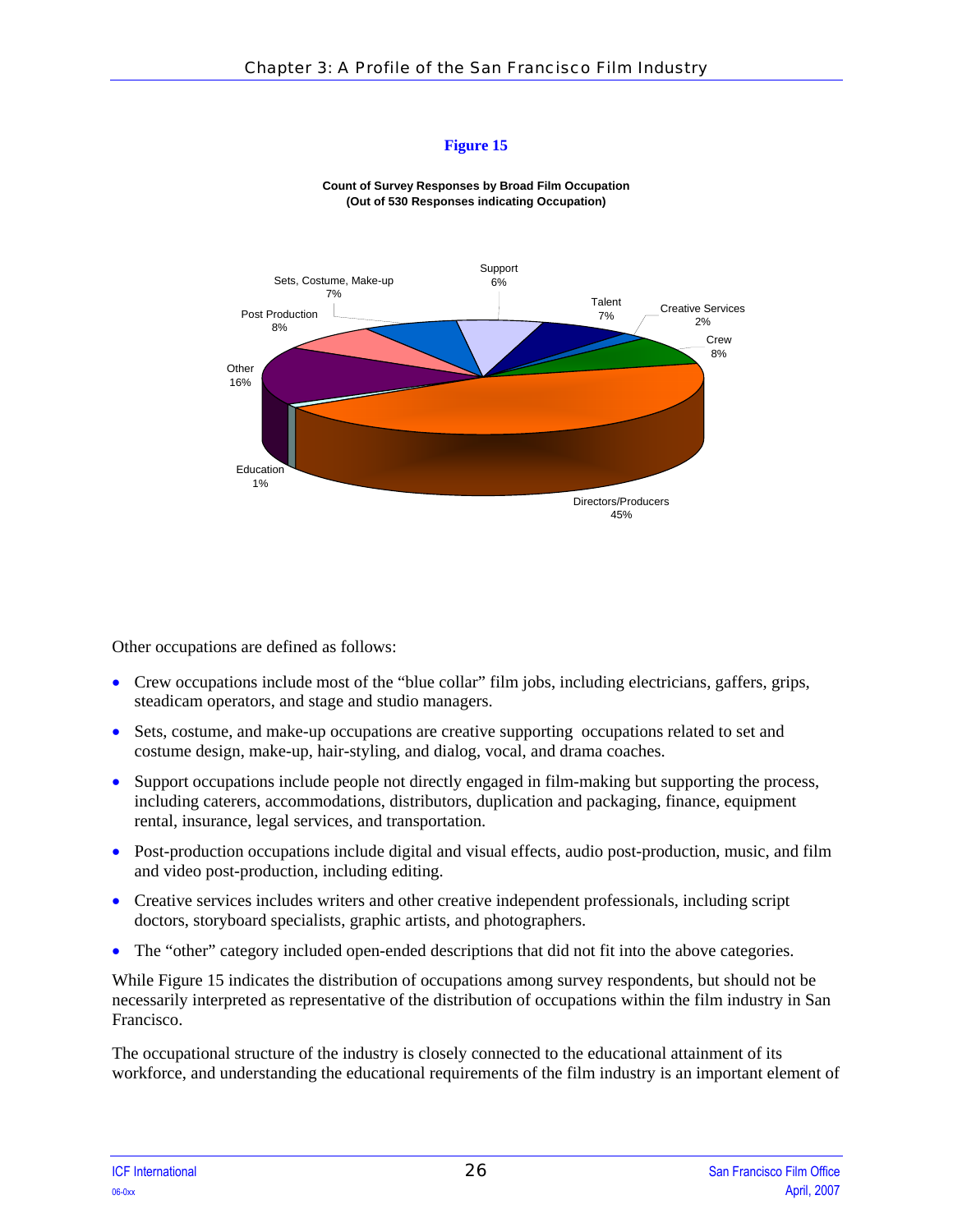<span id="page-32-0"></span>supporting its growth. As shown in [Figure 16,](#page-32-0) this survey confirms other official statistics in confirming that most people in the industry—about two-thirds—have a four-year university degree.



#### **Figure 16**

#### **Educational Background of Film Survey Respondents**

One of the most interesting features is the number of people whose education is in a non-film field. Only about a third of respondents have a bachelors or graduate degree in a film-related field; another third have a bachelors or graduate degree in a non-film field. 10% of respondents have multiple post-secondary degrees in both a film-related, and a non-film field. 14% of respondents have no post-secondary education, and another 10% have post-secondary education amounting to less than a four-year degree, including an Associate degree, technical certificate, or union training.

Within the broad film industry occupations, the crew occupations are the ones that are most open to people without a four-year degree. Even in those jobs, however, over 50% of the workers do have at least a bachelors degree, as [Figure 17](#page-33-0) shows. Sets, costume, and make-up workers have nearly the same opportunities for workers without a four-year degree.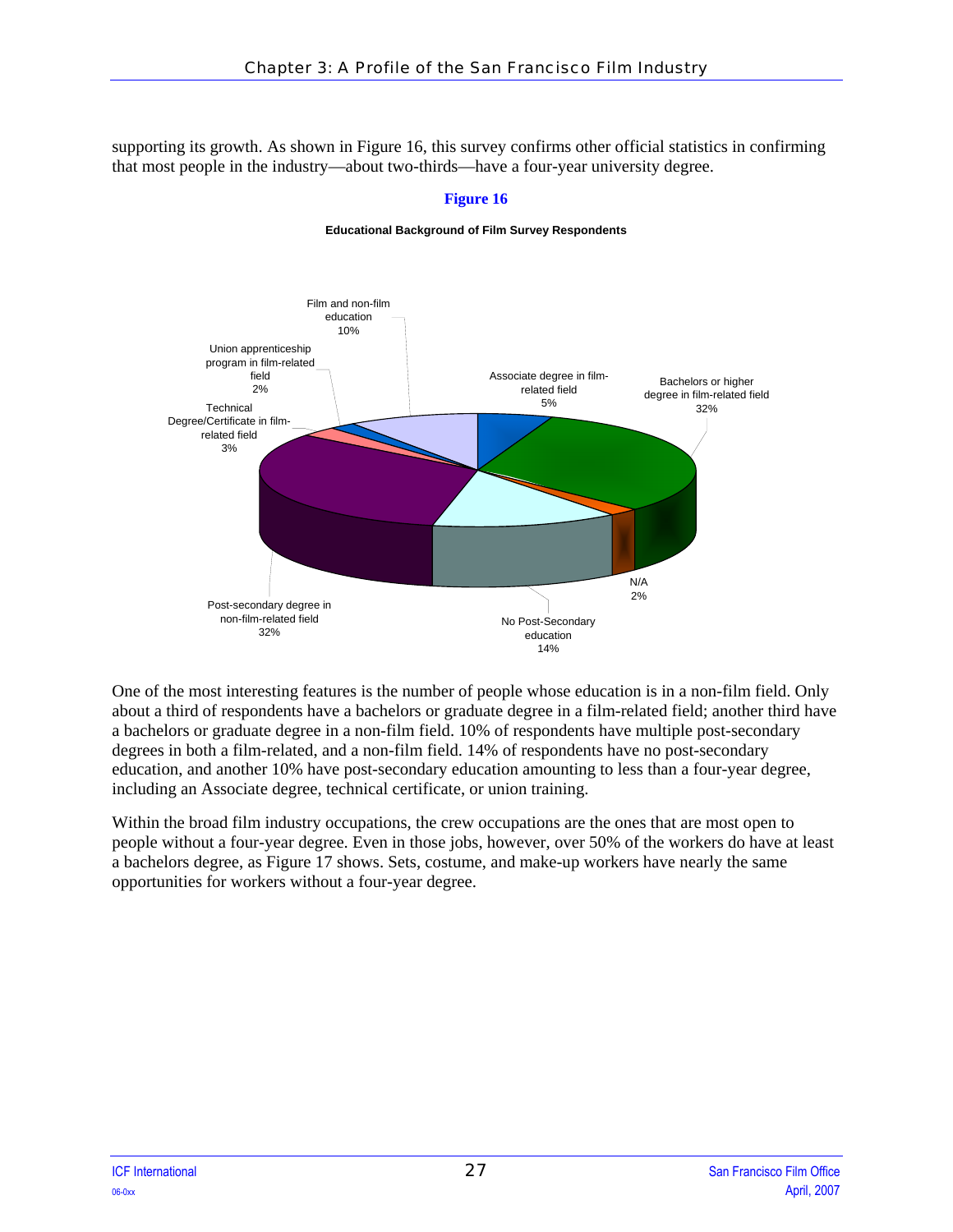<span id="page-33-0"></span>

**Educational Attainment of Survey Respondents, by Broad Occupation**

For jobs as directors and producers, talent, post-production, creative services, and most support services, around 75% of respondents had a four year degree. A film-related degree was most important to directors/producers, and post-production workers. In both cases, about 40% had at least one postsecondary degree in a film field.

The survey also asked respondents where they received their education. This question is important for two main reasons. First, it is a good indication of the uptake of local educational programs related to the film industry and secondly, it assesses the attractiveness of San Francisco as a work location for people educated elsewhere. The survey results for this question are detailed in [Figure 18](#page-34-1).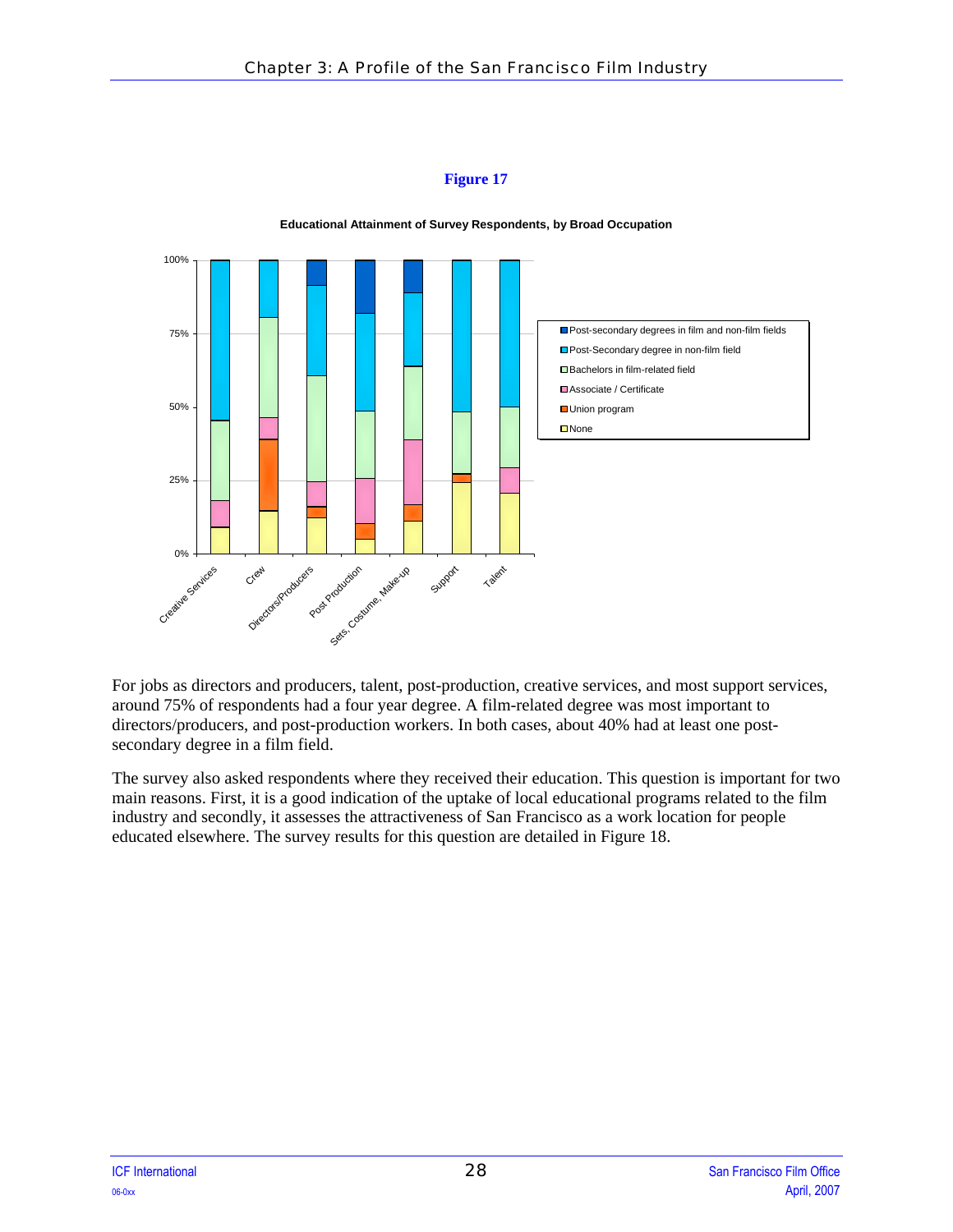<span id="page-34-1"></span><span id="page-34-0"></span>

**Where Film Survey Respondents Received Their Education and Training, By Occupation**

Overall, about half of survey respondents with a post-secondary education received it in San Francisco. Crew and people in education (a small number of respondents) were most likely to receive their education locally. The creative occupations—creative services (writers), set design, costume, make up, and talent are more likely to have been educated elsewhere and relocated to San Francisco.

### **Market Segments and Work Location**

Survey respondents were asked which film cluster market segments they typically worked on, and in what locations. In each case, the survey asked if the respondent worked exclusively, frequently, sometimes, or never, on different types of project, and in different locations around the world. The results are shows in [Figure 19.](#page-35-0)

In most film clusters in North America, studio feature films—usually originating elsewhere—are an important source of work. Traditionally, San Francisco has been fairly competitive for this type of runaway production, and the fact that only 17% of respondents report working exclusively or frequently on these projects is a sign of the depressed state of the industry here. 41% of respondents have never worked on a studio feature.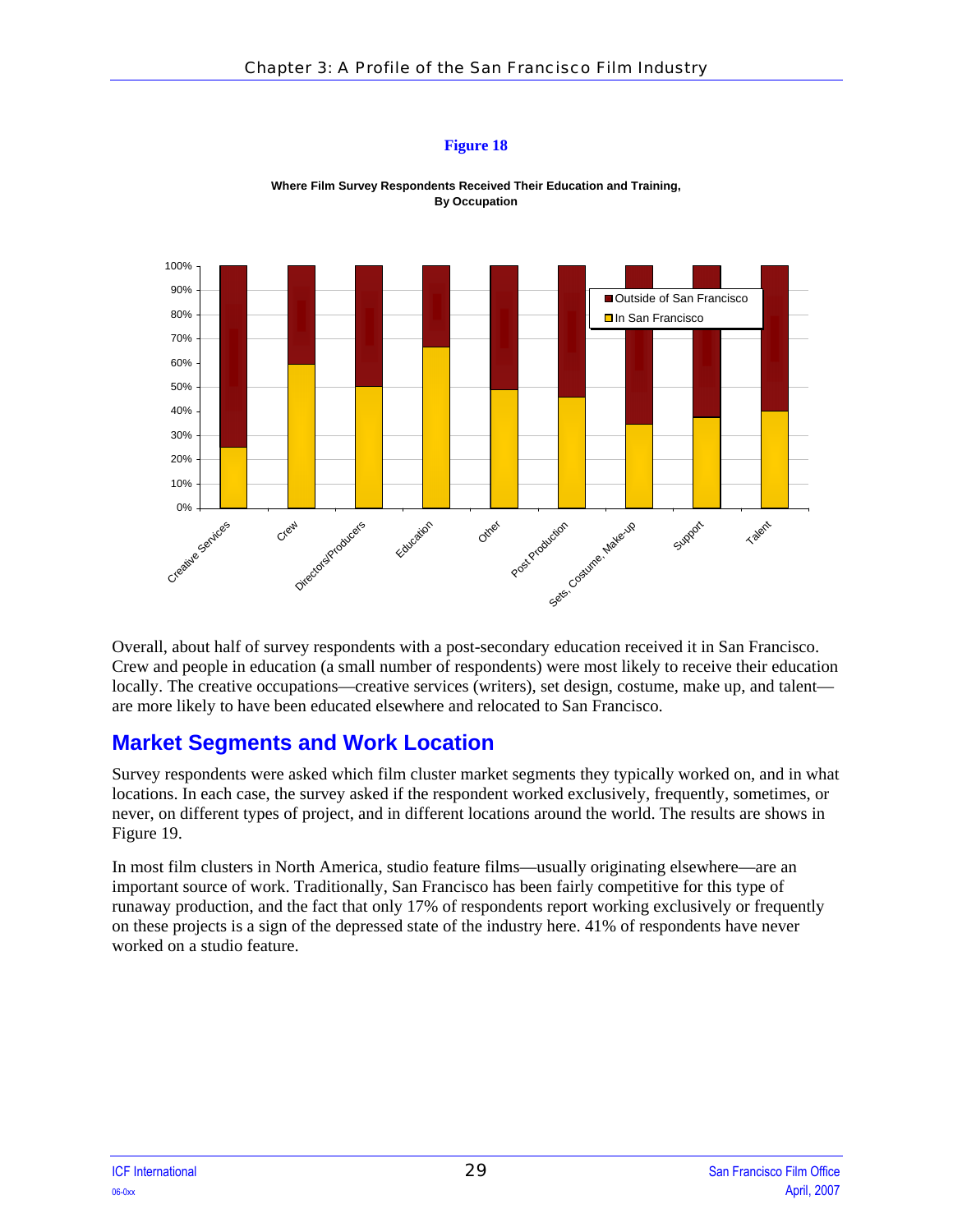<span id="page-35-0"></span>

### **How Frequently Do Respondents Work on Studio Features?**

**Figure 19** 

Studio features, as discussed in the previous chapter, tend to have larger budgets, and have a proportionately greater demand for the high-skill, high quality suppliers and inputs that San Francisco has developed over the years. In fact, crew occupations are more reliant on studio productions than other groups. 8% of crew respondents report working exclusively on studio pictures, and 32% work frequently on them.

By contrast, independent features (and, as shown below, documentaries and other smaller projects) are a much bigger part of the film scene in San Francisco today, as shown in [Figure 20](#page-36-0). Only 17% of respondents have never worked on an independent feature, and 29% reported working on them exclusively, or frequently.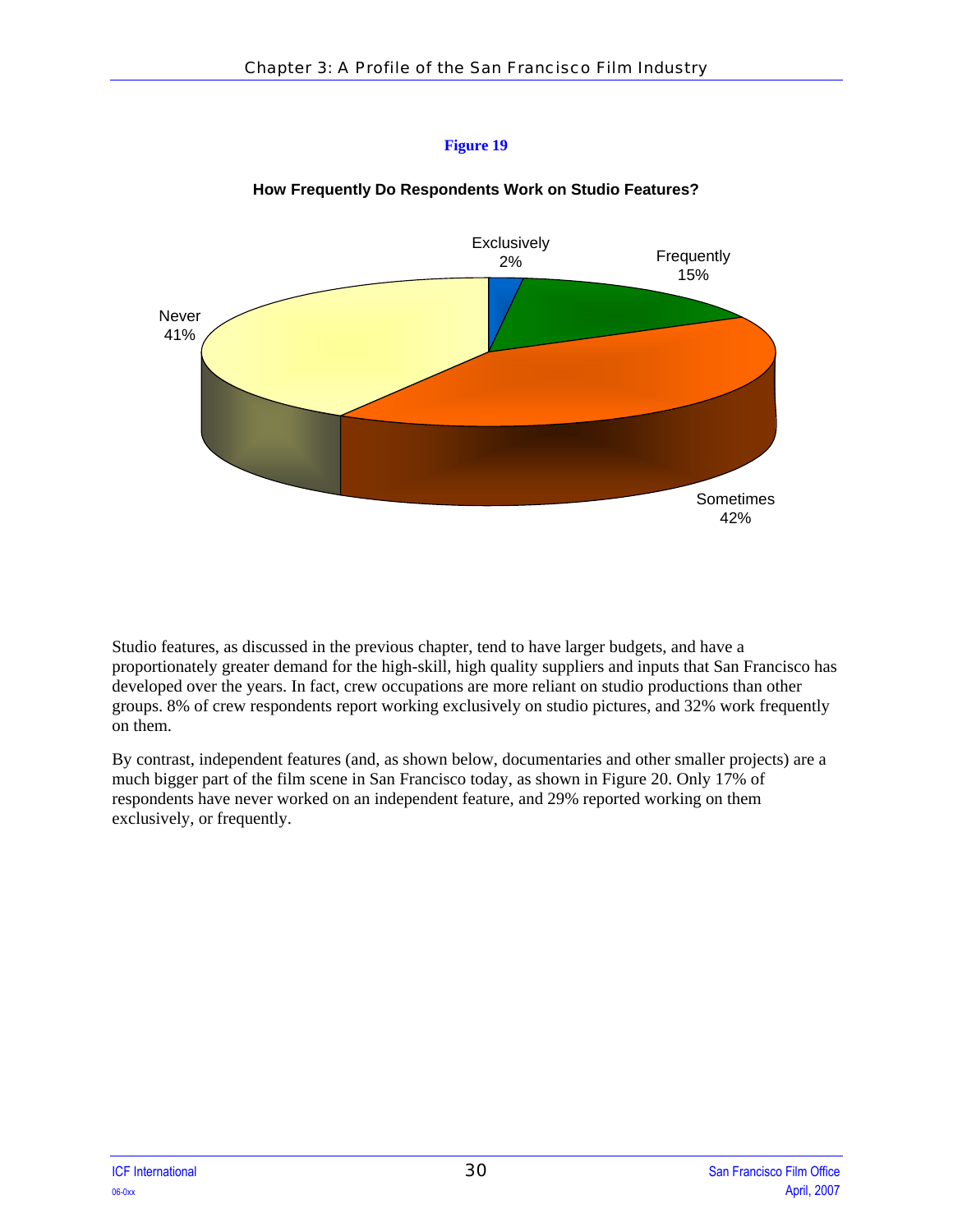

#### **How Frequently Do Respondents Work on Independent Features?**

Independent films are becoming more numerous, but have smaller budgets and less economic impact per picture, as discussed in the previous chapter. This difference shows up in who works on independent features by occupation. Only 28% of crew occupations work exclusively or frequently on independent productions, compared with 40% who work exclusively or frequently on studio features. Conversely, 39% of directors/producers work exclusively or frequently on independent features, but only 9% work exclusively or frequently on studio features.

In other words, the industry's evolution towards a greater number of smaller budget films has great potential for San Francisco, which attracts many smaller filmmakers and documentary makers.

Other important market segments for survey respondents include documentaries, television programs, commercials, industrial films (training or promotional films produced for individual companies), and web content. In each of these markets, respondents reported working exclusively or frequently about 25% of the time, never about 25% of the time, and sometimes about 50% of the time, as shown in [Figure 21](#page-37-0).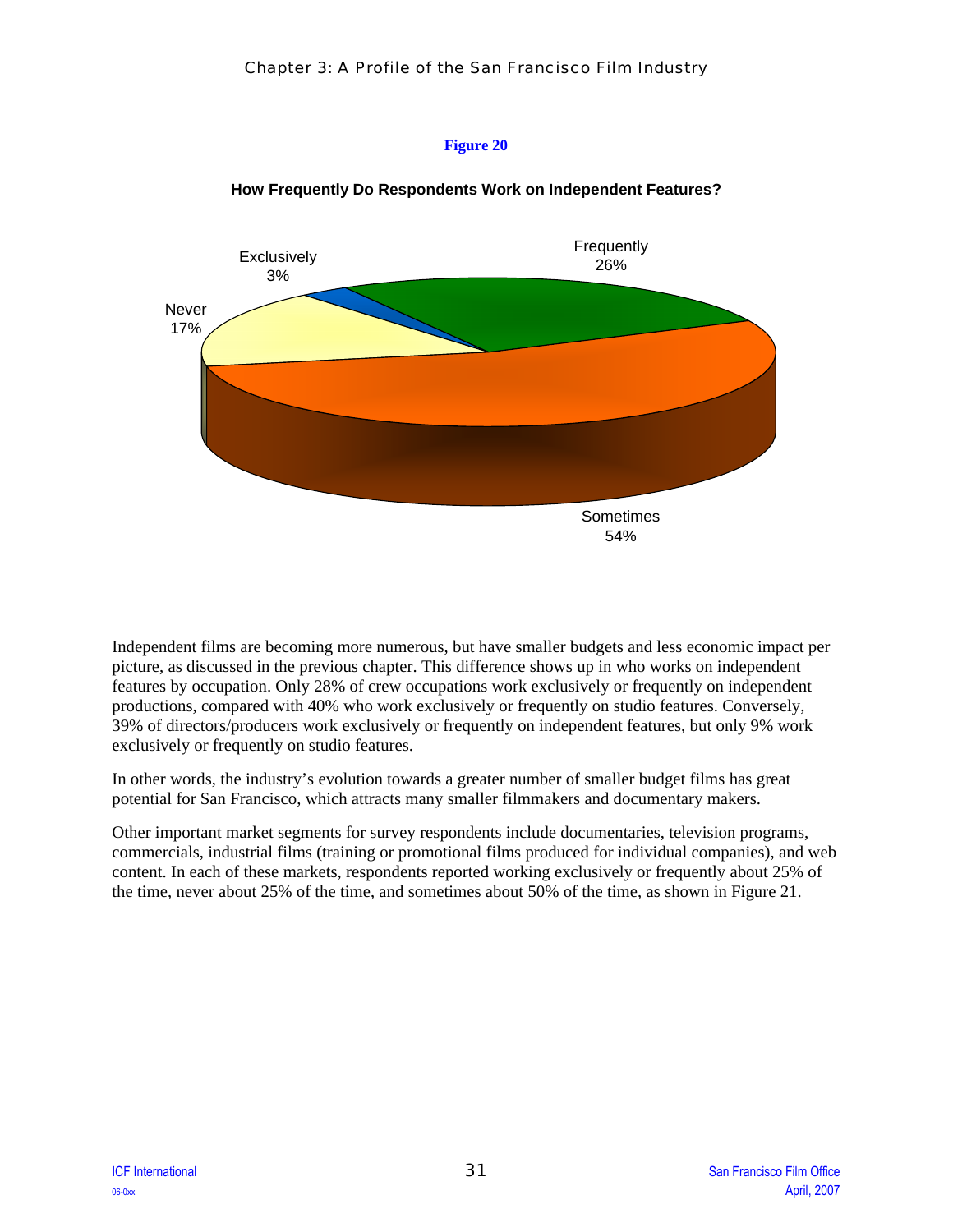<span id="page-37-0"></span>

**How often do survey respondents work for each of these types of projects?**

The video game industry uses many of the same skill sets as film, including live action filming, digital effects, and audio and video post-production. The great majority of survey respondents report never having worked on a video game, however.

Another important form of market segmentation in the film industry is by region. Not surprisingly, most survey respondents drew heavily on local work to support themselves. Nevertheless, the industry based in San Francisco works extensively across North America and around the world, as shown by [Figure 22](#page-38-0). 28% of respondents reported working exclusively on projects in San Francisco, and another 45% reported working on San Francisco projects frequently. Only 4% never worked on San Francisco projects.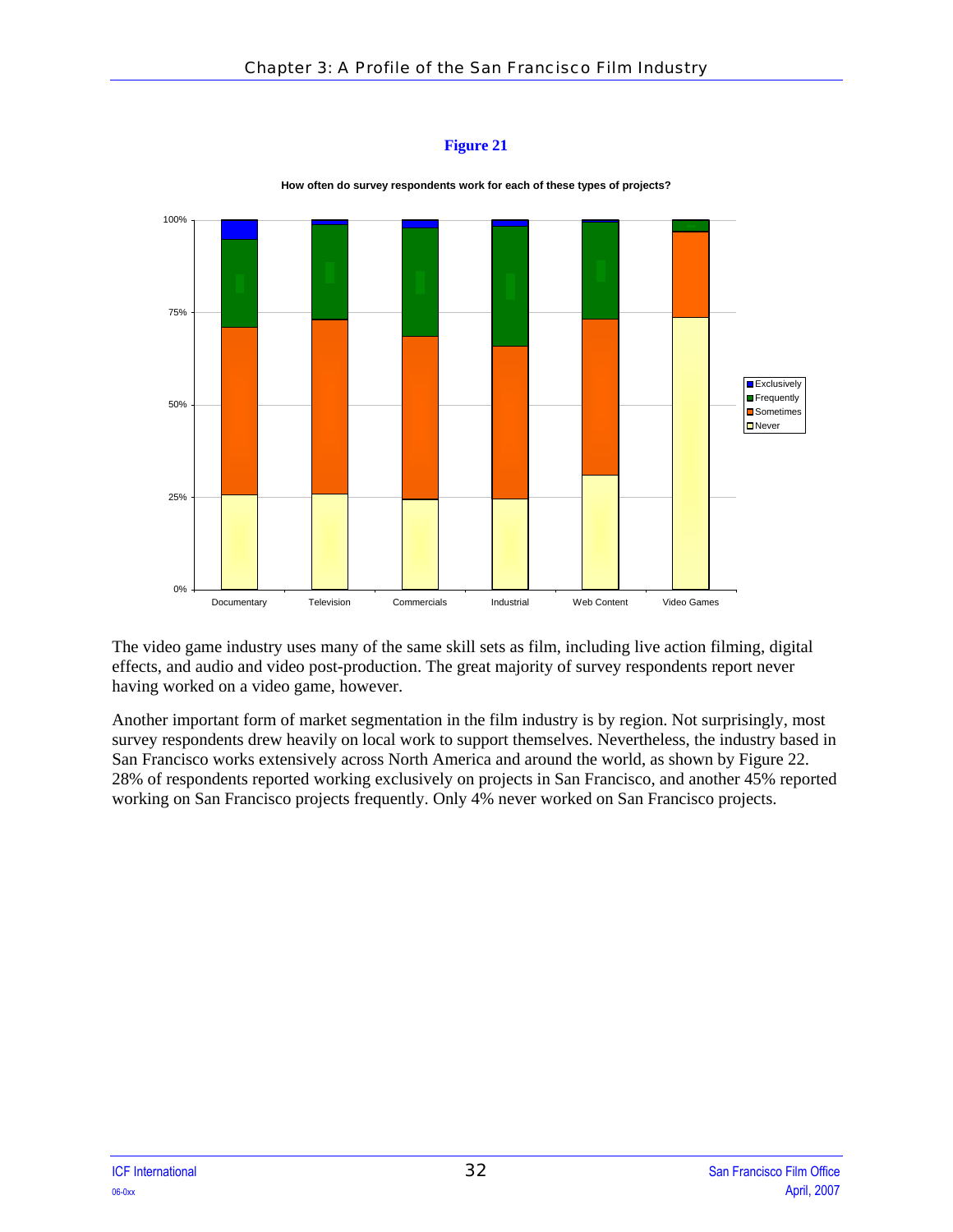<span id="page-38-0"></span>

How Often do Survey Respondents Work on Projects in San Francisco?

The dependent on San Francisco-based projects was felt across all of the occupations, although postproduction was particularly dependent on San Francisco-based projects; post-production workers generally do not travel.

Note that a project in San Francisco is not the same thing as a client based in San Francisco. For example, a runaway Hollywood production filming in San Francisco would be a San Francisco project for a Los Angeles client. [Figure 23](#page-39-0) explores the difference between working in San Francisco, versus working for clients based in San Francisco. The difference is important because we need to understand the ability of different industry segments to attract work from distant clients (like runaway productions).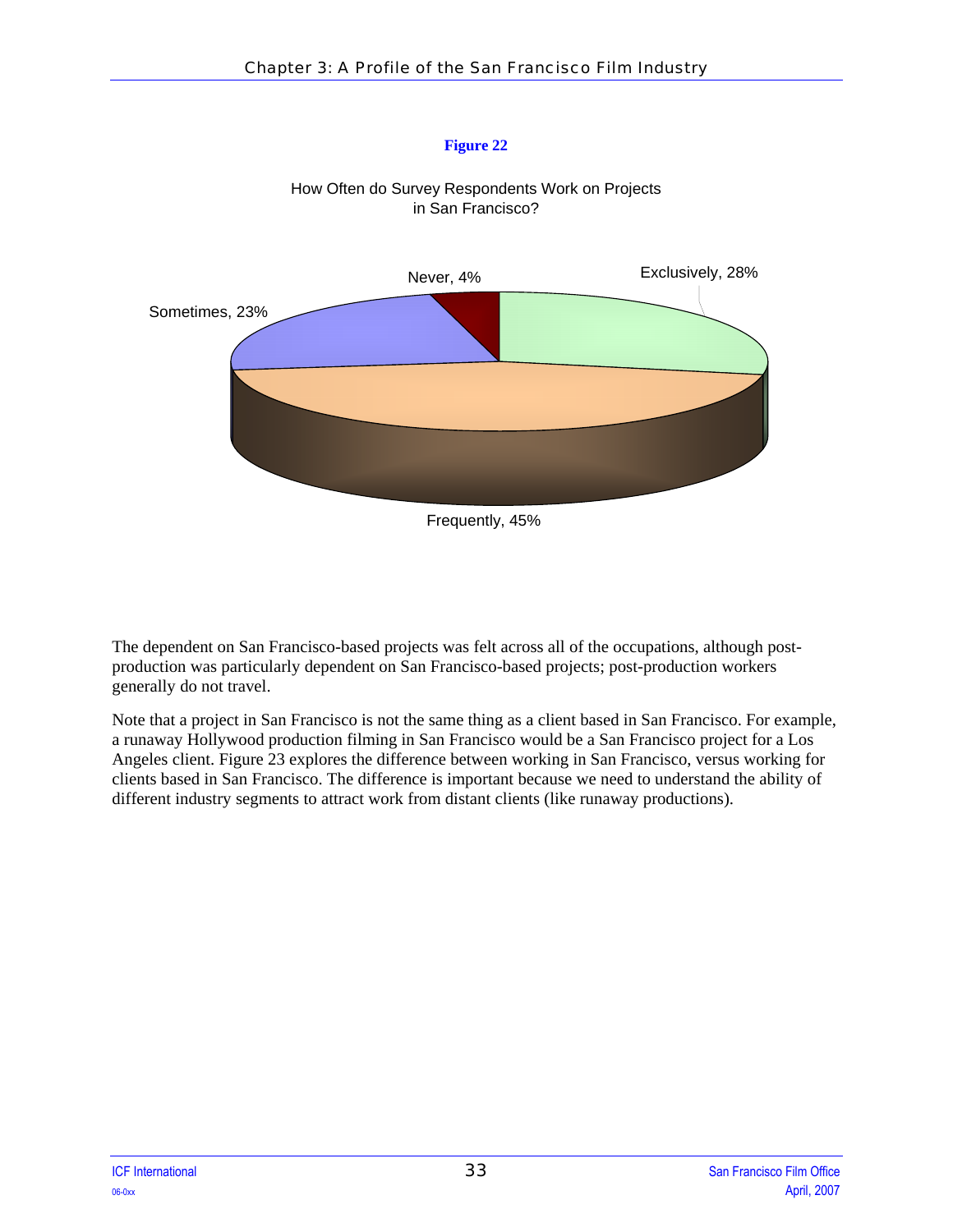#### **Respondents Who Work in San Francisco, Versus Clients Based in San Francisco**

<span id="page-39-0"></span>

For example, respondents in post-production report a greater reliance on San Francisco projects than San Francisco-based clients, suggesting at least some local work on non-locally based projects. Similarly, crew largely work on San Francisco projects, but are somewhat less reliant on San Francisco clients. In both cases, the difference is created by their ability to attract work on projects based elsewhere.

It is worth pointing out that directors and producers are about as reliant on San Francisco clients as they are on San Francisco projects, reinforcing the finding that they are comprising the City's new smaller, locally-based, independent film segment. Support occupations are even *more* dependent on San Francisco clients than on San Francisco projects, emphasizing the fact that these service providers support producers and other project decision-makers. This segment of the cluster needs more locally-based and locally-financed projects in order to grow.

Although the San Francisco market is hugely important for survey respondents, it is not the only significant one. Fully 70% of respondents report working on Los Angeles-based projects at least sometimes, as [Figure 24](#page-40-0) shows. Considering that Los Angeles is the only major growing film cluster in the United States at the moment—as [Table 2](#page-27-0) showed in the previous chapter  $\frac{4}{1}$  $\frac{4}{1}$  $\frac{4}{1}$ —San Francisco's proximity, and the networks that exist between the two places, should be seen as a potential source of growth for San Francisco.

 $\overline{\phantom{a}}$ 

<span id="page-39-1"></span><sup>4</sup> However, Vancouver and Toronto are major clusters in Canada that are growing. In addition, smaller film centers are rapidly emerging across the U.S., including in New Mexico and Louisiana. The policies these emerging centers have employed are discussed in the next chapter.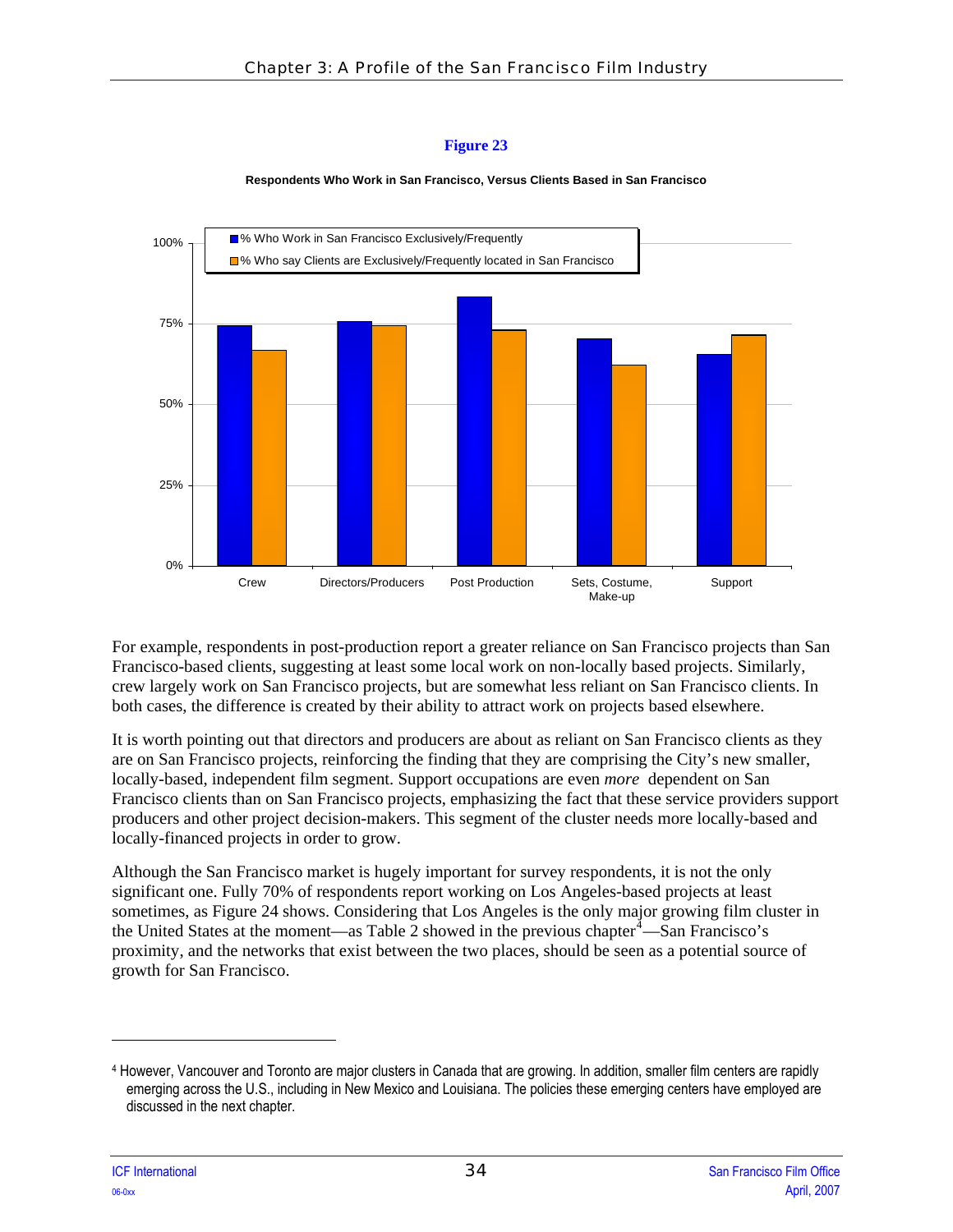<span id="page-40-0"></span>

How Often do Survey Respondents Work on Projects

Beyond San Francisco and Los Angeles, other regional film clusters are not significant regional markets for the local industry, as [Figure 25](#page-41-0) shows. Only about 4% frequently work in New York, and over half have never worked there. Although Vancouver and Toronto are both large, rapidly growing, film centers, most San Franciscans have never worked there.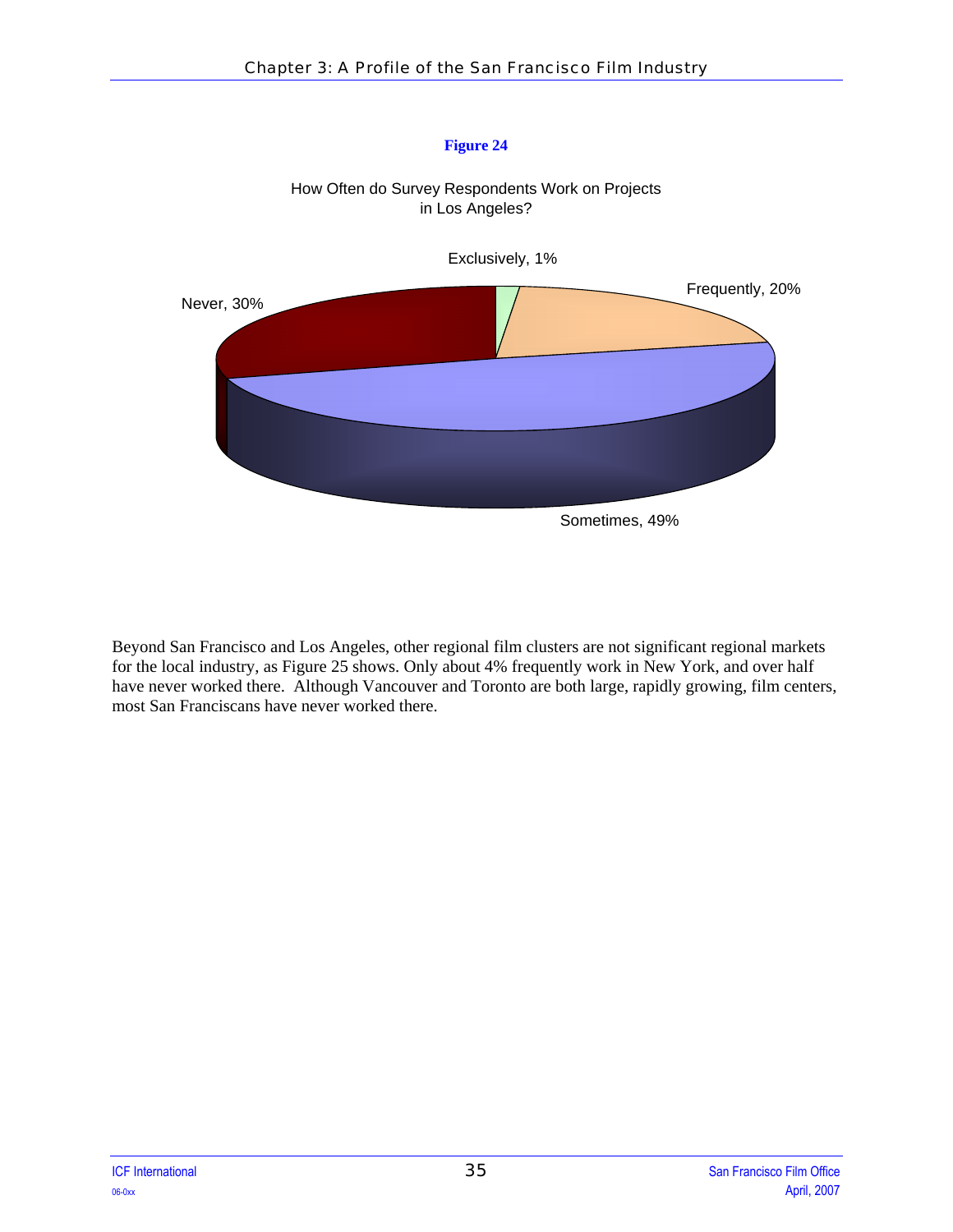<span id="page-41-0"></span>

**How often do survey respondents work for each of these types of projects?**

Interestingly, however, about 50% have worked at least sometimes on international projects. Postproduction and directors/producers were most likely to have worked on an international project. This likely suggests that many smaller, independent, locally-generated productions often involve international shooting, but the post-production can take place here.

# **Industry Organization and Infrastructure Needs**

Most survey respondents are free-lancers, but there are significant differences by broad occupation. [Figure 26](#page-42-0) shows that a majority of crew and set/costume/make-up workers are freelancers, but directors/producers, post-production, and support workers are more likely to be owners of formal establishments or employees of such establishments.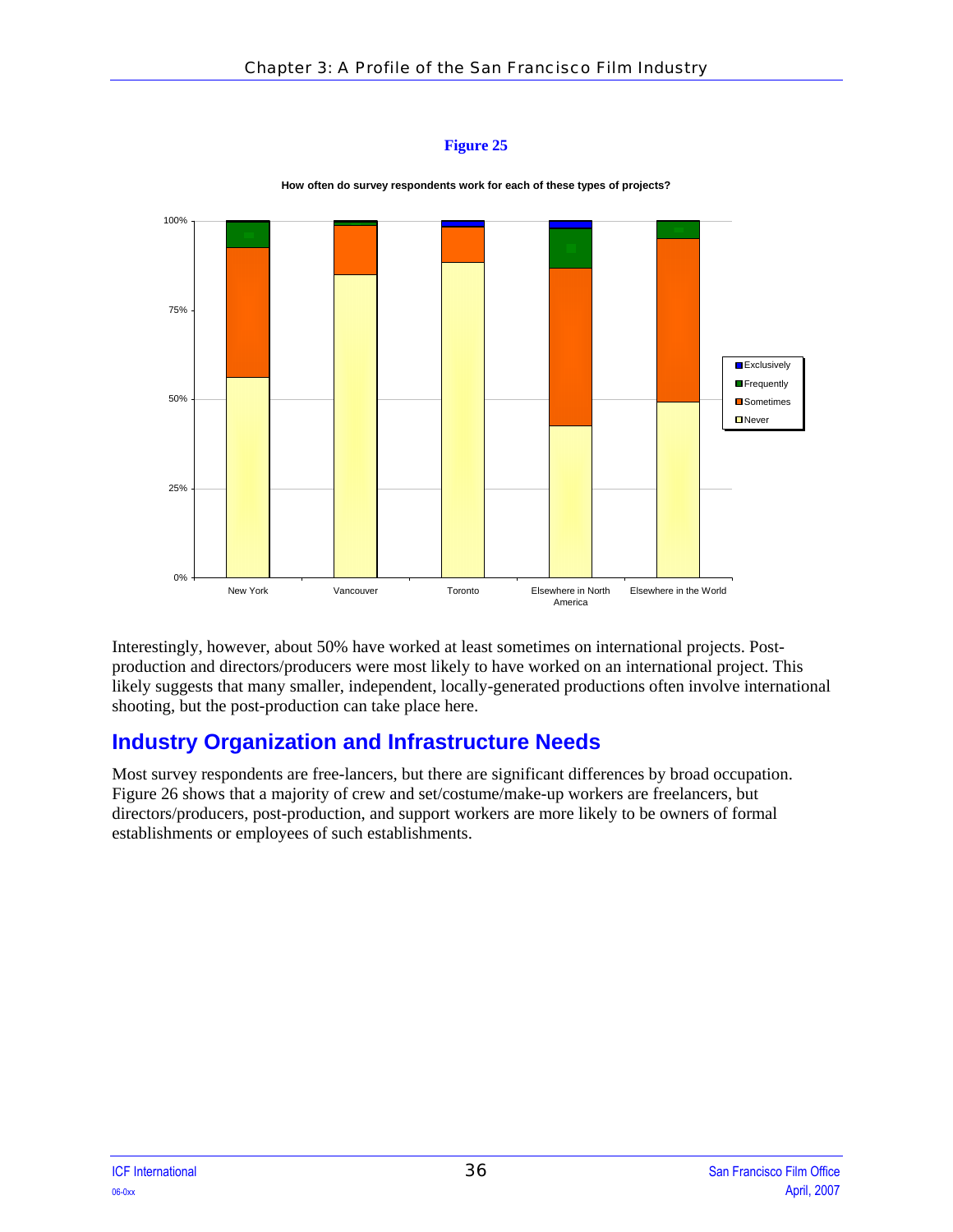<span id="page-42-0"></span>

**Type of Work Situation by Broad Occupation**

The infrastructure needs of survey respondents reflects the high percentage of freelancers in the sample, as [Figure 27](#page-43-0) shows. 30% of respondents work at home, or out of their home at a location. Only 20% of respondents have a lease at their location, while 41% have no lease. The reliance of the majority of the industry on rented space, and the relatively large number who lack the security of a lease, suggest a certain vulnerability of the industry in the event of rising rents.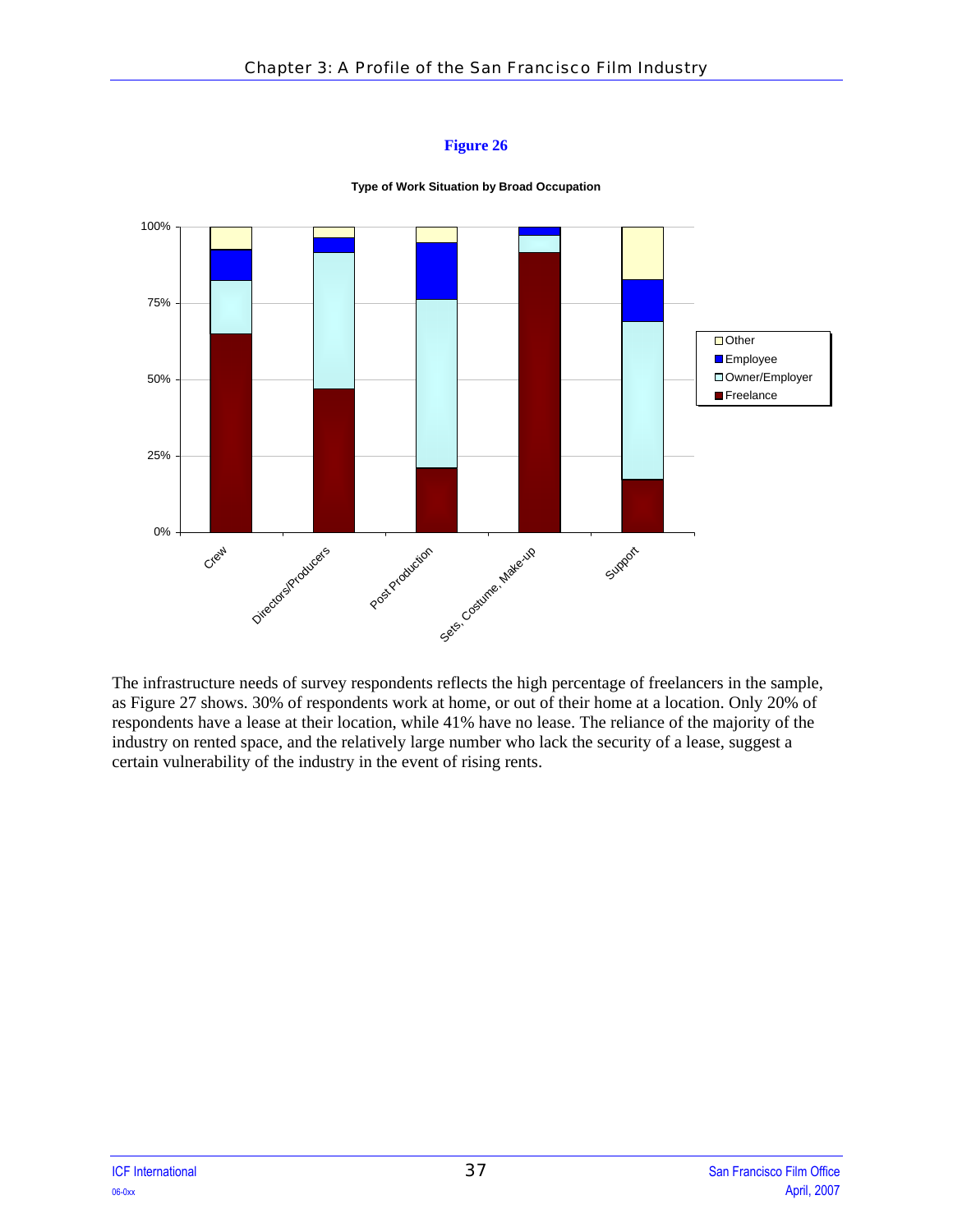

<span id="page-43-0"></span>

The survey asked respondents about the types of locations in which they did their work, to gauge demand for different types of space and potential infrastructure shortcomings. These results are shown in [Figure](#page-44-0)   $28^5$  $28^5$  $28^5$ .

About one-third respondents worked in an office without any specialized equipment, and about another third worked on location at least part of the time. 17% worked in an editing room – an office with editing equipment or a computer with digital editing software. 12% worked at least part of the time in a production studio shooting film, and 7% worked in a sound- and light-controlled sound-stage.

1

<span id="page-43-1"></span><sup>5</sup> Many respondents – over 40% in fact—work in more than one location, so the percentage of respondents working in each location sums to over 100%.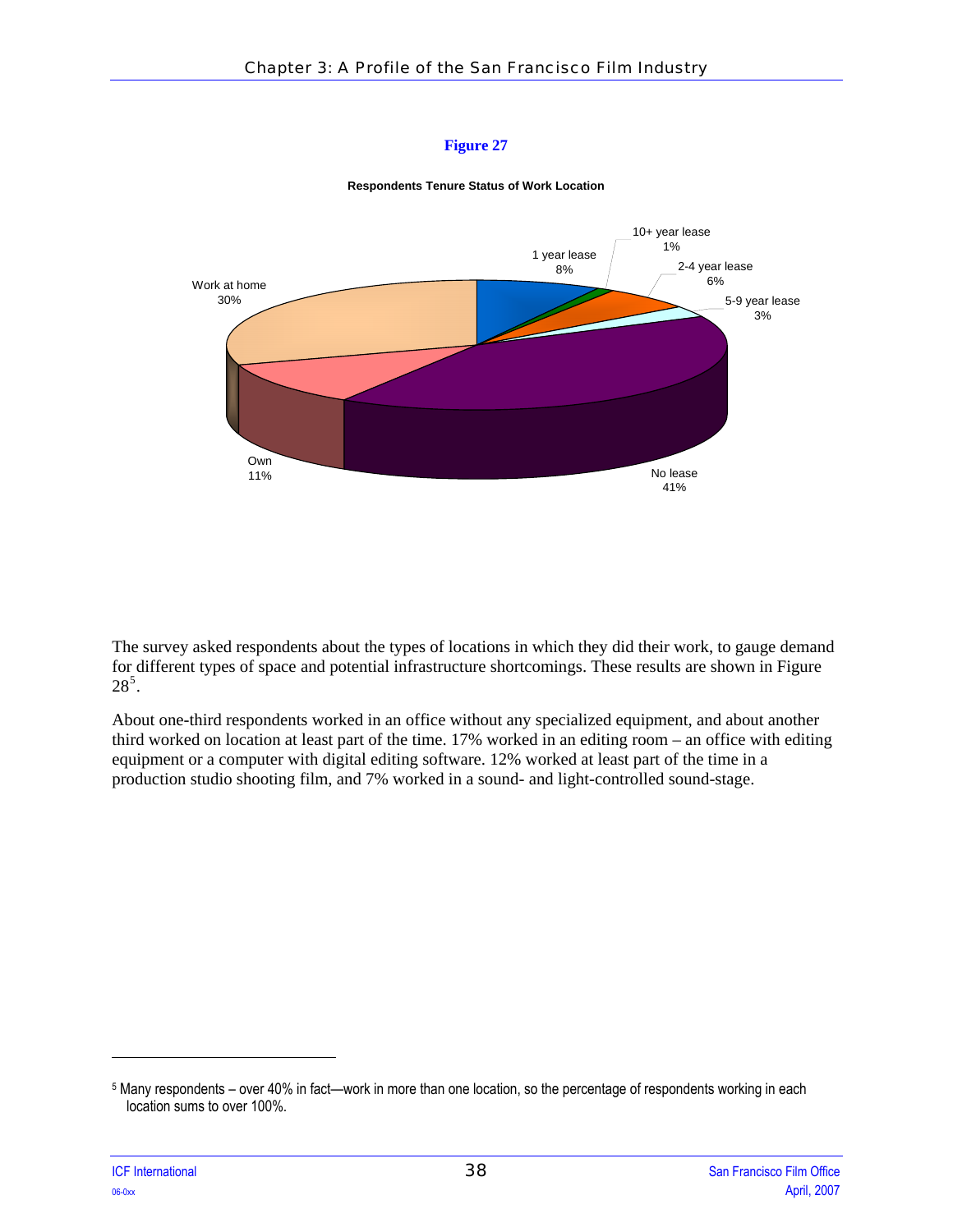**Space Requirements of Film Cluster Establishments: Percent of Organizations Using Each Type of Space**

<span id="page-44-0"></span>

# **Locational Factors and Policy Initiatives**

The survey also asked respondents about the business climate for film in San Francisco and the Bay Area. These questions dealt with various sources of competitive advantage and disadvantage for Bay Area companies.

These factors included:

- the size of the local market
- the presence of skilled suppliers and contractors
- the presence of skilled employees
- the availability of technology and technical assistance
- the quality of life in San Francisco
- the natural beauty and quality of locations
- the cost of doing business
- access to distribution channels in San Francisco
- access to project financing
- access to company financing

Specifically, respondents first were asked if they felt each factor was important to a strong local film industry. Then, they were asked if the factor was currently a strength, or a weakness, for San Francisco.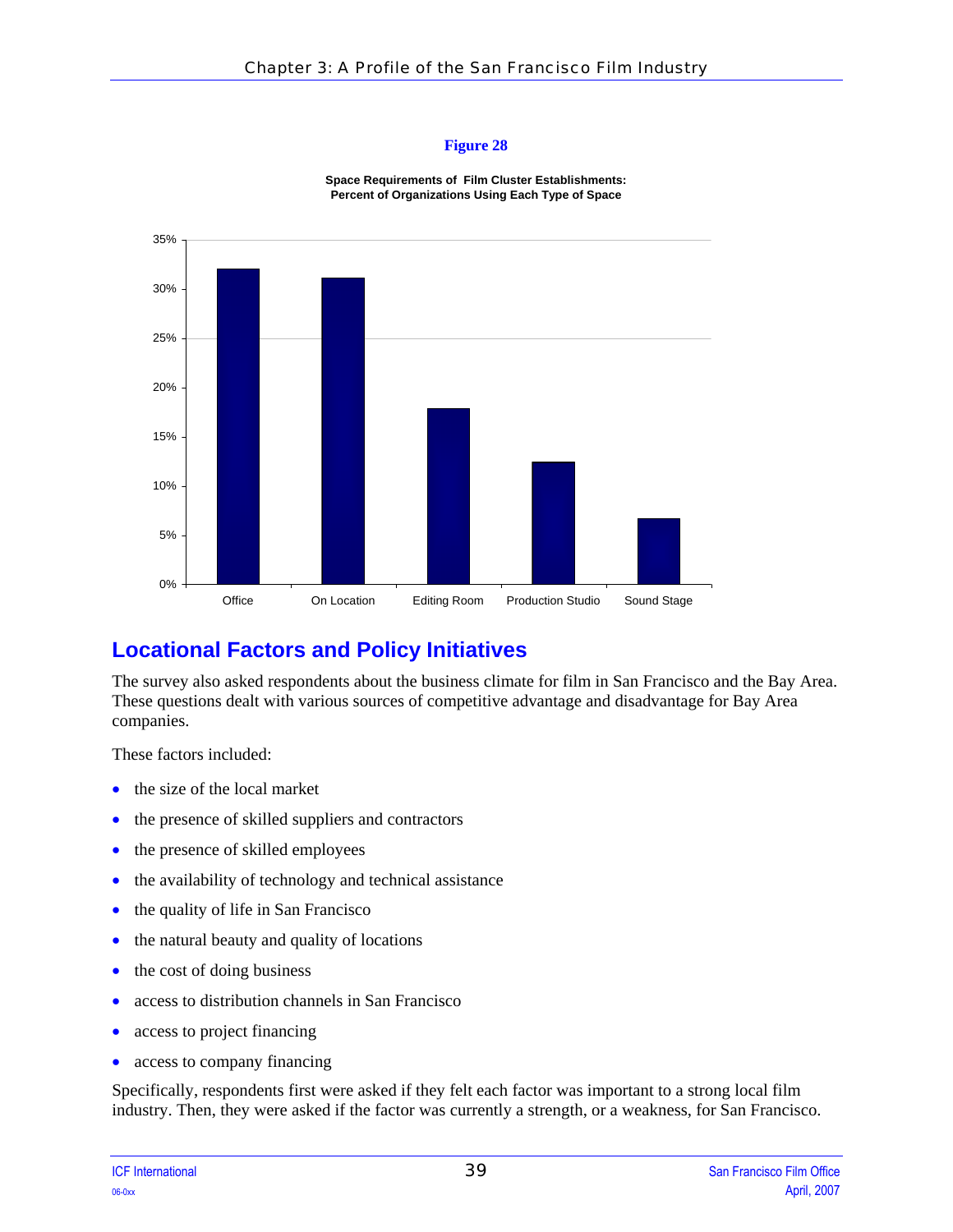[Figure 29](#page-45-0) indicates the factors ranked in decreasing importance, from most important (cost of doing business) to least important (access to distribution channels). The blue bar indicates the average importance of the factor, and the orange bar indicates its average perceived strength in San Francisco. The gaps between the blue and orange bars are indicators of where there is a relative weakness on an important factor.

#### **Figure 29**

<span id="page-45-0"></span>

#### **Most Important Locational Factors in Expanding the Film Cluster, Cluster,and Strength of Each Factor in the San Francisco Bay Area**

The cost of doing business is clearly the biggest shortcoming, both the most important factor, and the City's greatest weakness. Other than the cost of doing business, the size of the local market, financing for projects, and to a lesser extent for financing companies, were also seen as important factors, and current weaknesses.

On the other hand, factors like the locations and natural beauty of the area, and the quality of life, are seen as important and also strong positives for the local industry. These factors are attractive to runaway production, but are also fundamental for attracting and building a local pool of independent filmmakers. Other important factors, relating to technology, and skilled employees, are also seen as fairly significant strengths for San Francisco.

Recalling the complementary film cluster industries discussed in Chapter 1, the survey asked respondents their views on the importance of a local presence in several complementary industries, or to suggest others not listed. [Figure 30](#page-46-0) summarizes the average results.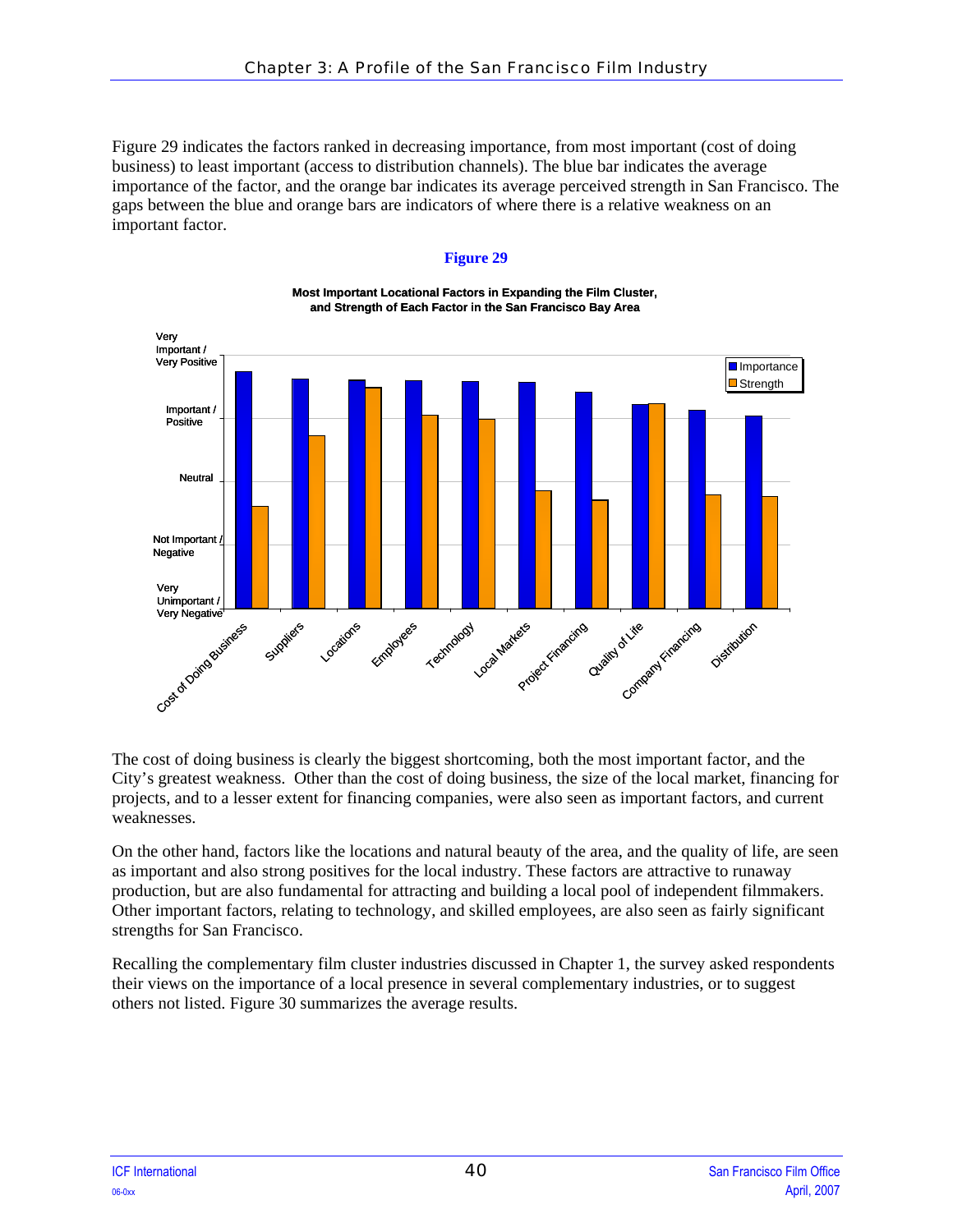

<span id="page-46-0"></span>

Among the complementary industries listed, television was seen as the most important, followed by finance, performing arts, and internet content developers. Less important complementary producers were multimedia software companies, apparel/costume makers, and video game developers.

In open-ended follow-up questions, survey respondents stressed the importance of, and relative lack of, other industries such as advertising agencies as local clients, art galleries and museums, film and video distributors, feature film studios and production companies, equipment and prop rental companies, and sound stages.

As a concluding question, respondents were asked to evaluate several possible policy initiatives that San Francisco could pursue to stimulate its film industry. These initiatives are based on the review of film cluster strategies conducted in other places, which are discussed in the next chapter. [Figure 31](#page-47-0) indicates the average importance that respondents placed on each potential policy.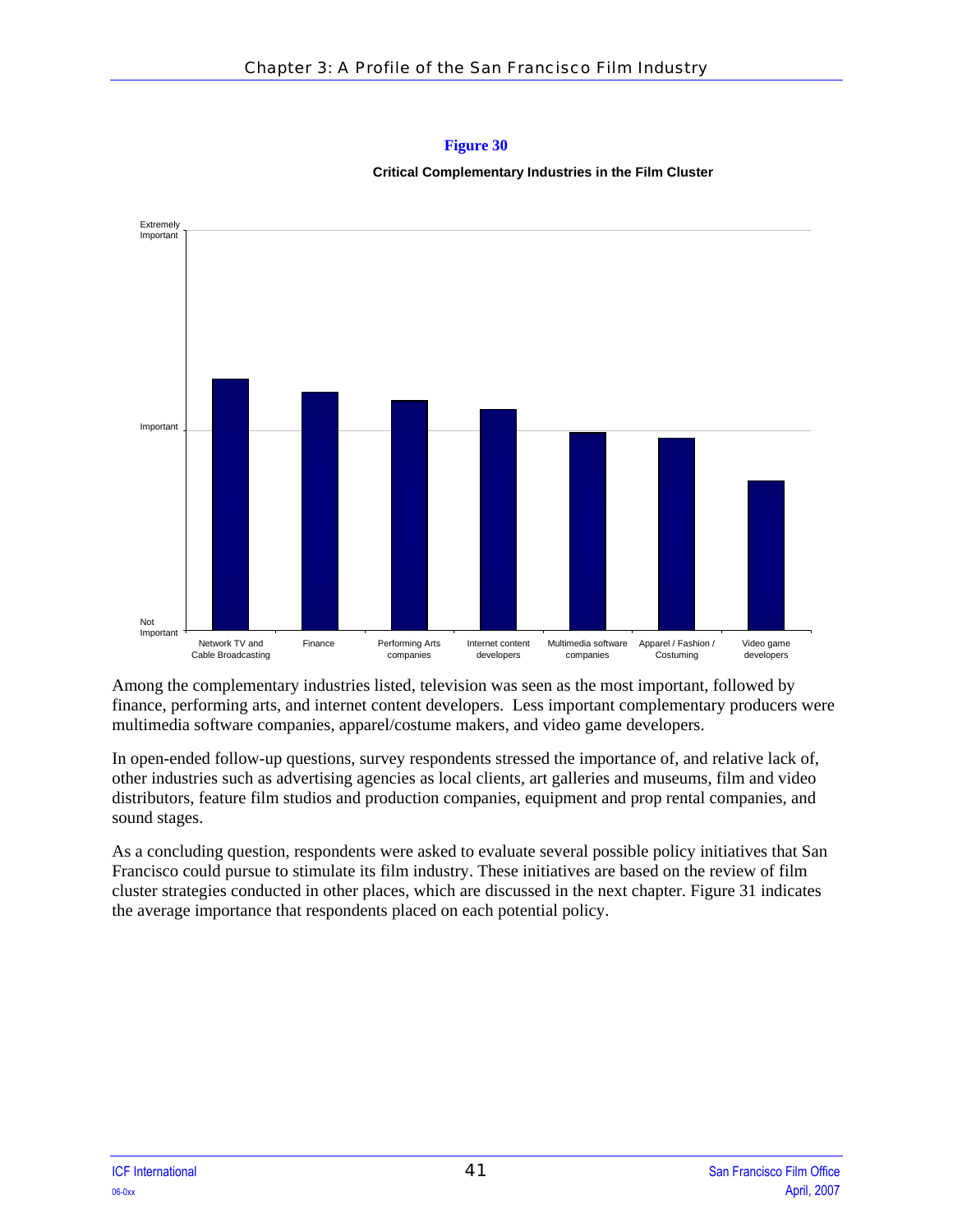<span id="page-47-0"></span>

**Relative Importance of Policy Initiatives to Support the Film Cluster**

The policies that respondents felt would be most important involved a smoother permitting process, greater incentives to attract runaway production, and greater incentives to stimulate local production.

A second tier of policies, which were rated slightly less important, involved enhanced marketing of San Francisco as a destination, improving production facilities in San Francisco, and incentives and programs to encourage the distribution of locally-produced content.

A third tier of policies, viewed as less important than the others on average, involved promoting technology acquisition by small businesses, increased investment in training and education, and support for content licensing.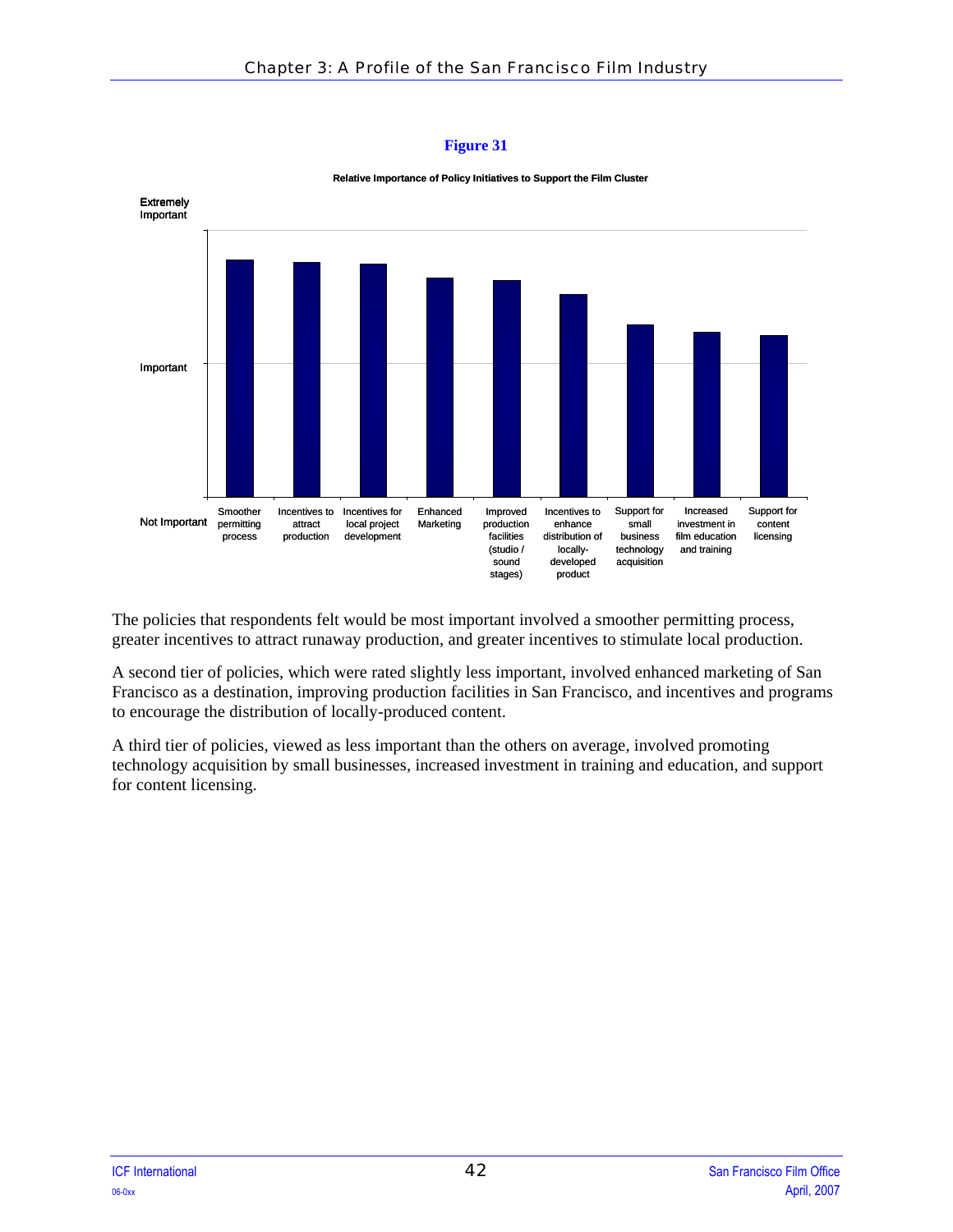# **Chapter 4: What the Competition is Doing**

There is a growing effort among states and localities, in the U.S. and in other countries, to develop the film industry and benefit from its cultural and economic impact. The number of film commissions worldwide has grown 40 percent since 1990<sup>[6](#page-48-0)</sup>. There are currently 181 film commissions in the U.S., 27 in Canada, and 120 throughout the rest of the world<sup>[7](#page-48-1)</sup>. As more states and cities in the U.S. and abroad become serious about developing the film industry locally, and as they create well-organized film commissions and offer attractive financial incentives, production companies are able to shop on a much larger scale for the most economically suitable location that will also meet its script requirement. Among those working in the industry and those whose job it is to attract the industry, it is well known that location characteristics, including infrastructure requirements such as studio space, availability of experienced crews and talent, and the "film friendliness" of the city are the other primary factors, after strictly cost factors, that lead a production company to decide on a location.

The following section of this report discusses strategies that have been adopted to attract large productions, as well as strategies that are more specifically targeted at developing a stronger local film industry. To address the driving factors of location decisions, as well as the building of a strong film industry cluster, best practices are broken down into five critical categories:

- Film Commission Organizational Structure, Governance, and Activities
- **Infrastructure**
- Financial Incentives
- Business and Creative Development
- Workforce Development

# **Film Commissions**

Film commissions or offices are an essential part of retaining and developing a local film industry. The majority of film commissions are members of the Association of Film Commissions International which serves as the official professional accreditation organization for film commissioners who assist film, television and video production throughout the world. To be considered an official film commission by the AFCI, specific criteria must be met. Such criteria includes providing without fee, core services including location scouting assistance; liaison services with industry facilities and services, augmentation research; and liaison services with the community, production companies and government.

A recent survey conducted by the AFCI, provides a general picture of film commission governance and activities<sup>[8](#page-48-2)</sup>. The survey shows that about one-third of city or county film commissions in the U.S. were created in the last 10 years. About half of these are government agencies and half are nonprofit organizations. 69 percent of them are staffed with no more than one person, and 27 percent have 2-5 employees. Most rely heavily on local government funding. However, hotel taxes, chambers of commerce, private funding, and fundraising are also large contributors to film commission budgets. A

1

<span id="page-48-0"></span><sup>6</sup> *Association of Film Commissions International* (AFCI), 2006.

<span id="page-48-1"></span><sup>7</sup> *Association of Film Commissions International* (ACFI), 2006. Numbers represents only AFCI member entities. There are a number of other small film commissions that do not have ACFI membership.

<span id="page-48-2"></span><sup>8</sup> The 2005 AFCI survey represents 109 film commissions in the U.S. and 190 worldwide.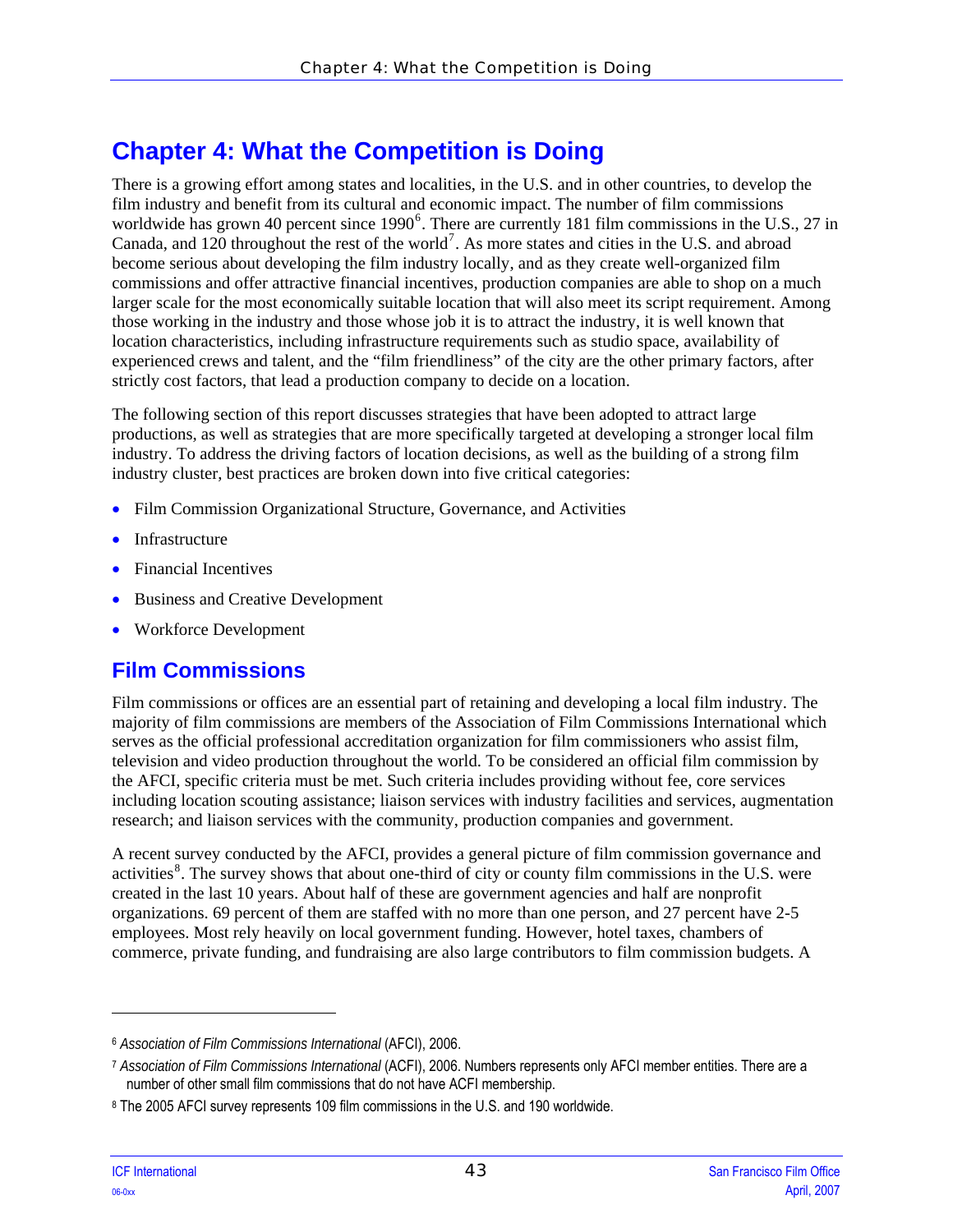small percentage of budgets also consist of corporate sponsorships, membership fees, service and permit fees, and production guide fees.

As shown in [Table 3](#page-49-0), slightly over half of the film commissions in the U.S. have an operational budget up to \$50,000, one-third have a budget from \$50,000 to \$150,000, and only 3 percent have a budget over \$250,000.

#### **Table 3**

#### **U.S. City/County Film Commission Operations Budgets in 2005**

<span id="page-49-0"></span>

| <b>Operations Budget</b> | Percent |
|--------------------------|---------|
| $\geq$ \$50,000          | 53%     |
| \$51,000 - \$150,000     | 31%     |
| \$151,000 - \$250,000    | 13%     |
| \$251,000 - \$400,000    | 1%      |
| $$400,000+$              | 2%      |

[Table 4](#page-49-1) shows that 55% of these film commissions spend up to \$10,000 on marketing, 25 percent spend between \$10,000 and \$30,000, 13 percent spend between \$30,000 and \$100,000, and 7 percent have marketing budgets of \$100,000 or more. 9 percent of these film commissions maintain additional offices in Los Angeles or Europe.

#### **Table 4**

#### **U.S. City/County Film Marketing Budgets in 2005**

<span id="page-49-1"></span>

| <b>Marketing Budget</b>       | Percent |
|-------------------------------|---------|
| $\geq$ \$10,000               | 55%     |
| $$30,000 - $11,000$           | 25%     |
| $$31,000 - $50,000$           | 6%      |
| $\frac{$51,000 - $100,000}{}$ | 7%      |
| $$100,000+$                   | 7%      |

*Source: Association of Film Commissions International, Membership Profile Survey, 2005*

Though the structure and level of activity of film commissions varies from place to place, generally commissioners are appointed volunteers, while a small staff carries out the daily responsibilities of providing services such as assisting production companies to find locations, crews, and talent, as well as to process permitting for shooting on location. While many commissions are there to provide these basic services, a growing number of them are working in coordination with local economic development offices, strategizing with industry representatives, and have produced business and marketing plans that set forth a strategy for developing and sustaining their region's role in the film industry.

The following section highlights some best practices in the organizational structure and activities of city, state, provincial, and national film commissions that have contributed to success.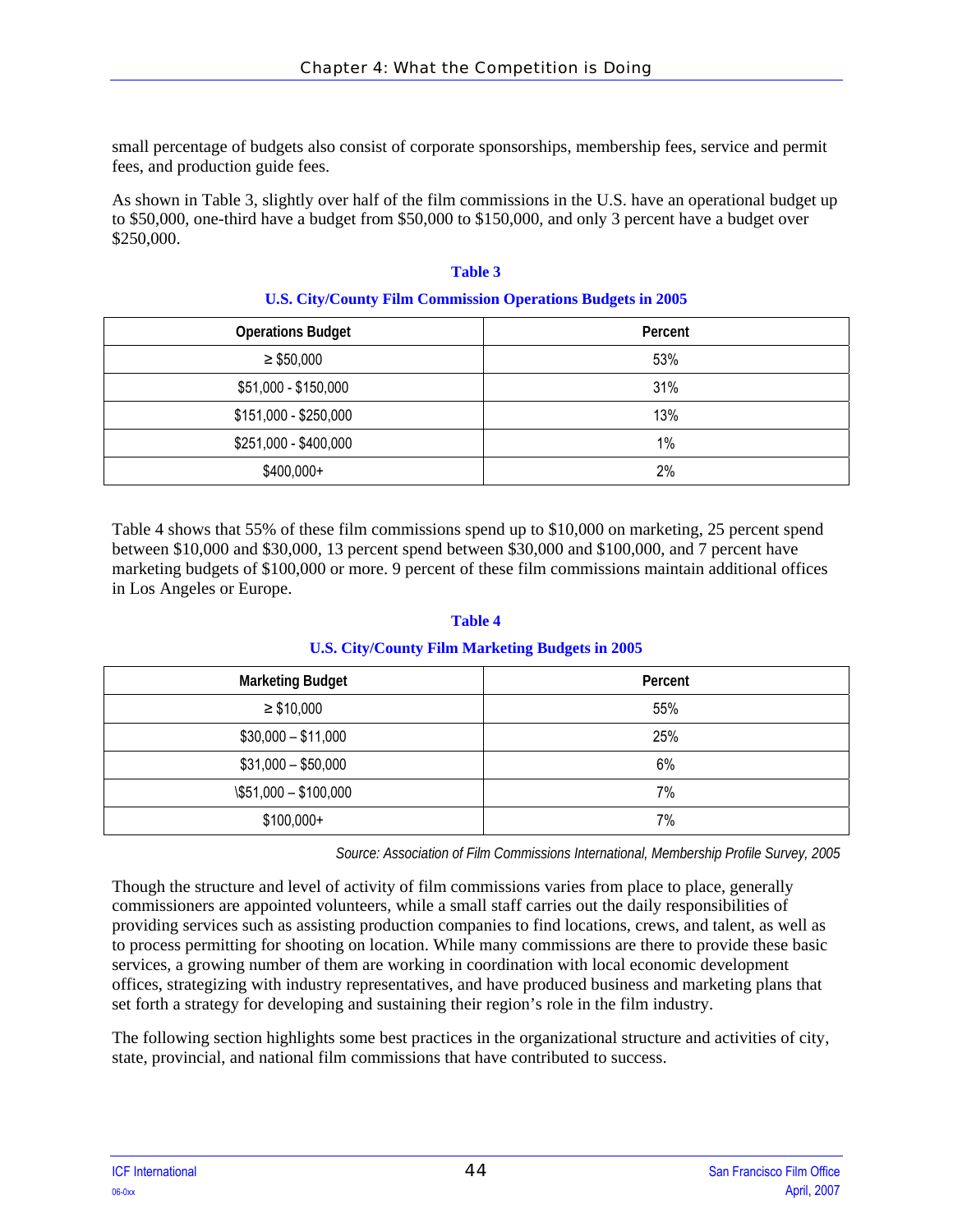# **Organizational Structure, Governance, and Activities Louisiana**

In 2002, the Louisiana Film Commission made a strategic move from the Office of Tourism to the state's Economic Development Department which claims the entertainment industry to be one of the states top economic development priorities. Now as the Governor's Office of Film and Television, their role as a film commission is secondary to their role as an agency focused on both attracting outside business and growing a strong indigenous film industry. Spurred from the success of their initial tax incentive program in 2002, the Office is now diligent about recruiting outside and in-state investors and projects from all segments of the film industry. They are also actively engaged as advisors to an educational consortium that is working on increasing film programs and curriculum in the state's educational institutes. In addition they regularly attend industry association meetings across the state to understand the current issues that the industry faces.

With a goal to recruit businesses and increase employment opportunities, the office recently conducted a baseline inventory of the film industry by looking across the state to gauge what is offered and available and understand the industry's strengths and weaknesses in Louisiana. This was done simultaneously to an impact study, conducted a year after their initial incentive program was in place.

The Office of Film and Television has an operations budget of slightly over \$300,000 and currently staffs three people. The executive director has extensive experience in both the film industry and economic development. A recently proposed bill would create a Louisiana Office of Entertainment, combining film, television, digital media and music under one agency. Currently the Office of Film and Television and the Office of Music are separate entities. An important dimension to this new office is that it would employ private contractors who are industry professionals, instead of using volunteer commissioners as do most film commissions. They are currently formalizing a strategic plan to continue their current activities and merge with the digital media and music industries.

The newly formed office will continue its responsibility as an informational clearinghouse by maintaining a production guide and crew and location database, and will also continue to administer the state's incentive and technical assistance programs.

### **Ontario**

The Ontario Media Development Corporation (OMDC) is an agency of the provincial Ministry of Culture responsible for the development of the province's cultural media cluster including book publishing, film and television, interactive digital media, magazine publishing and music industries. OMDC administers several industry initiatives, but also acts as a film commission. A chief executive officer oversees OMDC's activities in conjunction with the agency's board of directors to achieve the agency's mandate. Board members are appointed by the Governor General at the federal level for a term not exceeding three years.

There are a total of 55 employees and three main departments. The department for Business Affairs and Research coordinates strategic and business planning, agency operations and industry research and data collection. The group also coordinates annual operational support to the Toronto International Film Festival Group and the Canadian Film Centre. The department for Industry Development acts not only as Ontario's film commission whose responsibility is to attract and promote film production, but also provides technical assistance for cultural entrepreneurs to create and market new products, develop existing markets, and access new markets and grow their business. This department also maintains an office in Los Angeles whose aim is to build Ontario's profile as a film and television production center.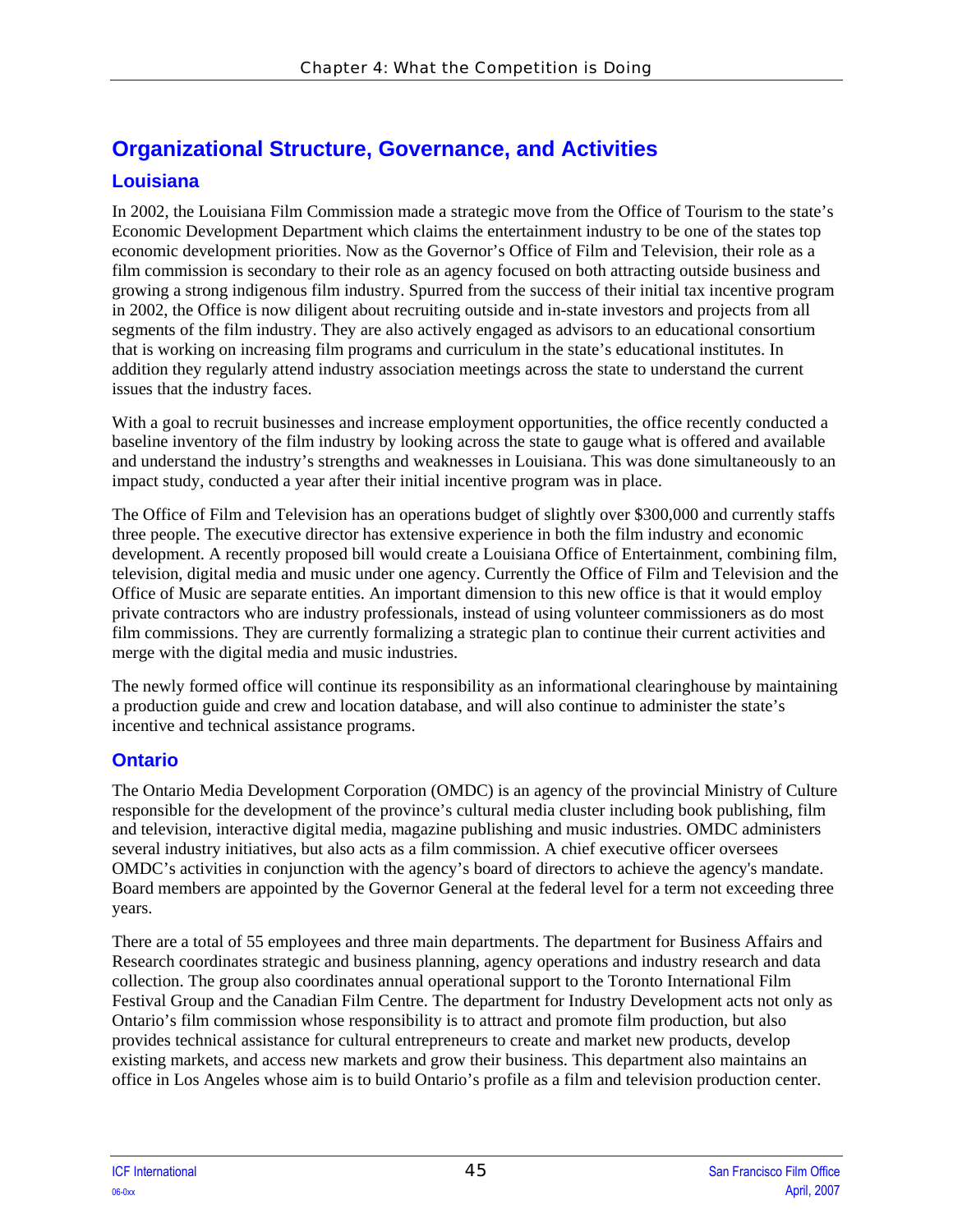The third department administers tax credits and finance for Ontario's book publishing, film, television, digital media and sound recording tax credit programs

Each year, OMDC completes a comprehensive annual report that highlights their achievements and industry success stories and discloses their financial statements.

In 2004 the Ministry of Culture provided OMCD with approximately C\$9.5 million in funding and in 2005 this dropped to slightly over C\$6 million. This is revenue in addition to an approximate C\$10,000- C\$12,000 from tax credit administration fees and interest payments from technical assistance programs. About 87 percent of their revenue goes toward operating expenses which includes salaries, consulting services, and marketing efforts. Marketing expenses alone account for about four percent of their total revenue. The remaining expenses are industry development initiatives and grants.

The Ontario government has declared the entertainment and creative cluster as one of the top three growth industries for the province. This fueled the recent decision to provide OMDC with one-time C\$23 million allocation for the development of a cluster strategy.

### **Illinois**

Illinois Production Alliance (IPA), while not a film commission, provides a good example of how an industry association can compliment the efforts of a film commission to help grow and develop the industry. IPA is a diverse coalition including labor, production companies, commercial producers, studios, postproduction houses and filmmakers. The organization was set up to extend the capabilities of the Illinois Film Office which is housed in the state's Department of Commerce and Economic Opportunity. Working as volunteers for the Film Office the first year, they officially become the Illinois Production Alliance in April 2004. They are funded through private donations and membership fees.

While the Illinois Film Office remains the primary informational clearinghouse and administers the state's film tax incentive program, the IPA has been the primary entity to develop and follow through with a strategy for boosting feature as well as local independent production. Their 21-seat board is comprised of committees that work on their goal areas: diversity, legislative incentives, membership building, business development, strategic planning, and fundraising. They also arrange several community educational initiatives for the film community and are working to incorporate other areas of the visual media community into their efforts.

# **Marketing Activities**

Many film commissions understand that it is important to build a positive image and send out a clear message that their office and the local film community are able to offer an abundance of resources, and that any production that comes to town will work in a "film friendly" environment. Though for most, spending on marketing represents a small percentage of over film commission budgets, some film commissions have strategically managed these resources for successful marketing activities. Attending trade show events, direct mail, advertising in industry publications, location brochures, production guides, and websites appear to be the most popular means of film commission public relations and marketing. One study shows that film commission websites are one of the primary sources for scouting best locations for film productions $9$ .

Many film commissions have additional offices in Los Angeles to maintain a strong presence and increase interaction among major studios. Film commissions also make periodic sales trips to attract producers and attend trade shows and other events in Los Angeles.

l

<span id="page-51-0"></span><sup>9</sup> Arizona study.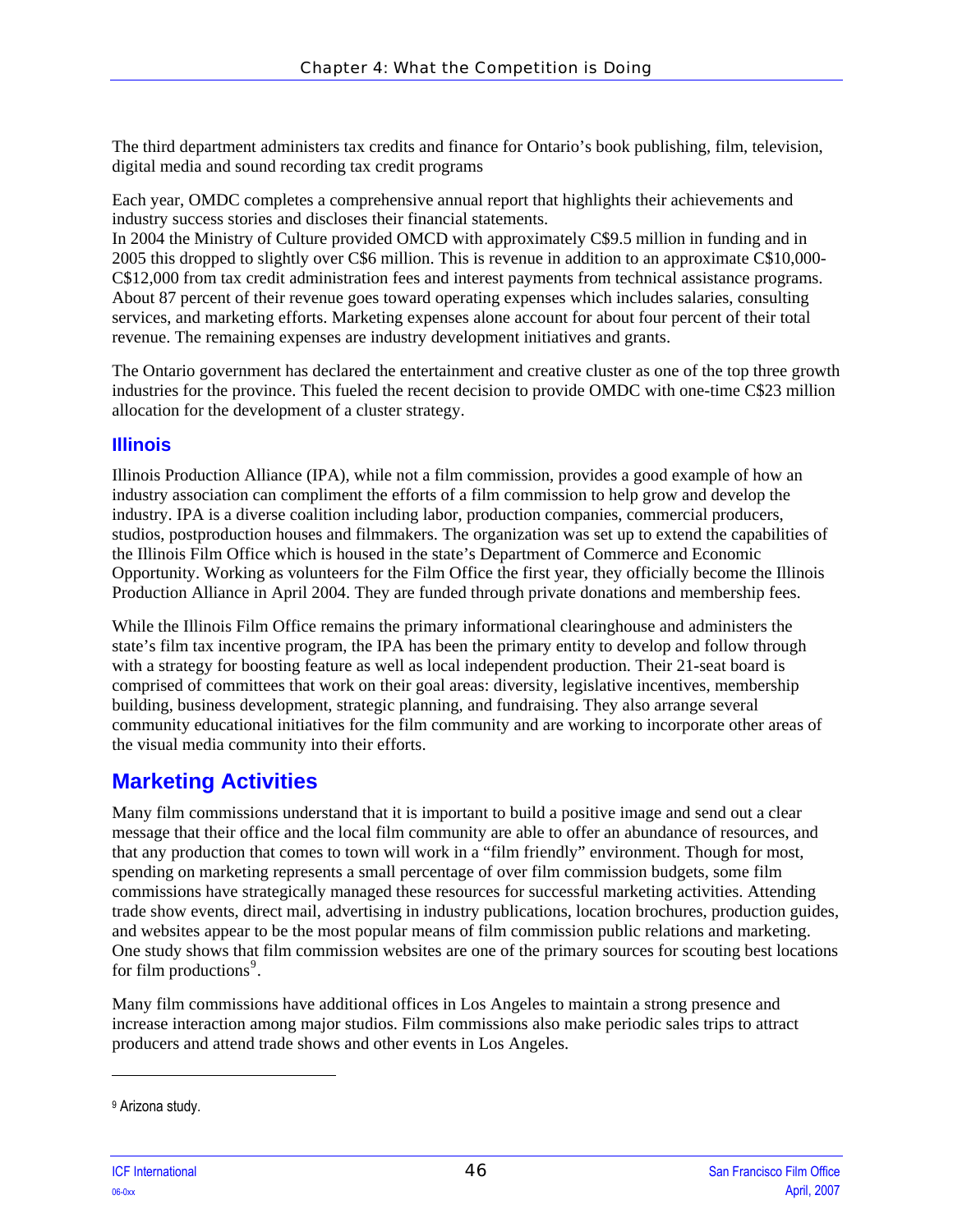# **New Zealand**

In their annual marketing awards competition in which 150 film commissions participated, the Association of Film Commissions International awarded Film New Zealand first place for website design and content. The website includes basic information on doing business in New Zealand; a comprehensive production guide including information on tax incentives and other finance opportunities; a directory by alphabet or by search query; a locations galley that allows you to search by season, by region, key words, or category; and an exhaustive list of frequently asked questions. See www.filmnz.com.

Another recent marketing initiative of Film New Zealand includes the development of a New Zealand/Film New Zealand DVD that showcases location filming and filmmaking capabilities in New Zealand. This has been a useful tool for distribution at regional film offices, and is popular part of a marketing package that gets handed out at events with producers in Los Angeles.

In 2003, Film New Zealand spent a total of NZ\$188,915 on marketing and communications, representing 34 percent of their total annual operating revenue<sup>[10](#page-52-0)</sup>. This includes expenses for updating their website, production guide, and other marketing materials, the development and distribution of a newsletter, attending international marketing events, and publicizing the opening of a new studio facility.

Other ACFI award winning websites include the Busan Film Commission (www.bfc.or.kr), the Birmingham-Jefferson Film Office (www.filmbirmingham.org), and the Virginia Film Office (www.film.virginia.org).

## **Florida**

Another impressive website includes the Florida Film Commission which uses an online form to match a producer's requests to relevant locations in Florida. It provides information on employment opportunities, unions and associations, and state labor laws. Its extensive online production guide is now available online with search capacity. It also has an extensive discounts and deals section which consists of production companies, hotels, and other businesses in Florida that offer discounts on film-related business. See www.filminflorida.com.

The Orlando Film Commission uses its website as a hub for posting casting notices, industry jobs, and used equipment. It also has an easy-to-remember website address, www.filmorlando.com.

# **British Columbia**

British Columbia Film administers Passport to Markets, a program that supports the attendance of British Columbia film and television companies at key international markets, co-production and co–financing conferences. Applications are considered from British Columbia resident producers who have professional experience in the film and television industry and, where applicable, have been pre–selected by event organizers to participate at an eligible market site. In addition, applications are considered from British Columbia resident sales agents or distributors. British Columbia Film support offsets a portion of travel, accommodation and registration expenses.

Also organized by British Columbia Film, Tools of the Trade initiatives are a series of market-oriented events that act as "reverse trade missions" that bring the international marketplace to British Columbia. These sessions are designed to raise the profile of the British Columbia film and television industry, to develop and advance ongoing business relationships with international financiers, to secure project financing, and to provide up-to-date market intelligence to BC filmmakers.

l

<span id="page-52-0"></span><sup>10</sup> *Film New Zealand*, Annual Report 2003-3004.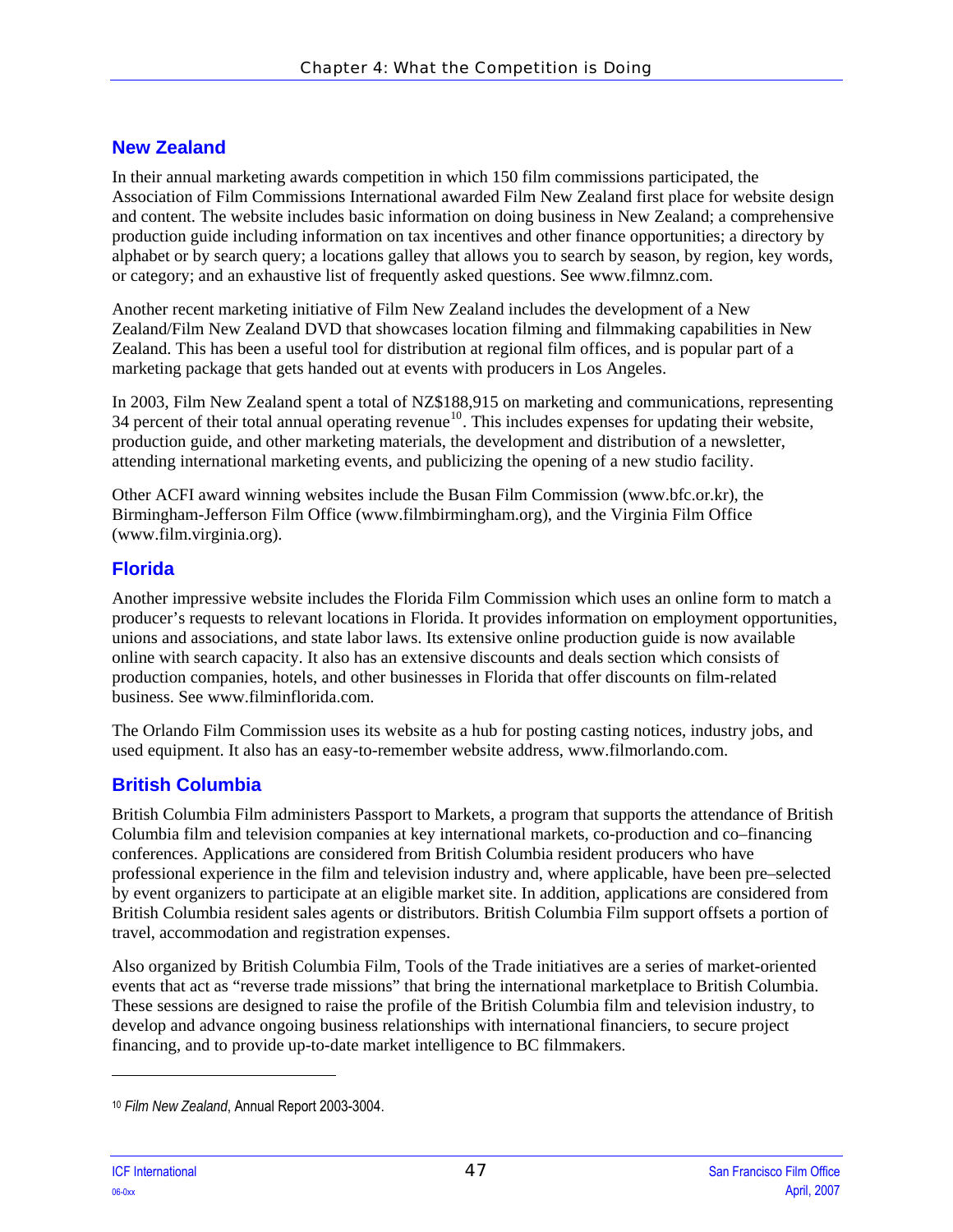# **Infrastructure**

The development of new large-scale film studios is a critical component of the new wave of film cluster development strategies, both in the U.S. and abroad. Large-scale studio development is occurring both in established film centers like New York, as a way to retain the film industry, as well as in greenfield locations like Louisiana and emerging film centers like New Mexico, as a way to offer productions new, cost-effective alternatives.

Most of these new studios are pursued to complement or leverage other strategies already in place such as tax incentives, workforce development, and business development. Oftentimes, these other strategies have come first, developing momentum behind a region's film industry, and then as the industry matures, developing adequate studios is seen as an essential next step in securing the region's role in the industry. City and state officials realize that having new state-of the-art studio space can be the decisive factor for productions that are shopping for the perfect locale, particularly when they can also show that there are other significant cost savings already in place via incentives and skilled but affordable crews. Therefore, attracting investment for state-of-the-art studios is often seen as the icing on the cake for film industry development strategies.

Many of the new studio projects are incorporated into other city redevelopment or growth plans to improve the quality of underused space, revitalize declining neighborhoods, and bring a variety of new jobs to the region's workforce. This has helped make the case for public-private deal-making.

## **Austin**

Austin Studios was financed through a unique public/private partnership between the city of Austin and the Austin Film Society (AFS). The property, which is owned by the city, is a centrally located 20 acre film/video production facility contains a 10,000 square foot production office building and over 100,000 square feet for shooting space, production offices, and on-site production services for everything from studio films and commercials to independent and student films.

The project started when the husband-and-wife director/producer team of Robert Rodriguez and Elizabeth Avellan first commissioned a feasibility and financial study for the reuse of six hangars and two office building on the grounds of Austin's old airport. The study was handed to the AFS, a nonprofit organization that provides support for the local filmmakers and helps the film commission attract production to Austin. AFS drew up a proposal recommending that the city maintain ownership of the property and that AFS manage the property as studio complex. The Mayor and city council unanimously supported the proposal and AFS was given a 10-year lease (with an option for more time after 2010) at \$100 per year.

Since its opening in 2000, the studio has housed 20 feature films and dozens of non-feature projects that have collectively spent \$165 million in the city. The Austin Studio complex has attracted a large studio equipment rental company from Dallas, as well as a range of companies including grip/dolly, mobile editing, camera rental, transportation and props, among others. Because it operates as a nonprofit, the Austin Film Society is able to keep its rents low, attracting not only vendors, but also studio pictures that are looking to keep their costs down. Low rents have also proved to be an advantage for local independent and student filmmakers, who are offered high-quality production space on a sliding scale. The money that the Austin Film Society does take in goes into maintaining and improving the facilities such as subflooring, insulation, soundproofing, lighting grids, and flood proofing. AFS has considered rent abatement in exchange for improvements. One of the drawbacks of being a nonprofit is that this process of improvements can be slower than it would be if a for-profit business were able to convince investors to sink money into improvements.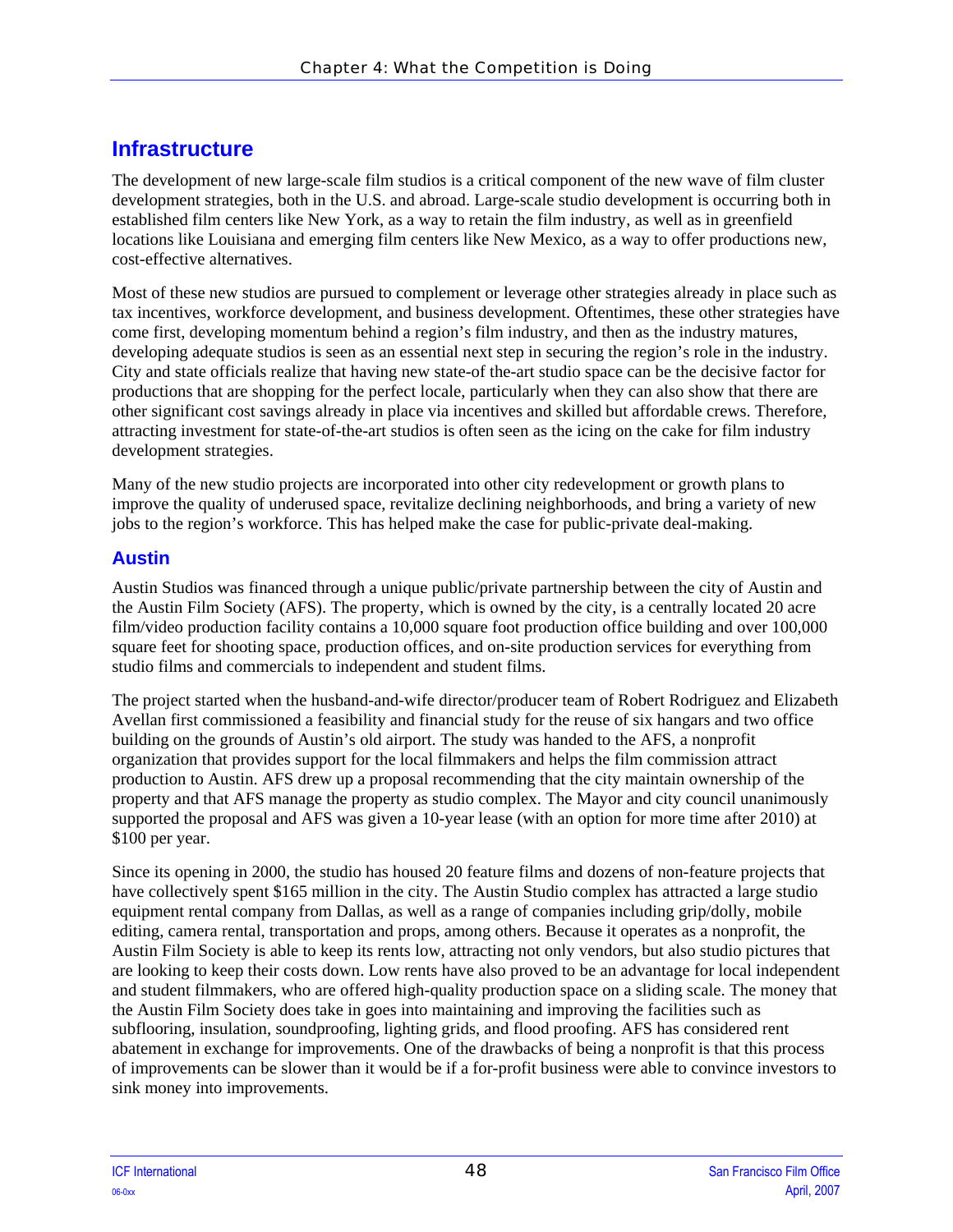# **Glasgow, Scotland**

In Glasgow, the Glasgow City Council, Strathclyde European Partnership, and Scottish Enterprise are developing the £3.5 million studio complex in an area of town undergoing redevelopment. The project, called Film City, was inspired by Copenhagen's Zentropa Studio. The project, which began in 2004 and is due for completion in 2008, is projected to create over 100 jobs directly involved in film, TV production, graphics, animation, web design, music and design. It will provide film studio space, a specialized post production film facility including a Dolby Premier sound production facility, the first approved sound production facility in Scotland, conference rooms, and low-cost space for the creative media sector. BBC Scotland and Scottish Media Group, a well-known British media company, are among the first tenants.

### **Brooklyn**

Newly built from the ground up Steiner Studios opened in November 2004 on a 15-acre site at the historic Brooklyn Navy Yard. The \$118 million project was funded out of pocket by shopping center financier, Douglas Steiner. The 285,000 square-foot studio complex provides New York City with its first Hollywood-style (and scale) production and support facility. Designed to the specifications of producers and facility operators in Los Angeles, Steiner Studios is a full-service, state-of-the-art "production factory," equipped for start-to-finish production of major motion pictures, independent films, television, music videos and broadcast commercials. The studio claims to be largest and most sophisticated studio complex outside of Hollywood, offering five soundstages ranging in size from 27,000 square feet to 16,200 square feet, ample office and support space, and parking for 1,000 vehicles.

City officials say that in addition to the "Made in NY" incentive program the studio has helped to stabilize and even boost New York's position as a major film production center. Kaufman Astoria Studios in Queens, which held the title of the largest soundstage in the city until Steiner opened plans to add a 18,000-square-foot soundstage to complement his 300,000 square foot studio complex. The region's third major and largest production center, Silvercup Studios in Long Island City, with 18 soundstages, is also starting a major expansion to the existing 400,000 square feet.

## **Toronto**

In 2004, Toronto's redevelopment authority, Toronto Economic Development Corporation (TEDCO), opened a bidding process for the development of a new studio to help revitalize the city's Port Lands. In late 2005, TEDCO together with Toronto Film Studios Inc. (TFS) and its parent Rose Corporation signed a land lease and other agreements to develop what will be Canada's largest film and media production complex. The new film and media complex is intended to serve as a catalyst that will revitalize the underutilized Port Lands and help to transform the area into a creativity and innovation district for film, media, arts and knowledge-based industries. The site itself is contaminated from past industrial uses and is in need of remediation before construction can take place. The city will contribute C\$10 million in support for remediation and the construction of foundations.

The 99-year lease agreement is for an initial 30 acre site with option rights on an adjacent 15 acres. In total, approximately 1.25 million square feet of building space will be constructed, including offices for film/media tenants, unions and guild offices; live-work spaces; a hotel and conference facilities; retail shops and restaurants; a film school; and a fitness center, creating a new media and film business district which is being called FilmPort.

While under development, the C\$250 million project is expected to create 2,000 person-years of employment in the construction, manufacturing and service sectors. When completed, the complex is expected to annually induce direct and indirect economic impacts of over C\$600 million in Ontario, and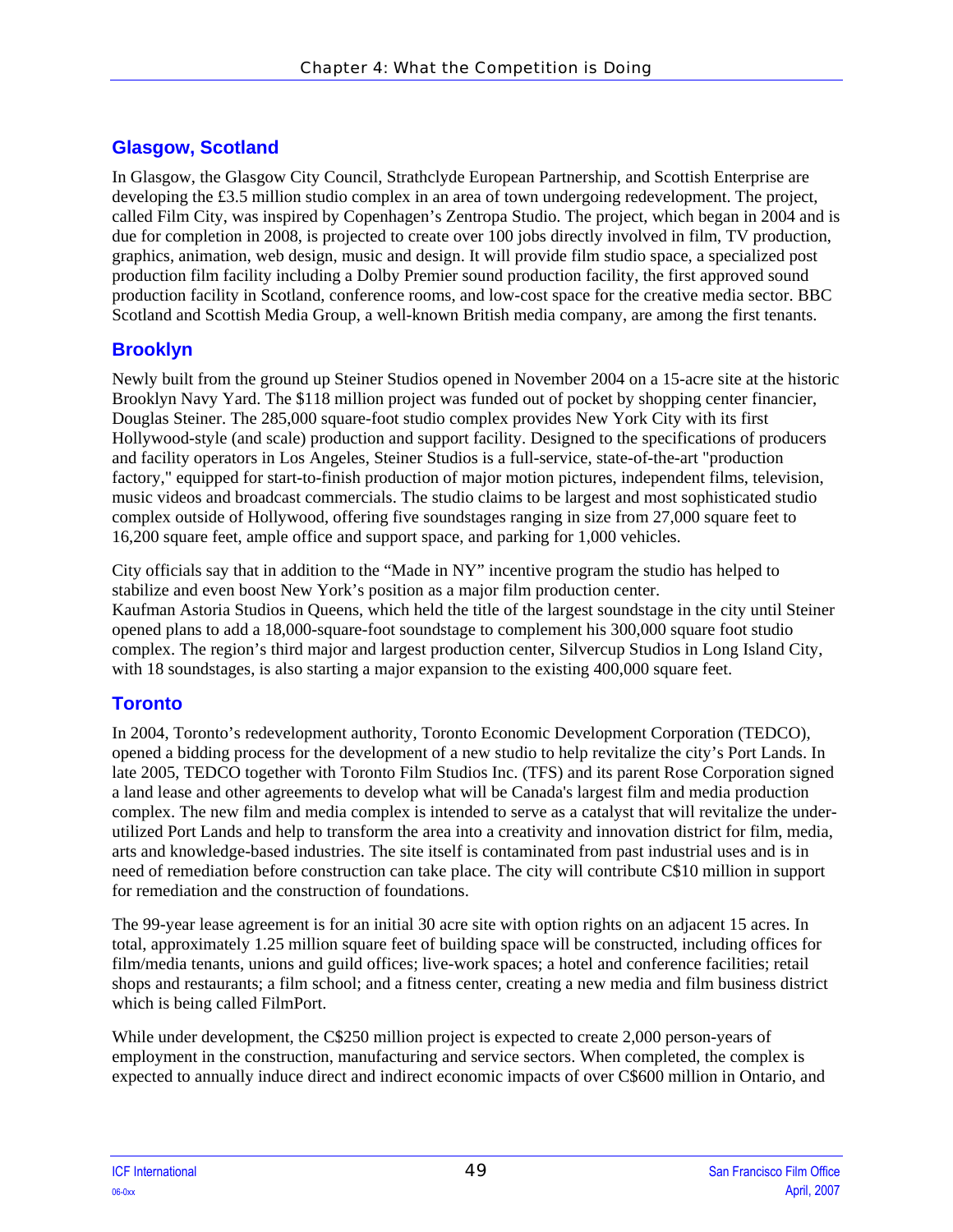support up to 2,000 person-years of employment. The studio complex is also expected to generate C\$4.3 million of additional property taxes for the city.

This initial phase will comprise 232,500 square feet of production facilities including six state-of-the-art sound stages totaling 123,000 square feet and over 100,000 square feet of production offices and support facilities. Phase 1 also includes a "mega-stage" that will be North America's largest, purpose-built sound stage. At 45,000 square feet, the state-of-the-art stage will have 65 feet of clear height and a floor space 180 feet wide by 250 feet long (over an acre in area)—entirely without columns. It will be large enough to house a full-sized replica of the Parthenon. When fully built the complex will encompass more than 750,000 square feet of professional studio facilities.

Construction on the FilmPort complex is scheduled to start in fall 2006, with completion in 2008.

### **Albuquerque**

Pacifica Ventures, owners of the renowned Culver Studios in Culver City, California recently began construction on the first phases of the new Albuquerque Studios 50-acre project. The \$74 million investment is expected to bring 500,000 square feet of buildings, including eight massive sound stages and 78,000 square feet of office space. When complete, the complex is expected to host movie, music video, television and other productions, which would rent the indoor and outdoor backlot spaces, equipment and services.

While Albuquerque has had a good deal of recent filming activity, most productions have been able to make use of Albuquerque for short durations, going elsewhere to complete production in places with suitable sound stages. The city's economic development department and local industry specialists project that the new studio will draw productions to Albuquerque for more shooting days. They also expect it to create about 75 jobs initially and about 900 from the studio's construction. When complete they expect that the studio complex will have a base employment of about 2,000, but could handle up to 4,000 working on film projects at full capacity.

The studio's development is a part of a larger plan, the development of Albuquerque's new 12,900 acre master-planned community, Mesa del Sol. The development of the studio is expected to speed construction of the community's retail center and the development of 30,000 new homes many of which will be occupied by studio employees.

Pacifica Venture chief executive, Hal Karlinsky said he was lured to develop the studio complex in Albuquerque because of the state's attractive incentive program. The location is conveniently located minutes from the Albuquerque airport and is a 90-minute flight from Hollywood.

### **Louisiana**

Louisiana has had an upsurge in studio and soundstage development. This may be due to amendments in the state's film tax credit legislation which not only revised the film production tax credit program to increase the percentage of the credit, but also created a new tax credit for investors in film studios and other production facilities in Louisiana. There are at least nine studios spread across the state that have recently been developed or are in the conceptual or planning phases. While most of these are reuse projects in the range of 30,000 to 45,000 square feet, there are several large-scale film complexes being planned from the ground up.

Among the larger projects is Sunset-Gower Studios, formerly known as Columbia Pictures, which plans to build a \$20 million studio with five soundstages, 200,000 square feet of office space, and digital postproduction facilities on the Mississippi River in New Orleans. Since Hurricane Katrina these plans have been on hold.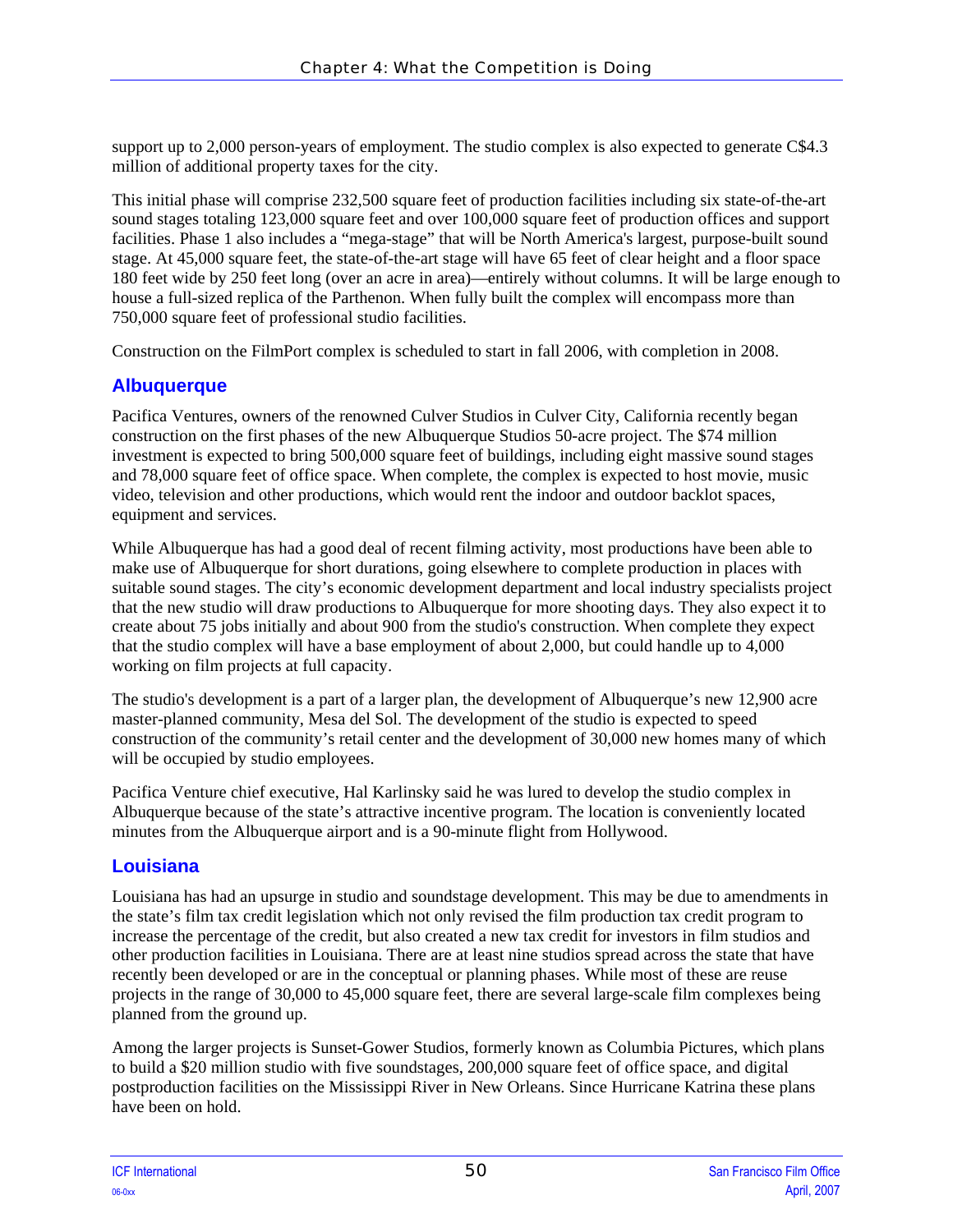Another large project is being pursued by Louisiana Cinema City Studios which plans to build a massive entertainment complex, including eight state-of-the-art soundstages and four broadcast stages. The complex would be the first professional sound stage to be built in Louisiana. The entertainment complex would have a post-production facility including a film laboratory, production offices as well as a five star suite hotel, several restaurants, shops, a multiplex theater, day-care center and health club. The stages will range in size from 18,000 square feet to over 38,000 square feet with the ability to combine multiple stages to create one of the largest sound stages in the world, with grid heights adjustable up to 40 feet. The developers are still looking for property but intend to build the complex within a 30-minute drive from New Orleans.

L.I.F.T. Productions, with Film Factory LLC, has just announced a 320,000 square foot film studio and trade school in New Orleans near a pubic housing complex. The project will include soundstages, postproduction facilities, a back lot, offices, and a school. The \$100 million movie production facility plans to have parts of the building ready for use by early 2008. It was the first project to receive the Bond Commission's endorsement under the Gulf Opportunity Zone Act, a federal law that authorized \$7.9 billion of tax-exempt bonds for businesses in Louisiana.

The Robert E. Nims Center is located just outside of New Orleans in the University of New Orleans' 79,000 square foot production complex with two sound stages totaling more the 30,000 square feet of production space. Nims Center Studios is a division of the University of New Orleans Foundation and is operated in cooperation with the Governor's Office of Film & Television Development, the New Orleans Office of Film & Video and the University of New Orleans. In addition to production facilities, it is a hub for internships and production assistantships as well as media education through the University's Department of Film, Theatre and Communication Arts.

# **Chicago**

A local Chicago developer partnered with the Santa Monica-based Raleigh Enterprises, and entered into a redevelopment agreement with the city of Chicago to build a \$57 million film studio complex in Chicago. The city is selling an 11-acre site to the developer for \$1.1 million. The city and state approved a \$40 million Illinois empowerment zone bond, and \$10,000 in city tax increment financing for construction costs.

The studio is planned for a site at a former illegal dumping ground. Plans are for five stages, including two 28,000 square foot stages and three 18,000 square foot stages, plus a three-story production office building and a 21,660 square foot mezzanine. It is supposed to be the largest studio located between the coasts.

The city projects that the complex will contribute more than \$94 million annually to the city's economy and 1,250 full and part-time jobs. The developers have committed to working with the mayor's Office of Workforce Development to train and employ resident from surrounding neighborhoods. Construction has not yet started.

# **Financial Incentives**

In general, most jurisdictions that aggressively compete for film production offer some kind of financial incentive to attract large-budget productions with the hope that the aggregate spending of productions will significantly outweigh any loss in tax revenue to the jurisdiction. The benefits of implementing tax incentives can be increased employment opportunities and personal income, as well as increased tax revenue via employees' income taxes, property taxes, and sales and use taxes, all resulting from production activities. Maintaining administrative and economic efficiency has proved to be critical for the benefits to outweigh the costs.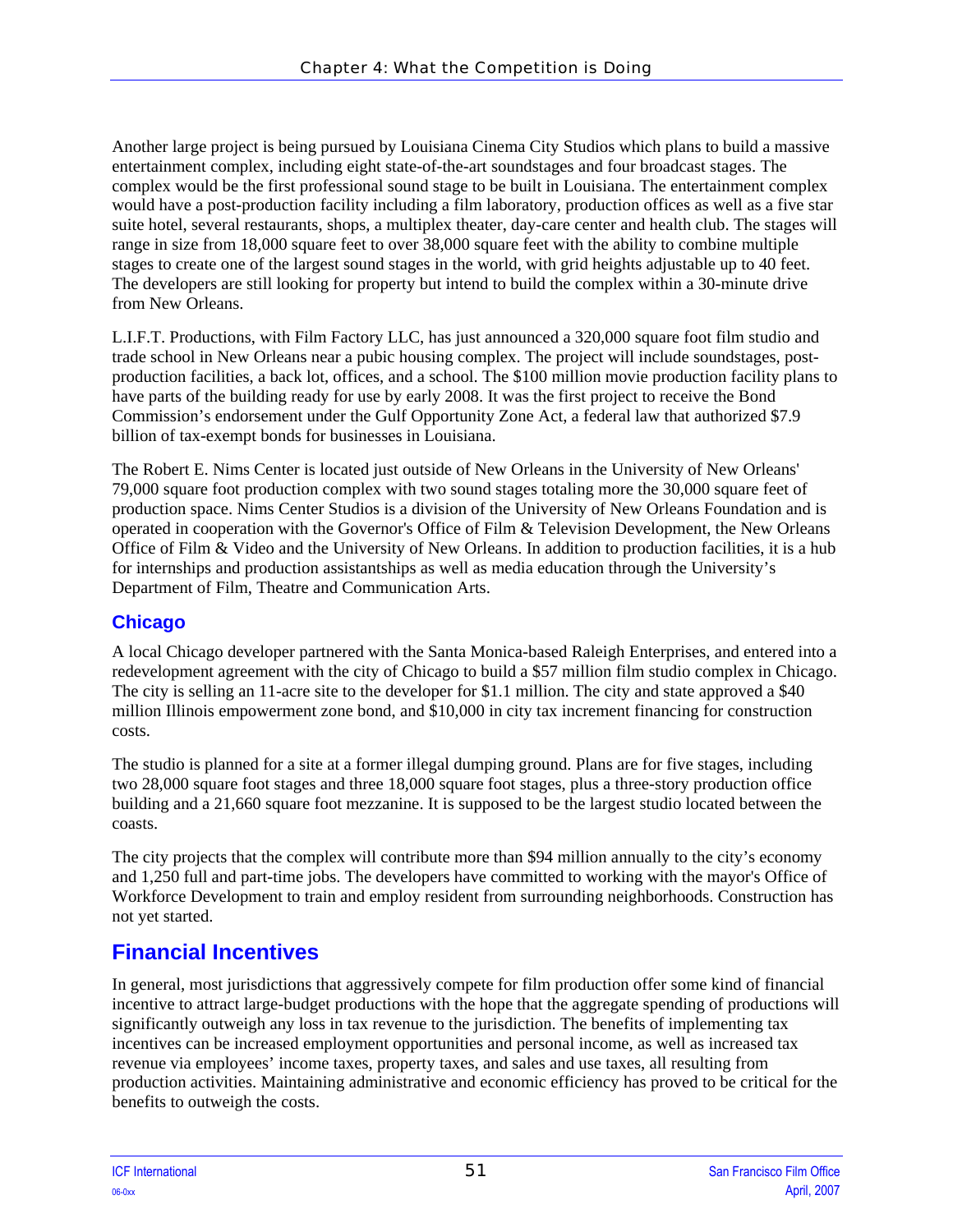Today, there are 45 states, and very few cities in the U.S. offering some form of tax incentive. Twenty of those states offer either a tax credit or rebate, which are the most proactive incentives. In addition, alluring tax incentives for production are also common in Canada both at the federal and provincial level, as well as in New Zealand, Ireland, the UK, and Australia.

**Tax credit.** Tax credits are a dollar-for-dollar reduction applied directly to tax liability. They are often based on a percentage (ranging from 10-30 %) of a production company's expenditures while producing a qualified film, television, commercial, or digital media project. The amount of the credit is usually based on the amount of money spent on labor or other production expenses in the state. There are different ways to design the tax credit. Transferable credits allow companies to transfer or sell their credits to another tax payer in the same jurisdiction. This often means that industries outside of film are also able to take advantage of the incentive program, therefore distributing the benefits more broadly. A refundable credit means that a company can redeem the value of any unused credit, paid for by the jurisdiction that issued the credit. Some states prefer refundable, nontransferable tax credits because the benefits remain solely for film production companies.

**Investor Tax Credit.** The objective of an investor tax credit is typically to attract private investment in production companies. The credit is usually an income tax credit applicable to taxpayers that invest in qualified production companies. The credit is usually equal to a percentage of the investment amount and sometimes the amount spent on local labor or other production expenditures. While the investor tax credit rewards tax payers who invest in film productions or infrastructure, the more commonly used tax credit mentioned above rewards the actual production company.

**Tax Rebate.** Tax rebates are also generally based on investments, labor and other expenditures, but are issued as a cash reimbursement, not a credit.

**Grant.** Some states issues grants in instead of credits or rebates. As in the case of Pennsylvania discussed below, grant applicants submit an itemized list of production expenses to be incurred and grants are awarded prior to production activities. Grantees submit progress reports during production, and at the completion of the production grantees submit proof of expenditures.

**Loan.** Some states offer generous loan packages that can be used to finance full-length feature productions. Loan provisions vary.

**Sales and Use Tax.** The most common motion picture incentive offered by state governments is an incentive against sales and use taxes. Generally, a state will waive the state sales and use taxes on the purchase of goods and services by a motion picture production company. State laws differ on when the motion picture company can receive the exemption. Some states offer point-of-sale redemption, while others refund the taxes at the end of the year with rebates<sup>[11](#page-57-0)</sup>. Thirty states offer some kind of sales and use tax incentive for film production.

**Hotel Tax.** Many states have programs designed to attract productions by easing their accommodation costs. States commonly will not impose taxes on transient lodging if the accommodations are rented for an extended period of time. Typically, the required stay is 30 days; however, a few states require longer periods $^{12}$  $^{12}$  $^{12}$ .

The programs outlined in [Table 5](#page-58-0) below represent some of the most innovative film industry development incentives in North America, and around the world.

l

<span id="page-57-0"></span><sup>11</sup> *State Tax Notes.* Special Report. March 13, 2006

<span id="page-57-1"></span><sup>12</sup> Ibid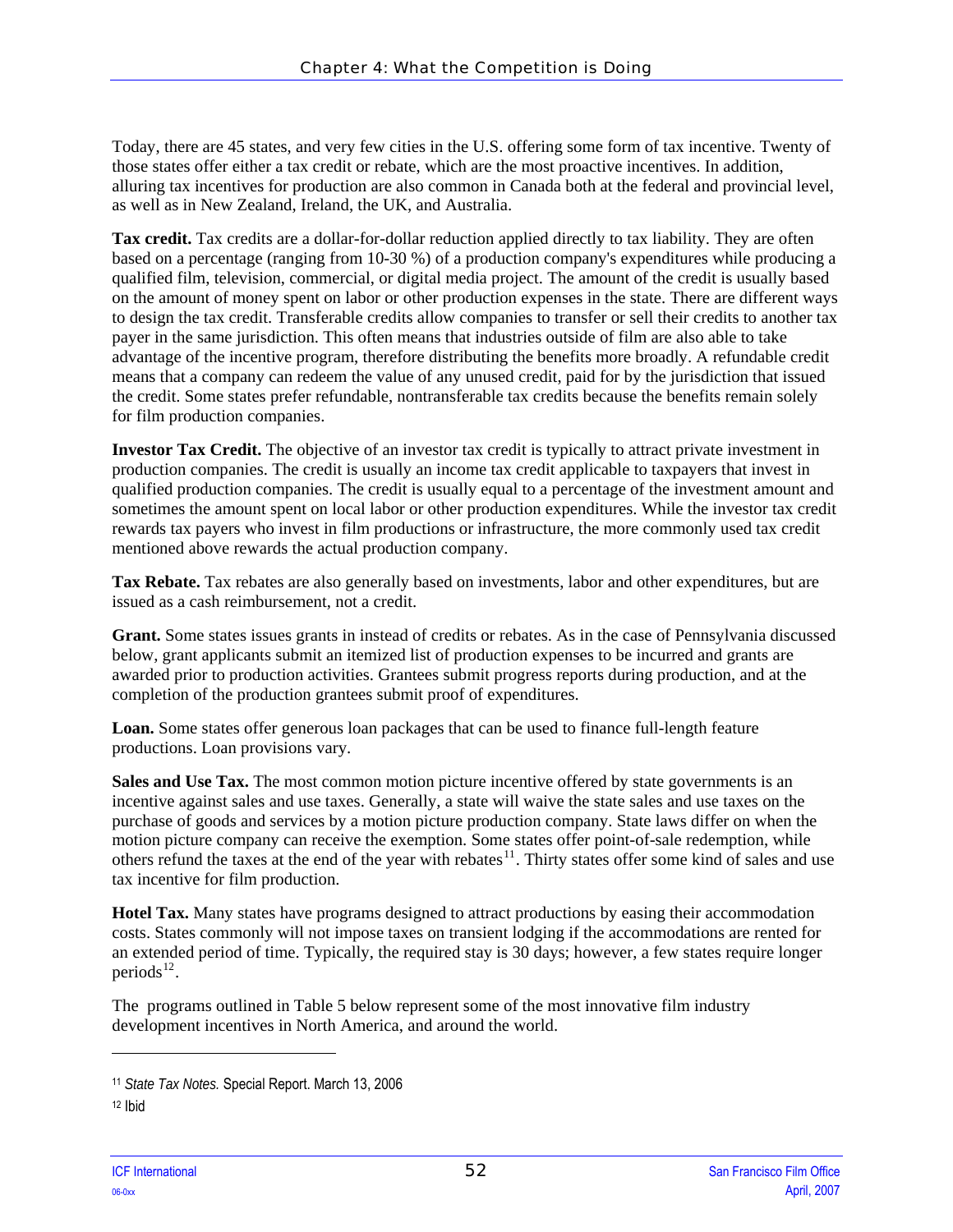<span id="page-58-0"></span>

| Tax<br>Credit  | Investor<br><b>Tax Credit</b>      | Rebate                                     | Grant                                | Loan                     | Sales and<br>Use Tax<br>Exemption | Hotel<br>Tax             | Exemption                | Other                                                                       |
|----------------|------------------------------------|--------------------------------------------|--------------------------------------|--------------------------|-----------------------------------|--------------------------|--------------------------|-----------------------------------------------------------------------------|
| CT             | 30%, min.<br>spend<br>\$50K        | $\Box$                                     | $\blacksquare$                       | ä,                       | $\blacksquare$                    | yes                      | yes                      | $\blacksquare$                                                              |
| H <sub>l</sub> | 15-20%,<br>min. spend<br>\$200K    | $\overline{\phantom{a}}$                   | $\overline{\phantom{a}}$             | $\blacksquare$           | $\blacksquare$                    | $\blacksquare$           | yes                      | royalties tax<br>exemption                                                  |
| L              | 15-20%,<br>min. spend<br>\$50-100K | $\blacksquare$                             | $\blacksquare$                       | $\blacksquare$           | $\overline{\phantom{a}}$          | yes                      | yes                      | $\blacksquare$                                                              |
| IN             | 10%                                | $\overline{\phantom{a}}$                   | $\overline{\phantom{a}}$             | $\overline{\phantom{a}}$ | ä,                                | $\blacksquare$           | yes                      | $\Box$                                                                      |
| LA             | 10-20%                             | 15-25%,<br>min. spend<br>\$300K            | $\overline{\phantom{a}}$             | $\blacksquare$           | $\blacksquare$                    | $\blacksquare$           | yes                      | venture capital fund;<br>digital media and<br>sound recording<br>incentives |
| <b>MA</b>      | 20-25%,<br>min. Spend<br>\$250K    | $\blacksquare$                             | $\blacksquare$                       | $\blacksquare$           | $\blacksquare$                    | $\blacksquare$           | yes                      | $\blacksquare$                                                              |
| NJ             | 20%                                | $\Box$                                     | $\overline{\phantom{a}}$             | $\Box$                   | yes                               | $\blacksquare$           | $\overline{\phantom{a}}$ | $\Box$                                                                      |
| <b>NM</b>      | $\blacksquare$                     | $\overline{a}$                             | 25%, no min.<br>spend<br>requirement | $\Box$                   | yes                               | yes                      | yes                      | $\gamma$                                                                    |
| PA             | $\overline{a}$                     | ÷,                                         | $\overline{a}$                       | yes                      | ä,                                | yes                      | yes                      | fee-free city property                                                      |
| RI             | 25%, min.<br>spend<br>\$300K       | $15 -$<br>25%, min.<br>budget<br>\$300K-5m | $\ddot{\phantom{a}}$                 |                          | $\blacksquare$                    | $\blacksquare$           | $\overline{a}$           | $\blacksquare$                                                              |
| Puerto<br>Rico | $\frac{1}{2}$                      | 40%                                        | $\blacksquare$                       | $\blacksquare$           | ÷,                                | $\blacksquare$           | $\overline{a}$           | $\blacksquare$                                                              |
| B.C.           | 3-30%                              | ä,                                         | $\ddot{\phantom{a}}$                 | ä,                       | ÷,                                | $\overline{\phantom{a}}$ | ä,                       | $\overline{\phantom{a}}$                                                    |
| Ontario        | 18-30%                             | ä,                                         | $\blacksquare$                       | $\blacksquare$           | $\blacksquare$                    | $\blacksquare$           | $\blacksquare$           | $\overline{\phantom{a}}$                                                    |

| <b>Table 5</b>                                                             |  |  |  |  |  |  |
|----------------------------------------------------------------------------|--|--|--|--|--|--|
| <b>Selected Financial Incentives Targeted for Large-Budget Productions</b> |  |  |  |  |  |  |

# **Connecticut**

Connecticut has tax credits for the production of digital media and motion pictures. The legislation provides a tax credit equal to 30% of qualified digital media and motion picture production, preproduction and postproduction expenses incurred in the state that exceed \$50,000. The credits apply to production expenses including compensation and services and purchases such as equipment, lighting, wardrobe and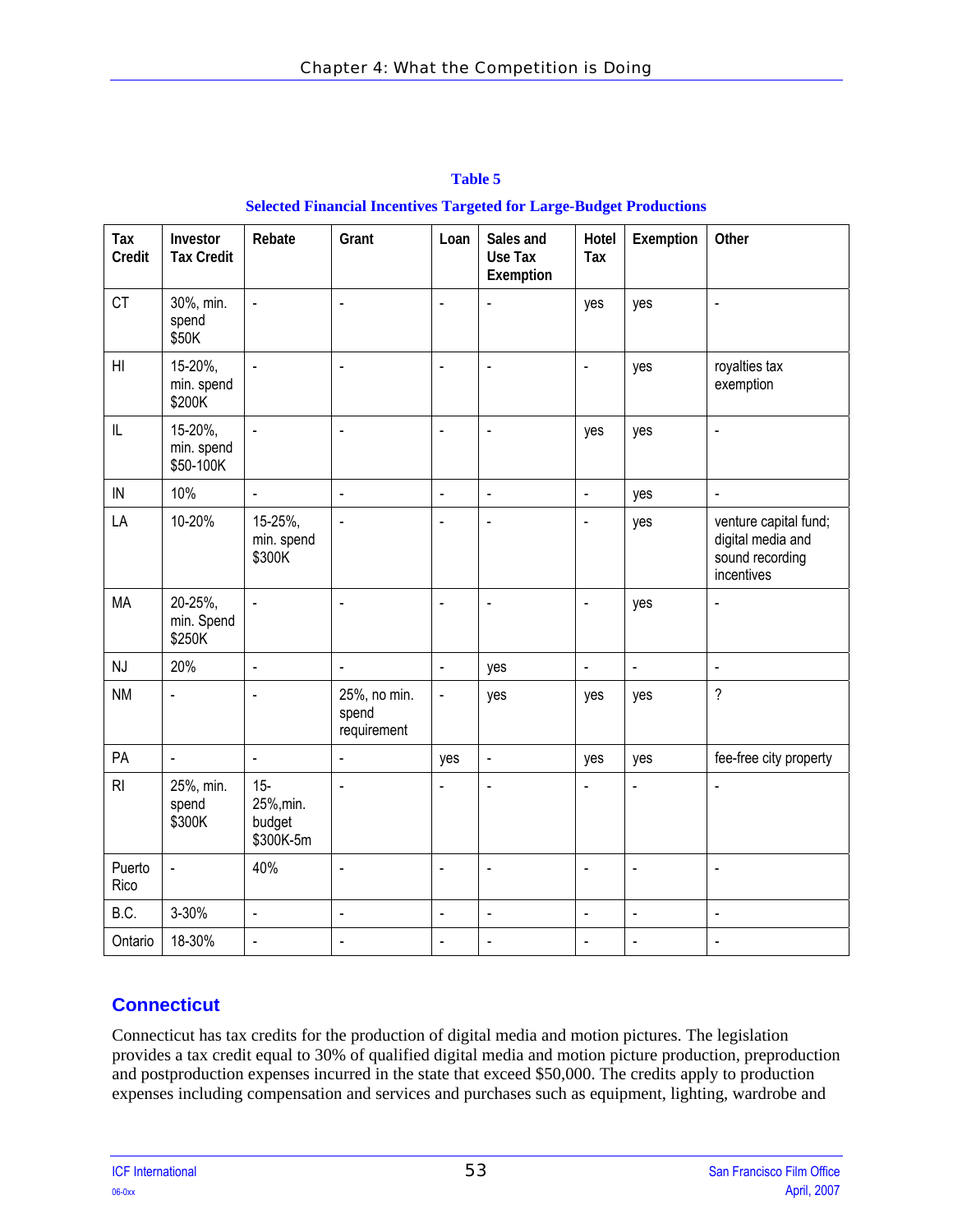soundstages. The tax credits are transferable and can be applied against the corporation business tax. The Connecticut Commission on Culture and Tourism (Commission) and its new Digital Media and Motion Picture Division administer the program.

The Connecticut sales and use tax exemption applies to producers working on programs for television or radio broadcast for certain materials such as film stock and videotape stock; and for producers buying, renting or leasing motion picture or video production equipment or sound recording equipment for use in the state for commercial entertainment, commercial advertising or commercial education.

There is no hotel occupancy tax for hotel stays in excess of 30 days.

#### **Hawaii**

Hawaii provides a refundable income tax credit of 15% (for production in counties with a population greater than 700,000) or 20% (for production in counties with a population equal to or less than 700,000), which is deductible from net income tax liability, of the costs incurred in the state in the production of feature, short, or television films, commercials, music videos, interactive games, other various television productions. Qualified expenditures include labor, services, and other production expenses. The production is qualified if it spends at least \$200,000 in qualifying expenditures. There is an overall cap of \$8 million per production.

Hawaii's high-tech business investment credit is a credit equal to 100 percent of high-tech business investments made in Hawaii. It is an income tax credit applicable to Hawaii taxpayers that invest in qualified companies producing "performing arts products," including film and television productions. The credit is spread over five years, with the taxpayer receiving 35 percent of the credit in the year the investment is made, 25 percent a year later, 20 percent in year three, and 10 percent the remaining two years. There is a maximum amount that can be received in any one year. The credit is nonrefundable. However, if the credit is not used in the year it is earned, the taxpayer can carry it forward indefinitely.

Hawaii has the one of the most generous accommodation incentives. It gives motion picture companies a refundable tax credit of up to 7.25 percent on accommodation costs incurred in producing a motion picture or a television pilot, episode, or movie of the week.

Hawaii's royalties tax exemption provides that royalties derived from performing arts products are excluded from a Hawaii taxpayer's income and not subject to state income tax.

### **Illinois**

Illinois provides a transferable 20% income tax credit for Illinois production expenditures, plus a 15% credit for Illinois labor expenditures capped at the first \$100,000 in wages for each employee. For projects 29 minutes or under the spending requirement is \$50,000 and for project over 29 minutes the spending must be \$100,000. Qualified production expenditures are tangible personal property and services purchased from Illinois vendors and compensation paid to Illinois resident employees (up to a maximum of \$100,000 for a single employee). Production companies must also be willing to promote diversity by making a "good – faith" effort to hire a percentage of minorities. They must also submit a diversity plan setting forth proactive steps they will take in achieving a crew that represents the diversity of the State.

Illinois provides a sales and use tax exemption for products of photo processing produced for use in motion pictures for public commercial exhibition.

The state offers a 14.9% hotel tax reimbursement for stays in excess of 30 days.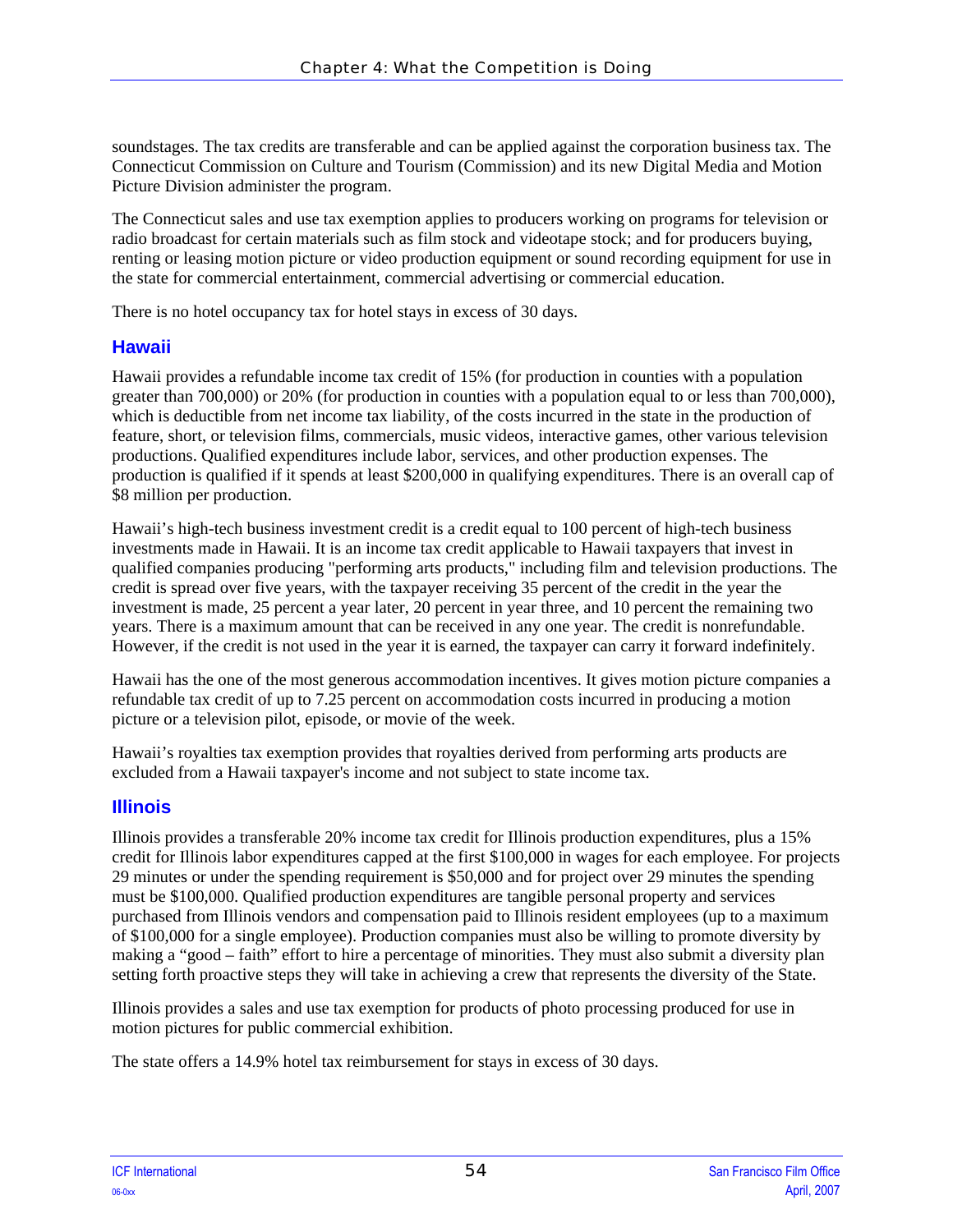## **Indiana**

Production related businesses with tax liability in Indiana can qualify for up to a 10% tax credit based on investment in equipment or buildings.

The state provides an exemption on hotel tax for stays of 30 days or longer.

### **Louisiana**

Louisiana provides a transferable investor tax credit equal to 25 percent of the in-state investment made if it is in excess of \$300,000 for capital and infrastructure projects related to motion picture film, videotape, digital, and television program productions. An investor is entitled to an extra 10 percent credit if the money is spent to employ a Louisiana resident. The additional employment credit is limited to the first \$1 million paid to each employee each year on the project. The credits are applied against state income tax for Louisiana taxpayers. For credits that cannot be used in the year earned, any remaining credit may be carried forward and applied against income tax liabilities for the subsequent ten years.

Currently the credits are also transferable meaning that the credit can be transferred or sold to another Louisiana taxpayer. However, the Legislature was concerned that a middle market was developing in which brokers purchase credits from investors and sell them to third parties. To remedy that problem, beginning January 2007, the state will begin to purchase motion picture investor tax credits for 72 percent of their face value. The amount the state will pay increases by 2 percent every two years until the purchase amount reaches 80 percent. In other words, by 2015 the state will ensure an investor will receive in cash at least 80 percent of the value of a credit<sup>[13](#page-60-0)</sup>.

In 2005 amendments to the legislation removed the requirement that the investor had to be a Louisiana resident. Previously, an investor had to be domiciled in the state to qualify for the credit. Under the new provision, the investor must only be a Louisiana taxpayer. Thus, nonresident taxpayers may take advantage of the tax credit to reduce their liability for Louisiana income taxes.

To promote the development of a film infrastructure in Louisiana, the motion picture investor tax credit contains a semi-hidden provision that gives an investor a 15 percent credit on investments made in infrastructure projects. To qualify for the credit, the base investment in the project must be greater than \$300,000. The infrastructure credit is given only to state-certified projects and expires January 1, 2008.

Under the state's new Digital Media Act, video game developers who set up shop in Louisiana receive a 20 percent tax credit provided they remain in operation for the long term and build working relationships with Louisiana universities. In addition, the state's new Sound Recording Investment Act provides a refundable 10, 15 or 20 percent tax credit for recording projects or infrastructure, with an annual cap on program costs and a maximum period of usage per company.

Finally, the state of Louisiana teamed with a Los Angeles-based production company to create a \$ 50 million production fund called LA Squared. The fund was created to back 10-12 films, all of which are to be shot in Louisiana. The Louisiana Economic Development Corporation invested \$3.5 million into the fund through the venture capital matching program administered by the agency. The Louisiana Institute of Film Technology (LIFT) arranged debt financing.

l

<span id="page-60-0"></span><sup>13</sup> *State Tax Notes*, March 13, 2006.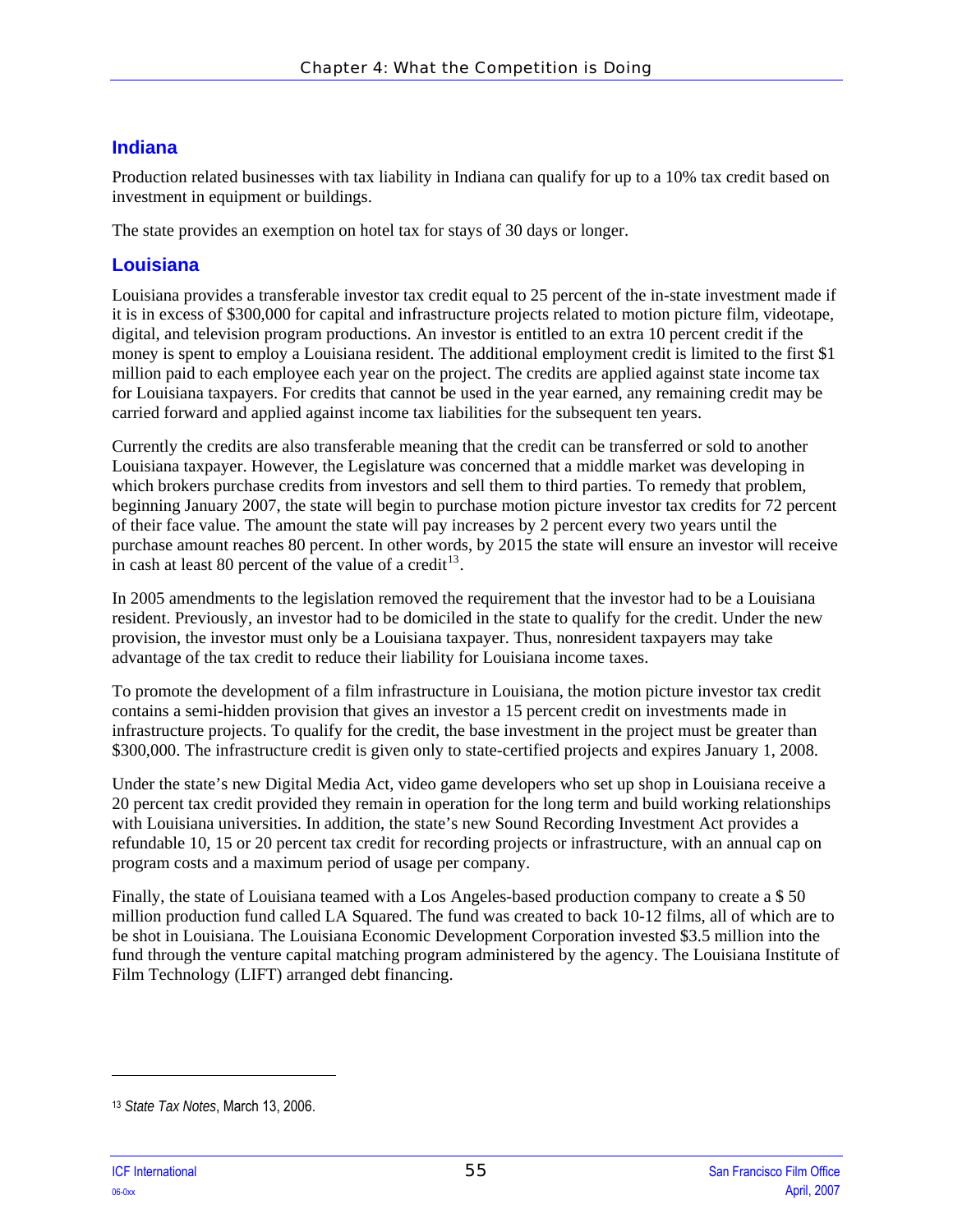### **Massachusetts**

Massachusetts offers a transferable 20% tax credit based on a production's total payroll in the state, with the exception of employees who make more than \$1 million. Filmmakers are offered an additional 25% tax credit based on all production expenses in the state. To be eligible for the credits at least half of the film must be shot in Massachusetts, or half of the expenses must be spent in the state. For both credits qualifying productions include, feature-length film, video, television series, and television commercials. Companies can carry both tax credits forward for up to five years or sell to another corporate taxpayer. Both credits apply to any production spending more than \$250,000 in the state, but total tax credits are capped at \$7 million per production.

Any production spending more than \$250,000 is also exempt from paying sales tax on equipment they buy in the state.

#### **New Jersey**

The New Jersey Film Production Assistance Act makes loan guarantees to certain film projects. The loan guarantees are limited to either 30 percent of the total amount borrowed or \$1.5 million, whichever is less. To qualify for a loan guarantee, a motion picture production company must shoot at least 70 percent of the film in New Jersey, spend 50 percent of its total budget in the state, borrow at least one-half of its production budget from a third party, pay prevailing wages to film employees, and post completion  $bonds<sup>14</sup>$  $bonds<sup>14</sup>$  $bonds<sup>14</sup>$ .

The state also provides a transferable corporate and income tax credit equal to 20% of in-state production related expenses for films, TV shows and series. Sixty percent of the total production expenses, excluding post-production costs, must be incurred in the state. The program is capped at \$10 million per fiscal year and includes a roll-over provision.

### **New Mexico**

New Mexico offers a 25% refundable income tax rebate on in-state film production and postproduction expenditures, including labor. Qualifying productions include feature films, television, national and regional commercials, documentaries and commercial audiovisual product. There is no minimum spending requirement per production to qualify. An interesting requirement for the rebate stipulates that the film shall contain an acknowledgment that the production was filmed in the State of New Mexico.

The state offers a sales tax exemption on all production costs including set construction, wardrobe, facility and equipment rental, all production and postproduction services. A special certificate is presented at the point of sale and no gross receipts tax is charged. This program is primarily intended for producers of local, regional, and national advertisements. It may not to be used in conjunction with the 25% tax rebate.

The State Investment Office offers loans for up to 100% of the estimated production costs, with participation in lieu of interest, capped at \$15 million per project. Loan structures have to be "fully and unconditionally guaranteed" by an entity with an investment grade bond rating; and equity structures require presales/distribution. The loan program allows producers to "sell ownership" in their films rather than force them to "incur debt", as would be the case with a typical loan program.

Some of the key eligibility requirements include script requirements (no excessive or gratuitous violence or sexual content, hard language, drug abuse, culturally sensitive material), the film must be wholly or

l

<span id="page-61-0"></span><sup>14</sup> *State Tax Notes*, March 13, 2006.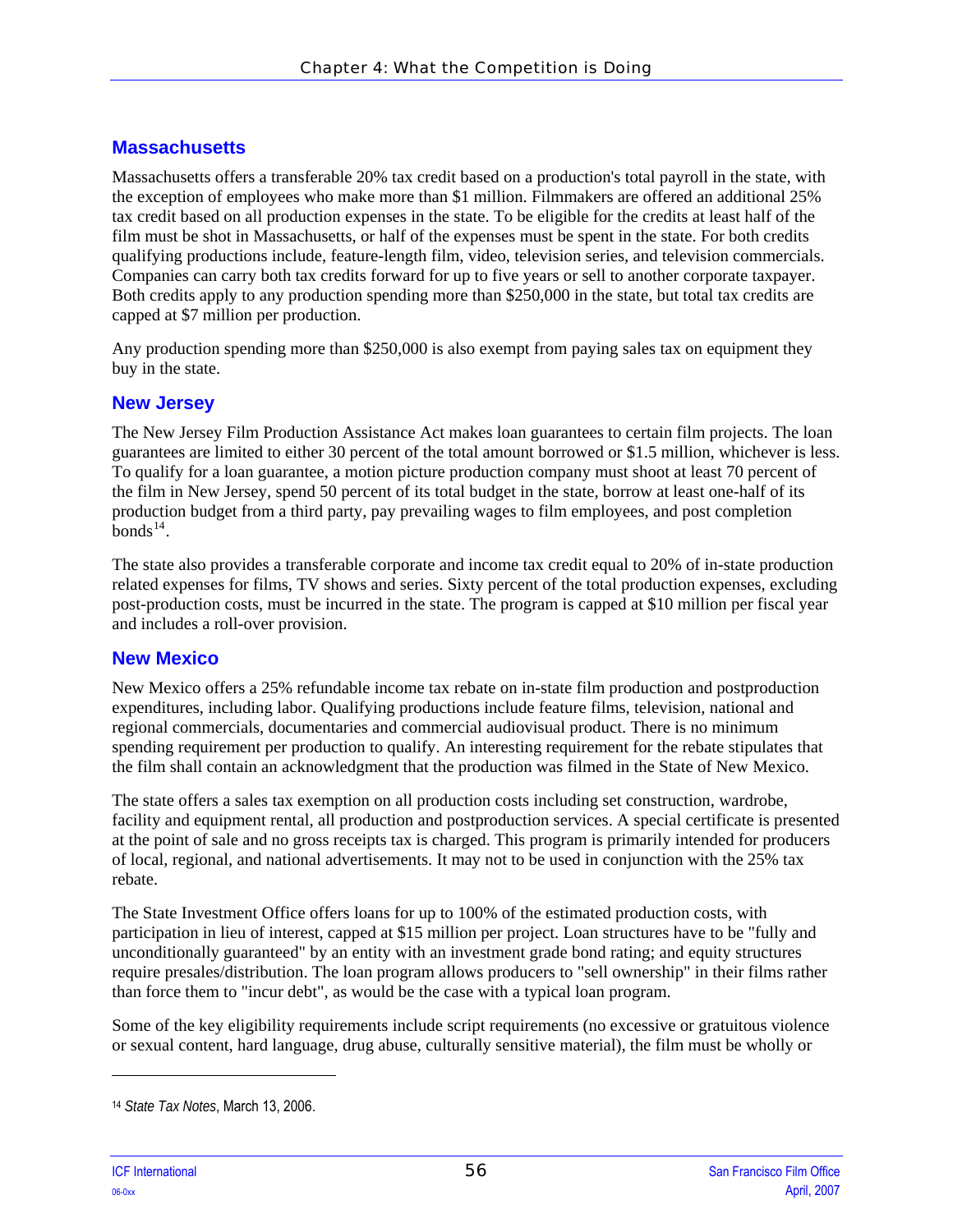substantially shot in New Mexico (at least 85% of principal photography); and 60% of below-the-line payroll must be allocated to New Mexico residents. The total budget must be at least \$1 million. The state's accommodation incentive provides a waiver of the 4% lodgers tax for hotel accommodations of more than 30 days.

## **Pennsylvania**

Pennsylvania provides up to a 20 percent Film Production Grant for film production expenses incurred in the state. The grant is available for feature films, television films, television pilots or each episode of a television series. In order to qualify for the grant, 60 percent of the total production expenses must be incurred in Pennsylvania. No more than \$10 million per year is awarded.

Production expenses that are eligible for a grant include wages and salaries under a million dollars, construction, operations, editing, photography, sound synchronization, lighting, wardrobe and accessories, and the cost of rental of facilities and equipment. Marketing and advertising costs, development costs, story rights and music rights do not apply toward the grant.

## **Rhode Island**

Rhode Island provides a 25% motion picture transferable tax credit for all Rhode Island production related expenditures. This also includes salaries for people working on the ground in the state. Film, television, commercials, and video game production qualify and must have a minimum budget of \$300,000.

Additionally there is also a non-transferable investor tax credit for Rhode Island residents who invest in film, television, commercials, and video game produced primarily in Rhode Island. The investor receives a 15% tax credit (with a 3 year carryforward) for a production with a budget of \$300,000-\$5 million. If the investment is in a production with a budget over \$5 million, it is a 25% tax credit (with a 3 year carryforward).

# **Puerto Rico**

Puerto Rico offers up to a 40% investment tax credit for motion picture and television expenditures paid to Puerto Rico businesses or below the line talent if at least 50% principal photography is in Puerto Rico. The credit is available for projects first approved by the Film Commission once applicants pay a quarter of 1% of the film's budget for a license. Non-Puerto Rican based companies can partner with local investors to help them access the investment tax credit.

# **British Columbia**

Film Incentive BC (FIBC) Tax Credit is a labor-based tax incentive that provides refundable tax credits to British Columbia owned and controlled production companies based on eligible BC labor costs. The package includes four specific credits: 1) The basic tax credit (30%) encourages film and television production in British Columbia, 2) The regional tax credit (12.5%) stimulates production outside of Vancouver, 3) The training tax credit (3%) promotes the development of skilled workers in the industry, 4) The digital animation and visual effects tax credit (15%) assists the development of the digital animation and visual effects industry.

Film Production Services Tax Credit is a labor based tax incentive that provides refundable tax credits to Canadian or international film and television production corporations that have incurred costs in British Columbia. The company does not have to be a Canadian–owned corporation, and there is no requirement that it have an interest in the copyright. The package includes three specific credits: 1) The basic tax credit (18%) encourages film and television production in British Columbia, 2) The regional tax credit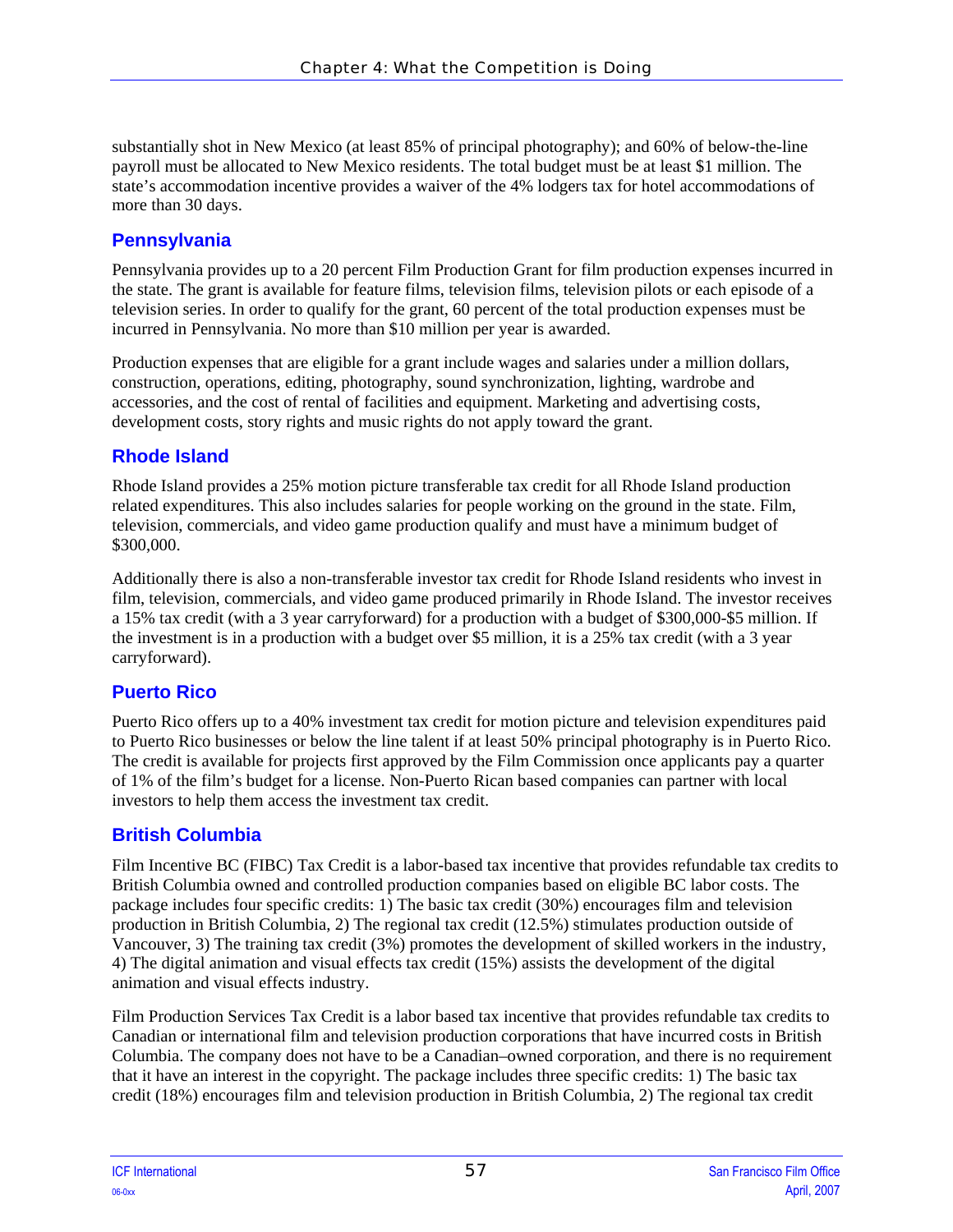(6%) stimulates production outside of Vancouver, 3) The digital animation and visual effects tax credit (15%) promotes the digital animation and visual effects industry in British Columbia.

All BC credits can be used in conjunction with the federal film production incentive programs.

### **Ontario**

Ontario Film & Television Tax Credit is rebate of 30% on labor costs, available to Canadian-controlled, Ontario-based production companies. The Ontario Production Services Tax Credit is an 18% refundable tax credit on Ontario labor costs, available to foreign-based and domestic productions. A bonus of 3% is provided for projects with at least five production days in Ontario, and at least 85% of production days outside of the Greater Toronto Area.

Additionally, offers a 20% credit for computer animation, interactive digital media, and sound recording for Canadian-based businesses. The two former are for labor expenditures and the latter is for production and marketing expenditures for emerging artists.

All Ontario credits can be used in conjunction with the federal film production incentive programs.

# **Business and Creative Development**

While attracting large productions from out of state or out of country is typically considered an essential strategy in building a local film cluster, significant effort has simultaneously been directed toward ensuring the viability of the local film industry by strengthening local resources like content development, production, distribution and marketing of home-grown productions. These technical assistance strategies have been pursued through innovative financing structures, education workshops, and connecting local producers and creative talent to national and international markets as well as connecting them to other local industries.

### **Illinois**

The Illinois Production Alliance (IPA) formed the business development committee to facilitate indigenous business growth in all sectors of the visual media industry. The committee works on building collaboration between sectors. Part of the IPA's strategy calls for building a dialogue with Chicago's advertising community to stay on top of the evolving demand for new creative products and opportunities for new types of partnership between advertising agencies and high-quality, commercial production companies in Chicago.

Illinois Development Finance Authority offers a participation loan program funded to a limit of \$500,000. The loans can help independent filmmakers finish their films by getting them made into a 35mm print. The state's preference, though, is to see five projects get made at \$100,000 a piece rather than one at \$500,000 in order to serve more companies $^{15}$  $^{15}$  $^{15}$ .

To encourage creative development in the state, the Illinois Department of Commerce and Economic Opportunity along with the Illinois and Chicago Film Offices administers a screenwriting competition to offer aspiring screenwriters the opportunity to showcase their talents to the motion picture industry. A panel of local and national film industry professionals judge entries. The semi-finalists have the option of being added to a list that is provided to producers and production companies looking for scripts. Finalists receive a copy of their judges' notes and have the opportunity to revise their scripts. Winning scripts are sent to major studios and production companies in Los Angeles.

1

<span id="page-63-0"></span><sup>15</sup> IPA White Paper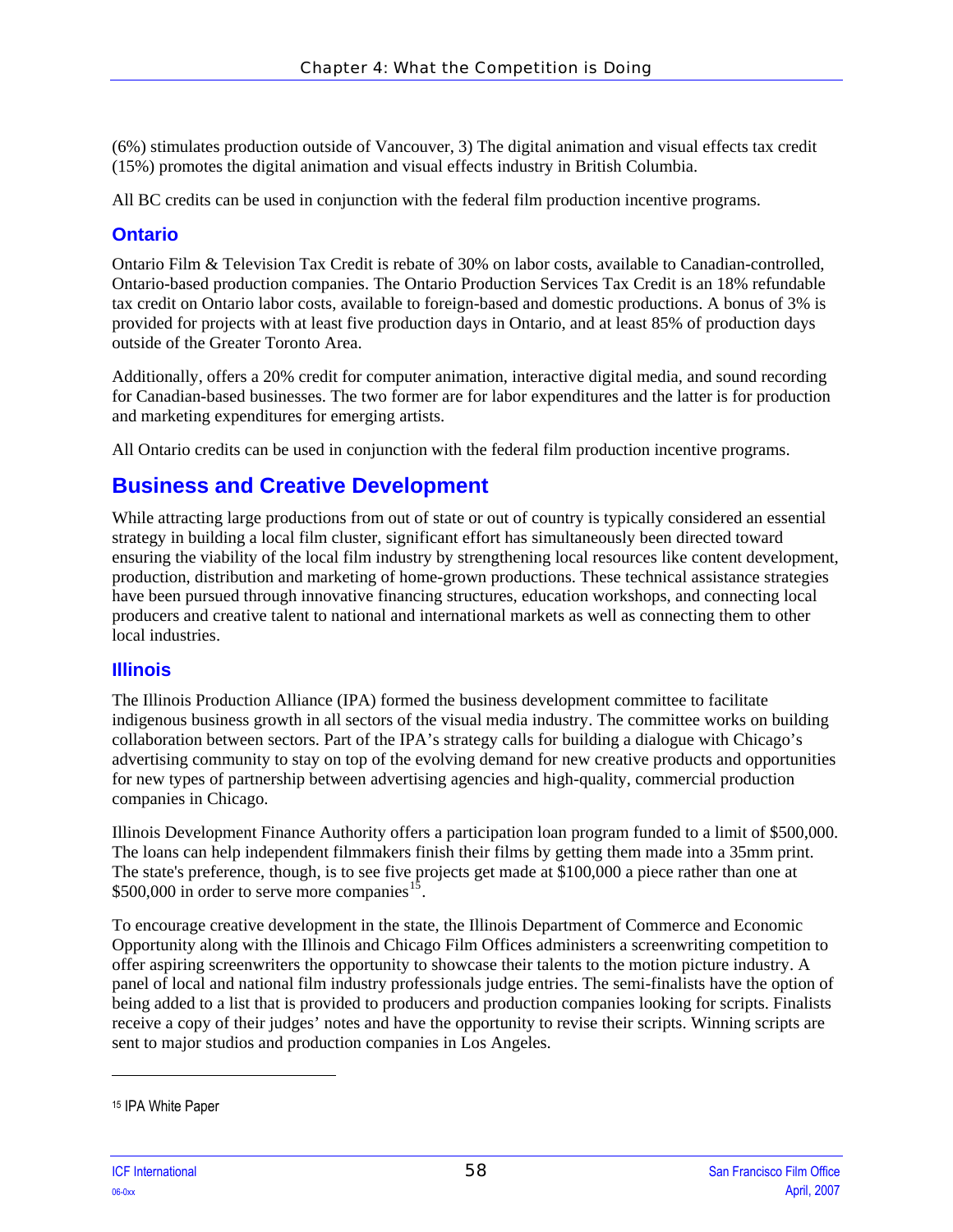# **British Columbia**

British Columbia Film provides opportunities for British Columbia producers and distributors/sales agents to participate at key international film and television markets.

British Columbia Film partners with other federal and provincial film agencies to provide business centers that facilitate sales and export development. Key international markets include the American Film Market (AFM), Cannes Marche du Film, MIPTV, and MIPCOM.

BC Film also provides several assistance programs for creative development. One noteworthy program is the Project Development Fund which helps attract marketplace investment by Canadian broadcasters to British Columbia and encourages Canadian broadcasters to support existing and emerging British Columbia companies on a project by project basis. The program provides financing for script development to feature films, dramatic or animated television projects or documentaries that have secured development commitments from a broadcaster or distributor. Funding is "market-triggered" and does not include a creative or selective assessment. A non-recoupable advance, matching of up to 50 percentage of the broadcast or distribution is available, to a maximum of C\$30,000 per project. Applications are evaluated on a first come/first served basis, and funding is available until the budget for the program is expended. Applicants must be British Columbia owned and controlled production companies. International treaty or interprovincial co-productions are eligible.

The BC Film Slate Development Fund is targeted towards established producers who have demonstrated the capacity to sustain production in British Columbia. The program provides a financing envelope up to C\$150,000 for the development and marketing of a slate of independent film and television productions. Slate financing is producer-directed and performance-based. Applicants must be British Columbia owned and controlled production companies. International treaty or interprovincial co-productions are eligible.

Another industry development program is the Feature Film Fund which ended in 2004. The Fund provided financing for the production of fictional, animated or documentary feature-length films. Funding was in the form of an equity investment up to a maximum of C\$250,000 per project. British Columbia Film's financial involvement triggered additional financing from other public (federal) and private financiers. With the exception of low-budget films, projects were required to secure a theatrical release commitment from a Canadian distributor. Applicants had to be British Columbia owned and controlled production companies and international treaty or inter-provincial co-productions were eligible.

In addition to the financial assistance programs, BC Film has provided numerous workshops to facilitate creative development and enhance business acumen among producers, writers, and directors.

# **Toronto**

The Ontario Media Development Corporation's Film Fund was been developed to increase the level of indigenous film production in Ontario. It provides support to Ontario producers for feature film projects in the final stages of development and production financing. The OMDC Film Fund consists of two components: development, which provides funding in the form of an interest-free loan of up to C\$25,000 for the final development stage; and production, which provides funding in the form of a repayable advance of up to C\$300,000 on a last-in basis to complete the financing of a feature film. Applicants must be Canadian-controlled corporations based in Ontario. Eligible projects must be dramatic or documentary feature films for theatrical release with a proposed length of over 75 minutes. Projects must be at a final stage of creative development and/or packaging, with a minimum projected production budget over C\$1 million for dramatic and C\$600,000 for documentary features.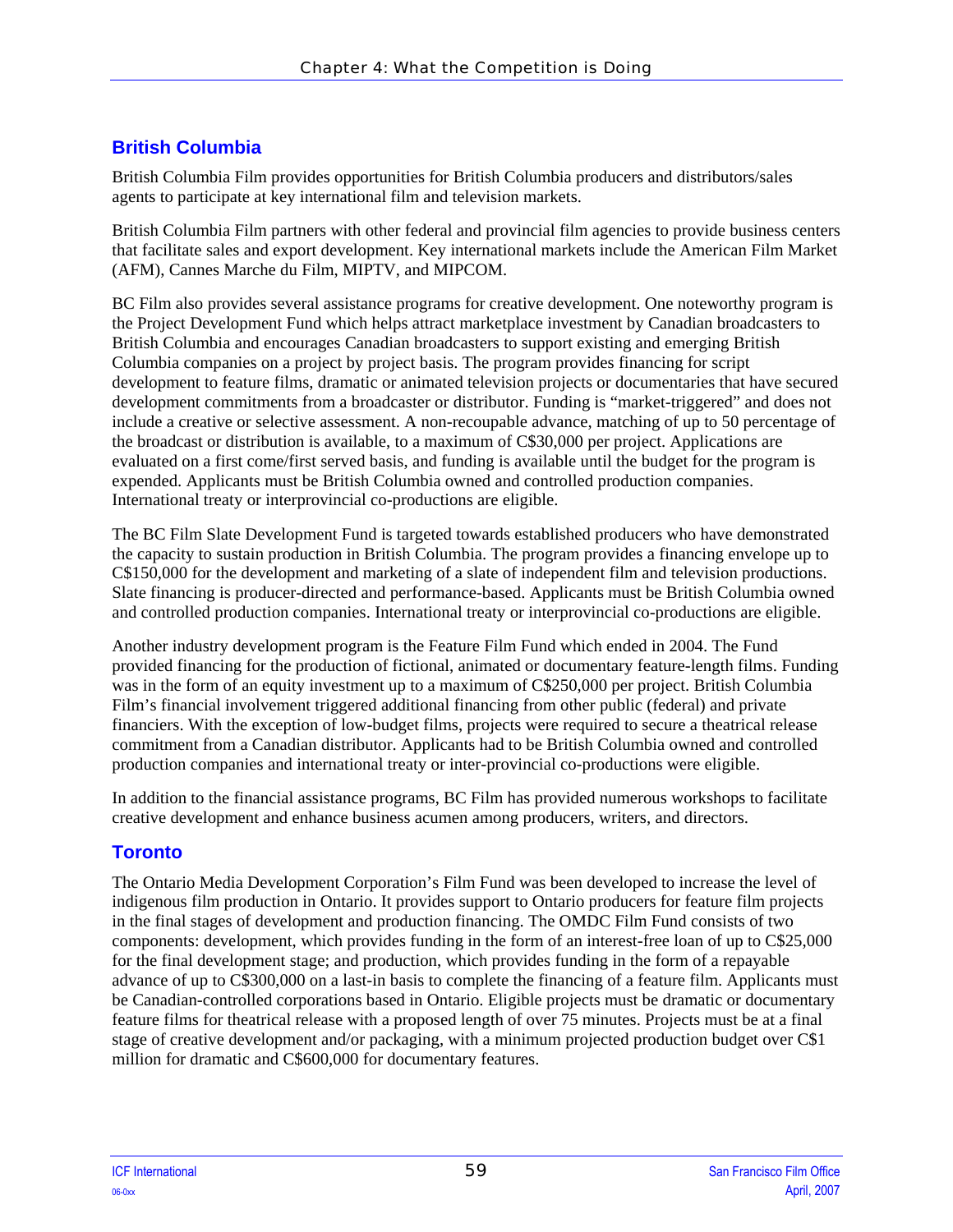## **Queensland, Australia**

The Pacific Film and Television Commission (PFTC) offers 16 different financial assistance schemes to help Queensland-based filmmakers, including funding for short films, documentaries, digital film and marketing for national and international distribution. One noteworthy program is the Business Development Scheme which provides investment in a slate of film and television projects by Queensland residents. Funding decisions are based primarily on whether the business plan demonstrates that production output can be increased by 20 percent within three years and that the company can achieve sustainability within that period. Funding is provided as an investment in a slate of projects. PFTC recoups 105 percent of its investment from the first three projects produced (35% from each project) irrespective of whether the projects produced are included in the application's development slate. Producers are expected to structure production budgets to meet the recoupment requirements. PFTC takes an interest in the copyright of the projects submitted.

There are three levels of investment ranging from A\$40,000 to A\$100,000 for producers who have developed and financed between eight to 44 hours of television drama or documentary projects that were produced in Queensland and have been broadcast both in Australia and overseas or three feature films that were produced in Queensland and received a commercial release nationally and sold to international territories.

### **Ireland**

The Irish Film Board (IFB) also has a number of financial assistance schemes aimed to help Ireland-based filmmakers, including development, production, and post-production funding for short films, documentaries, animation, digital film and marketing for national and international distribution. For 2006, the IFB has €13,729,000 for development and production loans and other capital programs. Loans range from 25-65 percent of a project's budget. Development loans do not exceed  $\epsilon$  5,000, and production loans not to exceed 50% of the production budget. The IFB prefers that applicants (producers, writers or directors) apply earlier in a project's trajectory when the project exists only as an idea, an outline or a treatment so that the IFB can get on board for shared development and support a project through production. Funding is intended to support films that might not otherwise be made without IFB's  $involvement<sup>16</sup>$  $involvement<sup>16</sup>$  $involvement<sup>16</sup>$ .

# **Workforce Development**

## **New Mexico**

 $\overline{\phantom{a}}$ 

In 2004 Gov. Bill Richardson launched the New Mexico Media Industries Strategy Project (MISP) to contribute to building a media arts cluster. The ultimate intent of the strategy is to stimulate

<span id="page-65-0"></span><sup>16</sup> <http://robinkellyuk.blogspot.com/2006/07/new-funding-policy-at-irish-film-board.html>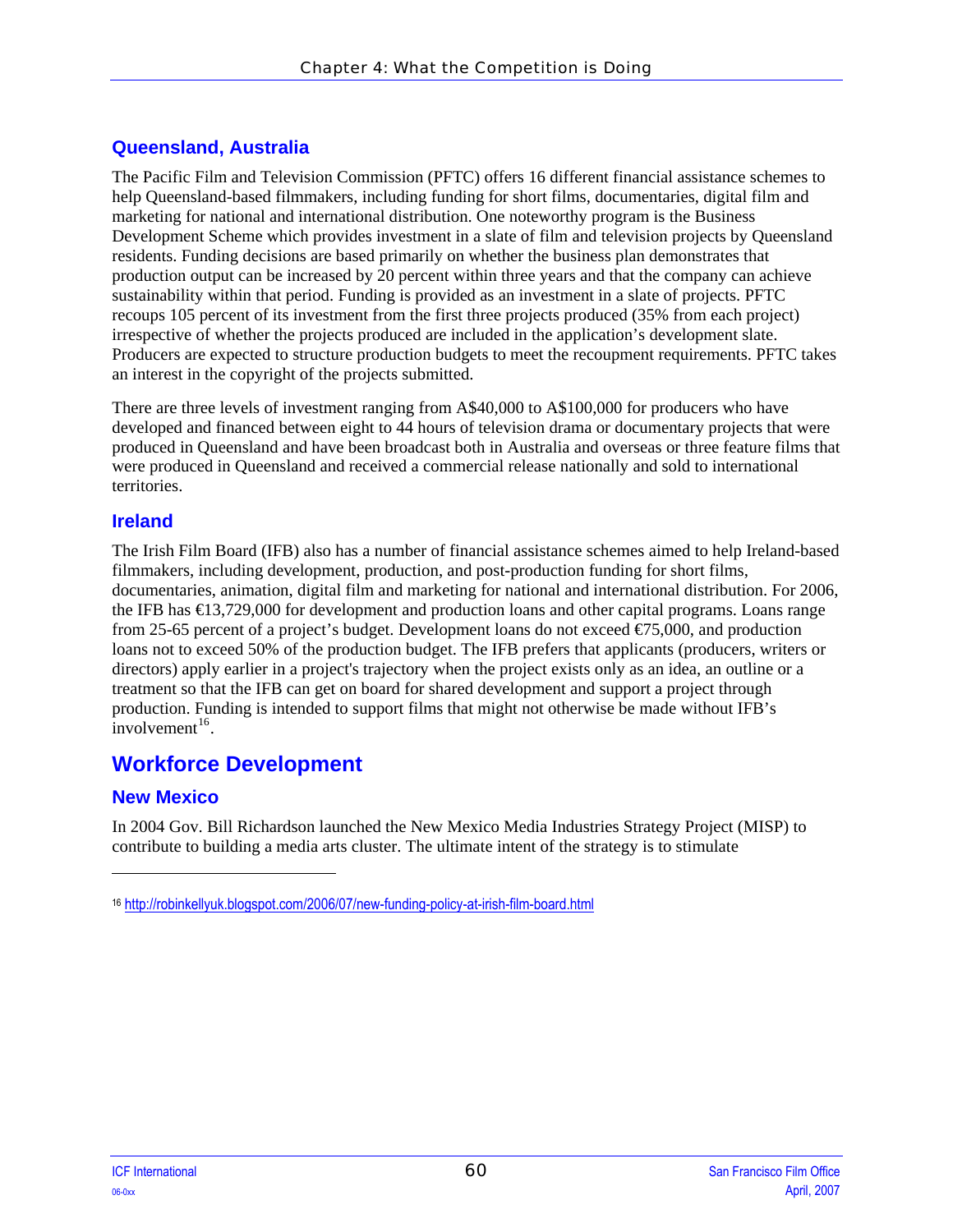entrepreneurial endeavors. MISP began with an initial \$10 million in seed money to support a Film Training Initiative. \$3 million of that went to University of New Mexico for the development of ARTSLab, a new digital media project that hopes to create high-wage, high-tech jobs. The lab's mission is to become a catalyst in education and research and offers continuing education classes in filmmaking, animation, production, screen writing. Funds also went to New Mexico State University, Santa Fe Community College and the Albuquerque Technical Vocational Institute (TVI) to develop skills for local film crews.

The Governor allocated \$1 million of the seed money for the purchase of a "mobile" film equipment package to be used for student classrooms and production training on actual film projects. Named the Film Technicians Training Program, it was created by the New Mexico Film Office in collaboration with the International Alliance of Theater and Stage Employees (IATSE) Local 480. It is currently offered at four state colleges throughout New Mexico with plans to expand. After an introduction to the film industry, students choose a specific craft and work on actual short-form productions. The final semester is spent working on larger projects such as shorts and independent films under the supervision of experienced crew members.

In addition to MISP programs, the state's Department of Economic Development in collaboration with the International Alliance of Theater and Stage Employees (IATSE) Local 480, created the Film New Mexico Workforce Training and Mentorship Programs. The programs provide film training courses to New Mexico residents interested in entering the film industry or intermediate crew members looking to move up in their profession. The program collaborates with educational institutions in the design and implementation of curricula for all types of positions from production to postproduction. The Mentorship Program is for intermediate crew members who are ready to move up in job classification. Productions hiring graduates from either of these programs qualify for a 50 percent wage reimbursement for each trainee hired. The program is for production companies creating feature films, television programs, national commercials, documentaries, music videos, or public service announcements.

In addition, the New Mexico Film Office regularly offers specialized training courses for individuals interested in filling support roles in the production industry.

## **New York**

The New York City Mayor's Office of Film, Theatre and Broadcasting and the city's Department of Small Business Services, established of a workforce training program to support independent film production in New York City. The objective of the program is to maximize the ability of independent film productions to provide on-the-job training for a variety of freelance workers to strengthen their skill sets. The Independent Film Training Grant Initiative provides eligible NYC-based production companies with grants to offset the costs associated with training eligible crew members to assume greater on-set responsibilities. Film production companies are able to access the program for only one film project and can receive a maximum of \$25,000 per film production budgeted under \$3 million. The city's Department of Small Business Services has allocated \$150,000 in federal workforce training funds for the pilot program. It is administered by the nonprofit group, Independent Film Project, in conjunction with the NYC Mayor's Office of Film, Theatre and Broadcasting.

The expectation is that individuals participating in the program will go on to work on future film projects at a more advanced level of experience, thereby ensuring that NYC's indigenous crew base is fully employable and serves as a magnet for attracting productions to NYC.

In addition, the Workforce Development Corporation (WDC), a not-for-profit corporation affiliated with the city's Department of Small Business Services is expected to coordinate a hiring initiative with the new Steiner Studios and other film industry-related employers at the Brooklyn Navy Yard.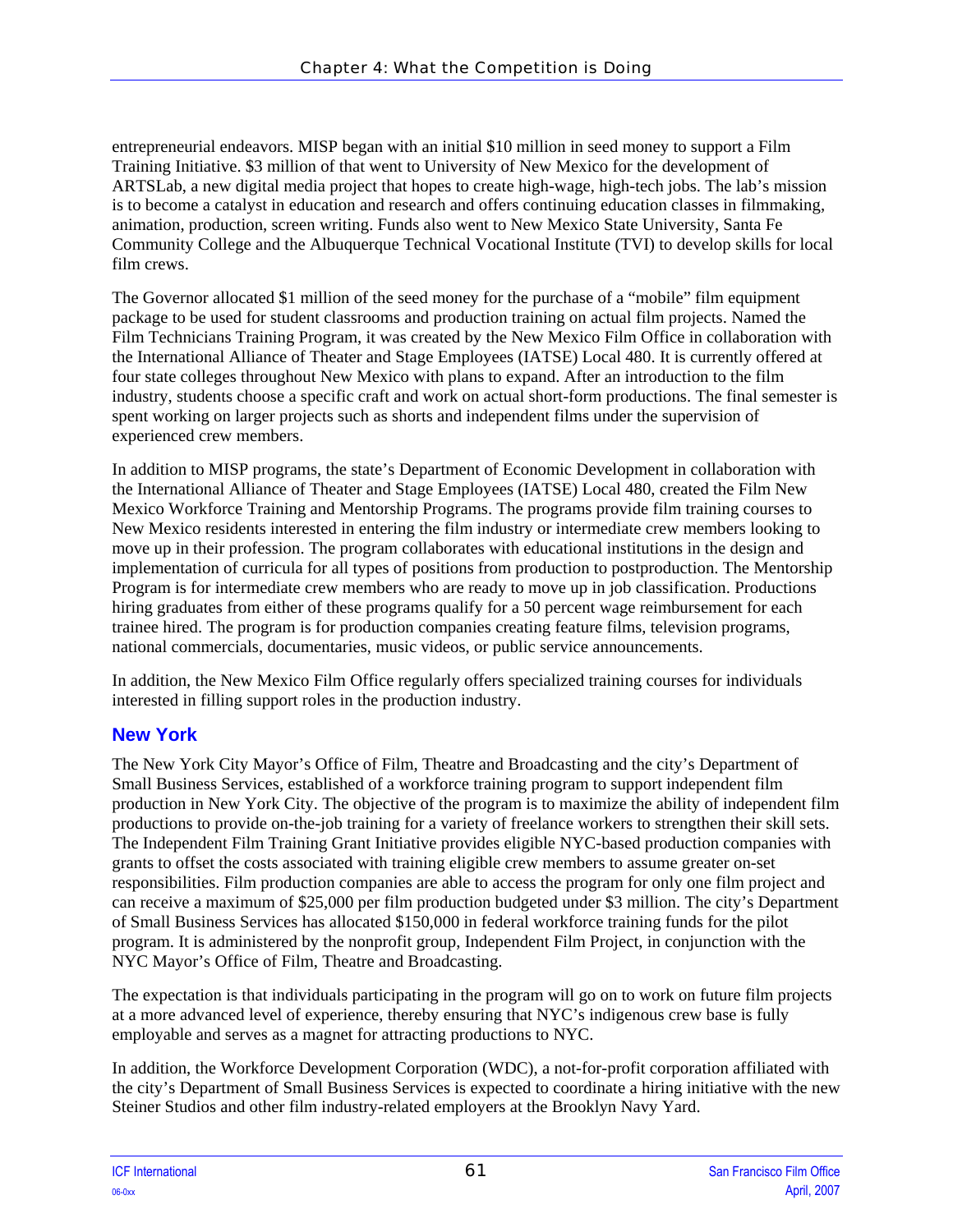# **British Columbia**

BC Film's Professional Internship Program facilitates "on the job" internship placements for emerging producers and writers with active BC film and television production companies. Experienced filmmakers act as mentors and participating companies provide matching funds throughout the term of the placement. Internships are for a period of up to 50 weeks. Applicants must be British Columbia residents with professional experience who show a high degree of commitment and interest in enhancing existing skills under the guidance of a veteran mentor. To launch the program each year, BC Film hosts a reception to introduce the interns to key contacts in the BC industry.

## **Scotland**

In partnership with one of Scotland's major TV stations, Scottish Enterprise launched the IDEASFACTORY, a project aimed to foster new talent and ideas as well as develop new and existing production companies. The project offers a variety of classes, workshops, funding, and competitions across Scotland aimed at ages 16 to 34 designed to help individuals develop their skills. Steering groups at the local level involve local companies and universities which administer the projects and define topics of interest for the participating area. Topics have included documentary filmmaking, animation, and TV comedy. Finalists of the competitions have been awarded classes with industry professionals as well as professional consultation such legal advise, design consultations, and business advise to help jumpstart or grow their own businesses.

Other programs include the Writer's Factory and Television and Young People Initiative which are a part of the Edinburgh International Television Festival; a program to encourage filmmakers, animators and content providers opportunities to experiment with mobile technologies and create short films for delivery via mobile phones; and an industry-backed video games development competition for students at universities and art colleges.

# **Where San Francisco Stands**

# **Film Commission**

In 2004, San Francisco's Film Commission went through some changes, with Mayor Gavin Newsom taking the first steps to revitalize the city's film industry. What was called Newsom's 7-point plan included hiring a new executive director; an allocation of \$350,000 to the Film Commission in order to create incentives for film makers and upgrade city film facilities; the identification of funds for capital improvements to facilities on Treasure Island; an executive order that calls for the appoint of a film liaison for key city departments; a film industry conference; support of a state senate bill for a state-wide tax incentive program; and the appointment of eight new film commissioners.

# **Organizational Structure, Governance, and Activities**

Since the announcement of the plan the office hired a new executive director and two employees who provide core services including location scouting assistance and liaison services with industry facilities and services. They have initiated new communications collateral, including a new logo that won an award from the AFCI in 2006, as well as a new production guide to replace the out-dated and unattractive guide that was previously used.

San Francisco's staffing is relatively low compared to those in other major film centers. Film Office research has shown that Chicago, Philadelphia, Miami, and San Diego all have greater levels of staffing than San Francisco.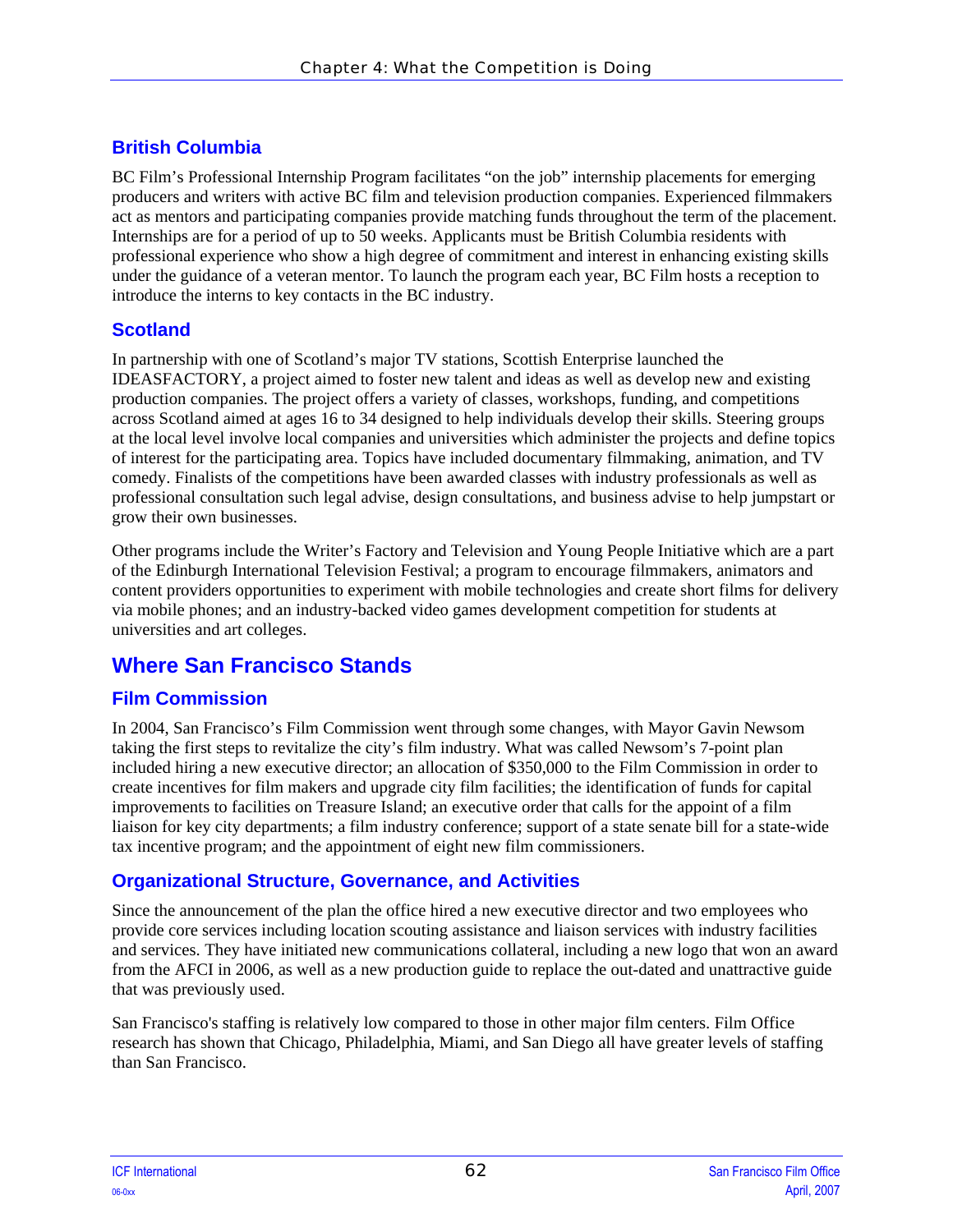## **Financial Incentives**

In April 2006, the San Francisco Board of Supervisors passed the first film and television incentive program for a California city. The incentive package includes a rebate of all city fees, payroll taxes, and hotel and sales taxes for productions that shoot 65 percent or more their principal photography in San Francisco. Smaller films, with a budget of \$3 million or less, would only have to shoot 55 percent of their principal photography in San Francisco. Since 2006, one production has taken advantage of the incentive. While many cities offer some kind of hotel and sales and use taxes incentives, New York was the only jurisdiction at the city level that was identified as having a tax credit for wages and other expenditures.

However, while San Francisco is one of the few cities to offer film incentives, the City is at a disadvantage by the absence of film incentives at the State level. As this review has just shown, it has been state and not local governments that have had the capacity to use tax policy to make themselves competitive for productions.

While San Francisco is unusual in its film incentive program, it also imposes costs that act as financial disincentives for film producers. Research conducted by the San Francisco Film Office has shown that San Francisco's permit fee, business license fee, police charges (including an administrative fee) and street closure charges are higher in San Francisco than they are in competing cities such as Austin, Seattle, Boston, Philadelphia, or Chicago.

While these cost differences (with the possible exception of policing) run into the hundreds and not thousands of dollars and are not large parts of a production budget, they are emblematic of other cities' more aggressive attitude to solicit outside film production. As another example, San Francisco requires a Certificate of Insurance and Endorsement with every use agreement that it reaches with filmmakers. Most other cities—including New York—do not have such a requirement.

### **Infrastructure**

Decommissioned military facilities were frequently converted to use for film production by U.S. cities during the 1990s. The navy's return of Naval Station Treasure Island to San Francisco in the mid-1990s gave the City badly-needed infrastructure to support film production at a time when capacity in the Los Angeles area was at a premium. During the mid-1990s, space at the former naval station was booked for a year in advance<sup>[17](#page-68-0)</sup>. Since then, in keeping with the general industry trend in San Francisco, demand for the space at Treasure Island has declined significantly.

The Treasure Island Redevelopment Authority leases three large hangars that have been used for stage space. A 50,000 square-foot space (Building #2) currently has a tenant with a long-term lease with Island Creative, a company that provides backdrop scenery and lighting for theatrical productions. This building has 42-foot ceilings at the columns, rising to 65 feet at the center. It was used by the television program *Nash Bridges* from 1995 until its cancellation in 2001. In the early 1990s, the hangar was offered at a very low rent to the producers of the program, as an inducement for the program against Chicago, Los Angeles, Seattle and Vancouver<sup>[18](#page-68-1)</sup>. However, by 2003, the rent had risen to \$10,000 per shooting day.<sup>[19](#page-68-2)</sup> By [20](#page-68-3)07, the daily location fee at Treasure Island is now \$1,500 a day<sup>20</sup>.

l

<span id="page-68-2"></span><span id="page-68-0"></span><sup>17 &</sup>quot;Hollywood Discovers Treasure: Island's huge unused airplane hangars in demand as sound stages for movies, TV", *San Francisco Chronicle,* June 25, 1996.

<span id="page-68-3"></span><span id="page-68-1"></span><sup>18 &</sup>quot;Lights, camera and little action -- San Francisco's mayoral hopefuls address drop in movie production", *San Francisco Chronicle,* August 2, 2003.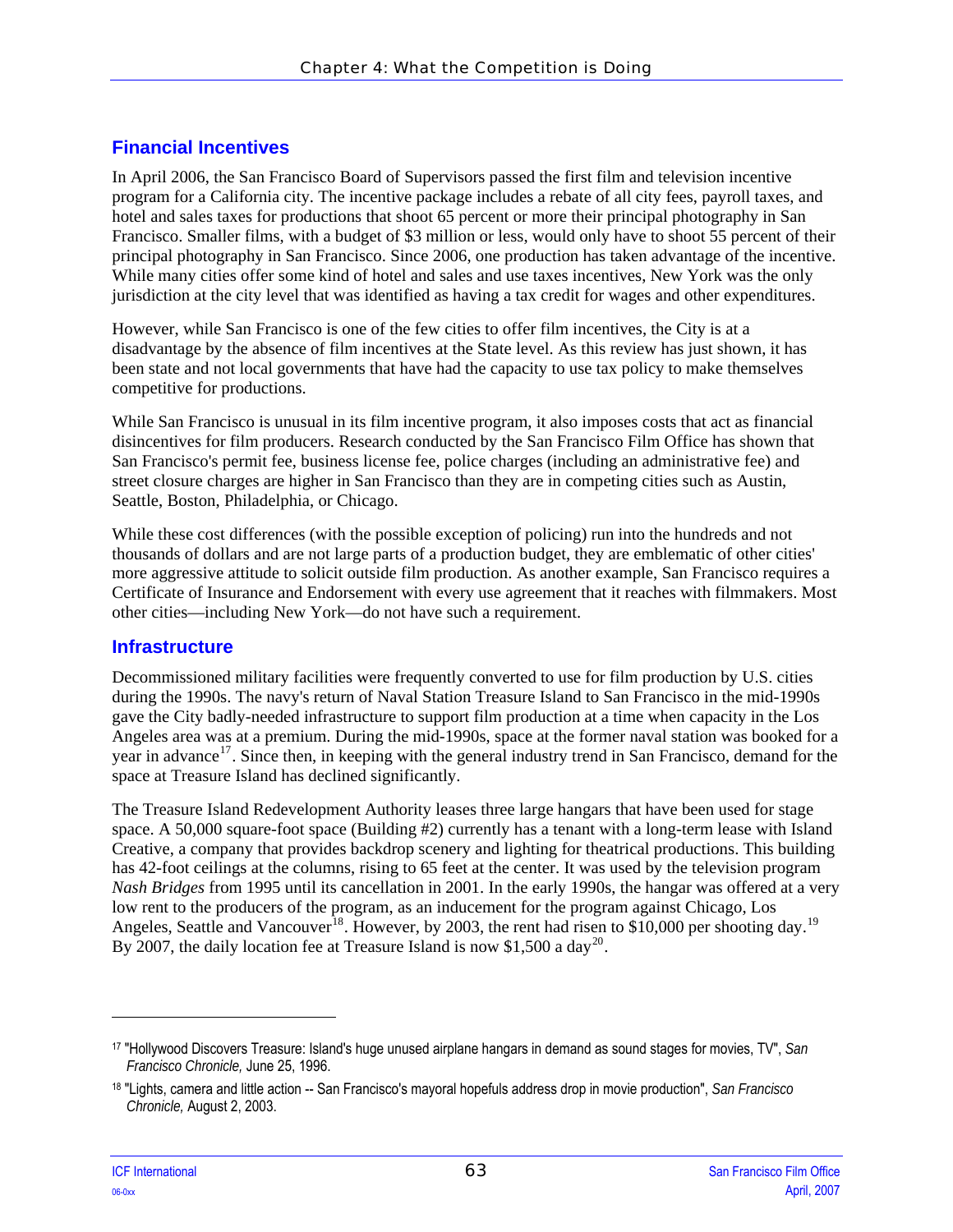Another hangar (Building #3) contains 65,000 square feet of shooting space, together with 79,000 square feet of office space. It also has 65-foot ceilings at the center, and was used by several major productions in the past, including several featuring Robin Williams, such as *Patch Adams*, *Flubber*, *Bicentennial Man,*  and *The Hulk.* It was last used by a production company associated with a Pentecostal church, which defaulted on its lease.

The 40,000 square-foot space (Building 180) has two separate stage floors of 20,000 square feet and 32 foot ceilings, both of which are currently leased for storage. The last major production to utilize this facility was *Rent* in 2005. Each of the hangars has about an equal amount of attached office space.

Though Treasure Island offers is ample amount of additional office space and parking, the electrical capacity is low on Treasure Island, which requires productions to have to pay high prices to fulfill their electricity needs. So far, plans for capital improvement on the Treasure Island facilities have not materialized, and several of the buildings are in disrepair.

Area 51 in Alameda is the closest large-scale production facility to San Francisco. It has two multifunctional stages, each with 20,000 square feet, a 20 by 20 square-foot green screen for film and video, and a runway for parking or large-scale uses.

San Francisco has a handful of smaller stage space used mostly for small productions or as insert stages. Several have closed over the last few years.

 $\overline{\phantom{a}}$ 

<sup>19 &</sup>quot;Gone East: As filmmaking wanes in San Francisco, Oakland steps in as a competing location", *San Francisco Chronicle,*  November 16, 2003.

<sup>20</sup> Treasure Island Development Authority "Film and Photo Reservation Packet".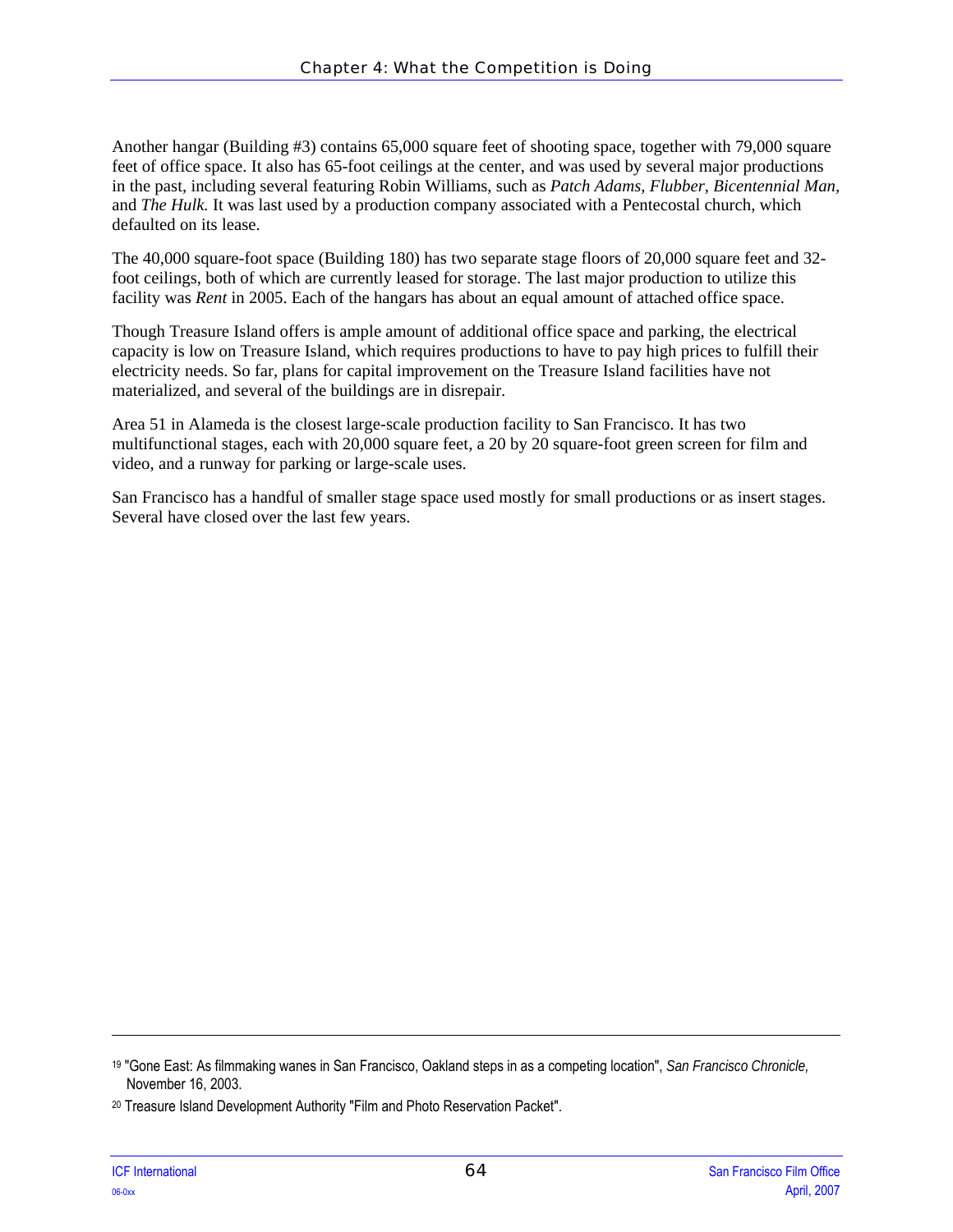# **Chapter 5: Conclusions and Recommendations**

The analysis conducted for this report suggest several areas that San Francisco can focus on in order to realize the economic value of a revitalized film cluster. However, many of the trends facing the City cannot be counteracted with local action:

- The slow growth in studio pictures has led to stagnating employment across the U.S., and Los Angeles has a clear and irreversible lead, and advantage, over competing clusters like the Bay Area's.
- San Francisco has a high cost of production, for film and every other industry, and no set of tax incentives alone will make the City cost-competitive with New Mexico, Louisiana, North Carolina, Canada, and other states and countries with aggressive incentive packages.
- The kind of high-budget productions that have supported the very skilled, specialized, and experienced crew base in San Francisco are not the growing segment of the industry. Today's film production is smaller, faster, much cheaper, and far more numerous than it was only twenty years ago.
- The ongoing shift to digitization and away from film is part of this restructuring of the media landscape, and has profound consequences for the skills and infrastructure that film clusters in the future will, and will not, require.

Nevertheless, some jurisdictions have made a significant difference in their film industries, by taking advantage of these trends, and offering the right combination of marketing, tax incentives, financing assistance, and business and workforce development programs. Vancouver and Toronto are the two most significant examples of cities that parlayed federal and provincial tax incentives into robust and diverse film and new media clusters. Areas ranging from New Zealand to Scotland are trying to follow in their footsteps, and there is every reason to believe that San Francisco and the Bay Area can capitalize on its unique advantages to become a major center in the transforming 21st century film and media industries.

This analysis suggests that the city should focus on four primary goals to make this a reality.

#### *Goal #1: Make San Francisco and the Bay Area more competitive for runaway productions*

The loss of runaway productions, including studio features and network television series, is the leading cause of decline in San Francisco's film industry. These projects are a critical source of work for the unionized crew, sets, costume, and make-up occupations, which are the primary source of employment in the industry for people without a university degree. At the same time, these high-budget production continually test and expand the skills and competency of local suppliers, and by contrast their absence allows these skills and competencies to deteriorate.

Survey respondents particularly focused on the cost of production as the major deterrent to attracting runaway productions to San Francisco, and strongly recommended expanding incentives to offset those costs. Without minimizing that issue or the value of that policy, there are also many other things San Francisco and the region do not currently do that could be equally effective at attracting productions. These are summarized in the recommendations below:

- Form a regional film marketing body designed to attract major runaway productions. Should be funded by SF, Oakland, Alameda, Vallejo, San Rafael, and other cities with an interest in attracting film production.
- Irrespective of regional efforts, San Francisco can and should offer a seamless, and competitive, level of service re: permitting, location availabilities, and project planning.